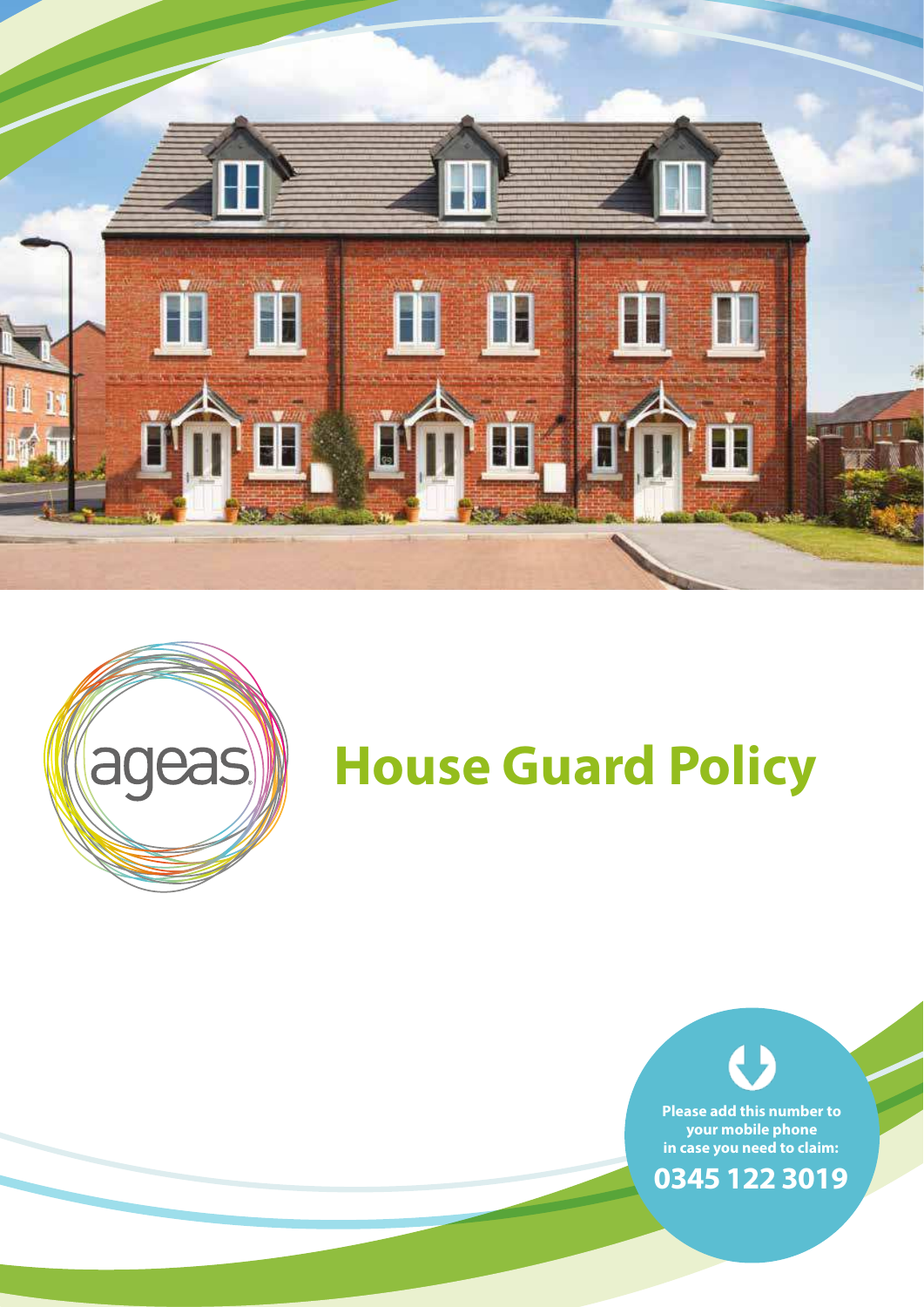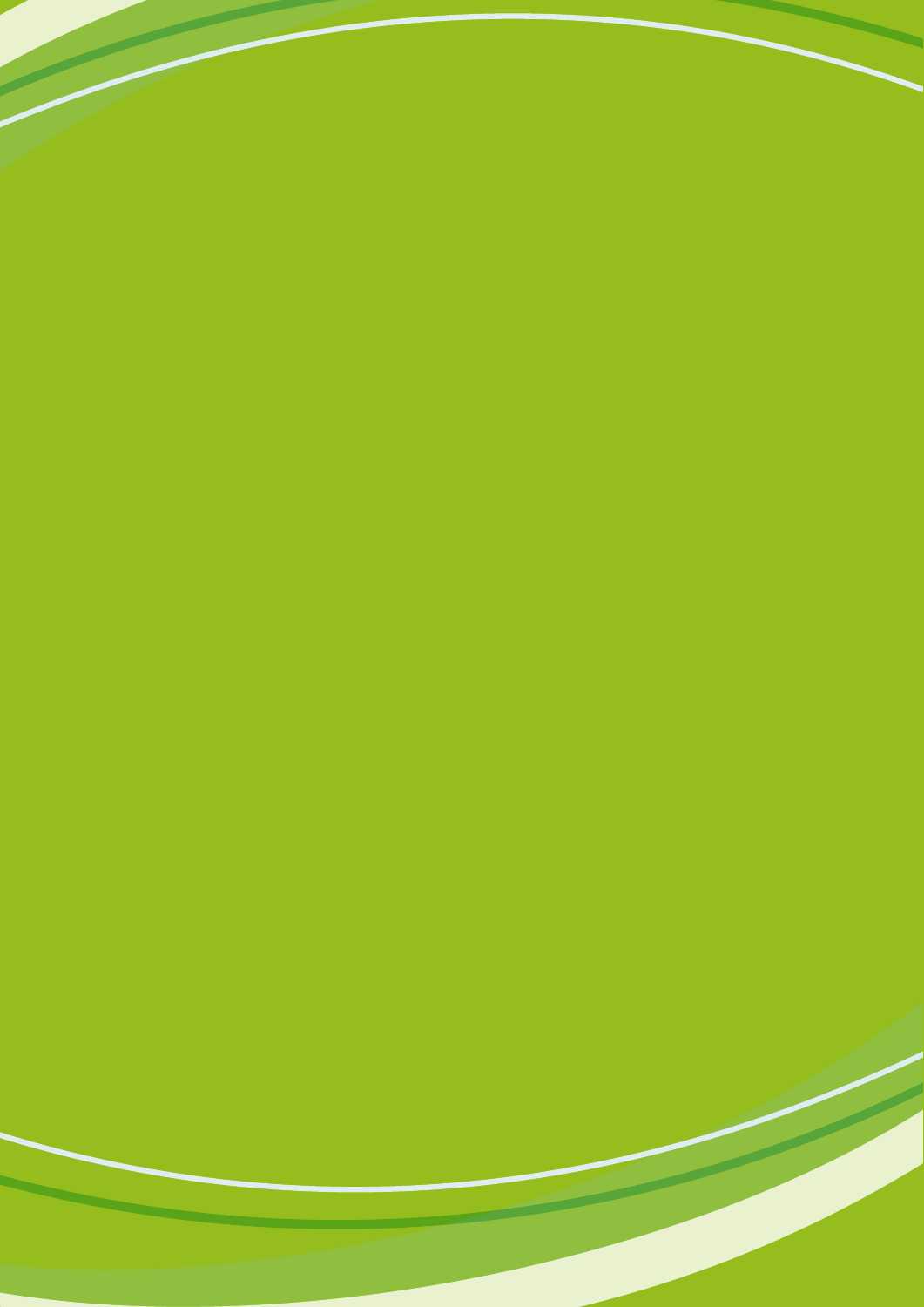### **Contents**

| Welcome                                                         | 4  |
|-----------------------------------------------------------------|----|
| Your policy in a nutshell                                       | 5  |
| Making sense of your policy                                     | 6  |
| Guide to making a claim on your buildings or contents insurance | 7  |
| Claim limits on your policy                                     | 9  |
| Our telephone advice lines                                      | 11 |
| What your policy does and doesn't cover                         | 12 |
| Section A: Buildings insurance                                  | 13 |
| Section B: Accidental damage to your buildings (optional)       | 22 |
| Section C: Contents insurance                                   | 23 |
| Section D: Accidental damage to your contents (optional)        | 38 |
| Section E: Everyday personal belongings (optional)              | 40 |
| Section F: Higher value personal belongings (optional)          | 42 |
| Section G: Bicycle cover (optional)                             | 43 |
| Section H: Legal expenses cover (optional)                      | 44 |
| How to make changes to your policy                              | 53 |
| How to cancel your policy                                       | 54 |
| How to make a complaint                                         | 55 |
| How we look after your personal information                     | 57 |

 $\overline{\phantom{a}}$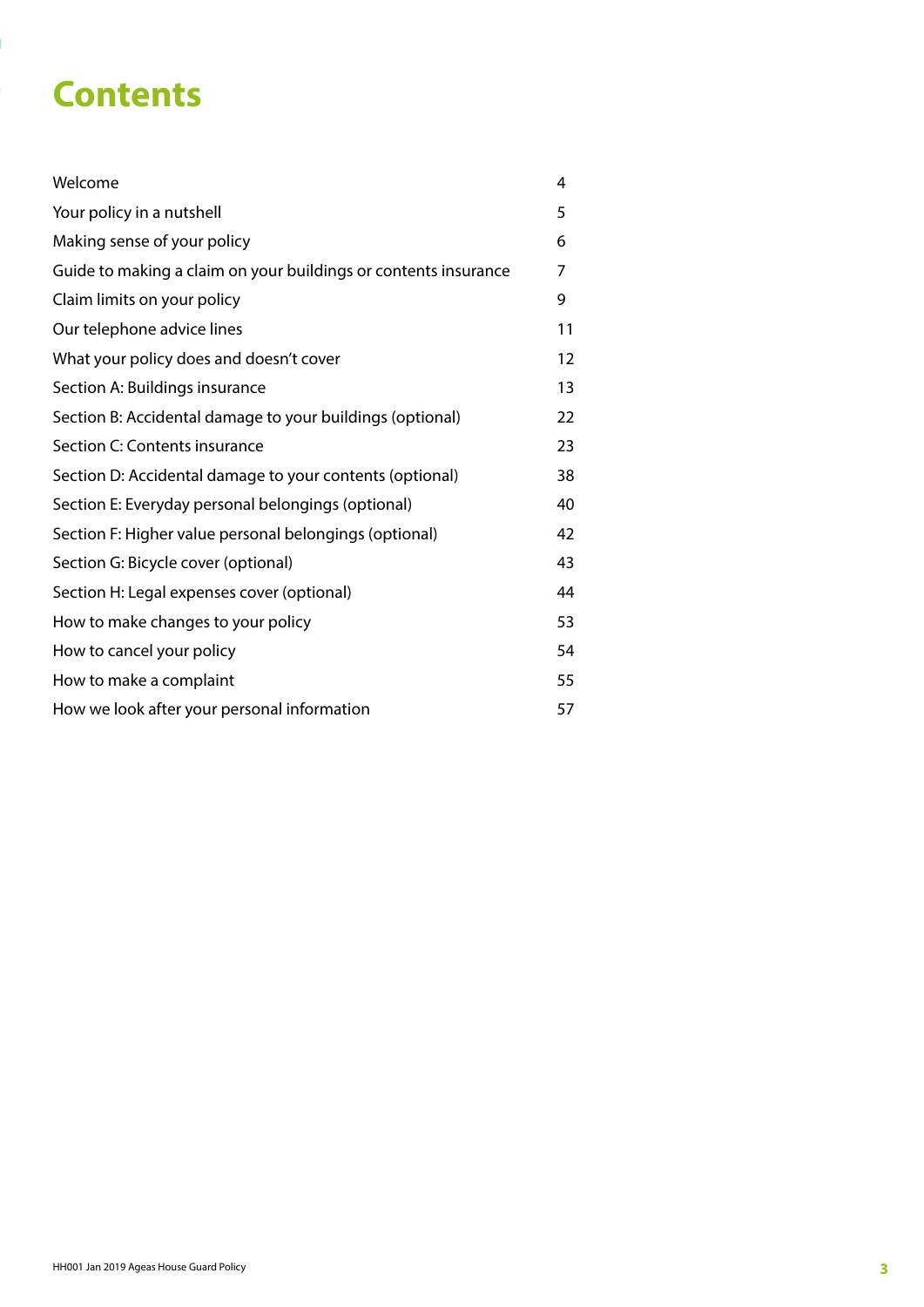### **Welcome**

Thanks for buying home insurance with Ageas. We're one of the UK's largest insurers, protecting millions of people and businesses across the country, so you can have peace of mind that you're in safe hands.

This policy document, along with your policy schedule and statement of insurance or proposal form, make up your agreement with us. The agreement is based on the information that you provided when you applied for the policy and so it's important that this is correct.

If there are any changes to your circumstances, do let us know as soon as possible, as they could afect your cover. You can see a list of the kind of things we need to hear about on page 53.

This document tells you what is and isn't covered by your home insurance policy. We've tried to make it as clear as possible when your policy will cover you and when it won't. But if anything's not clear to you, please call the adviser who sold you your policy.

Hopefully, you'll never need us, but if you do make a claim we promise to deal with it as quickly as possible, leaving you one less thing to worry about.

Thanks again for choosing Ageas.

**Andy Watson** CEO, Ageas Insurance Limited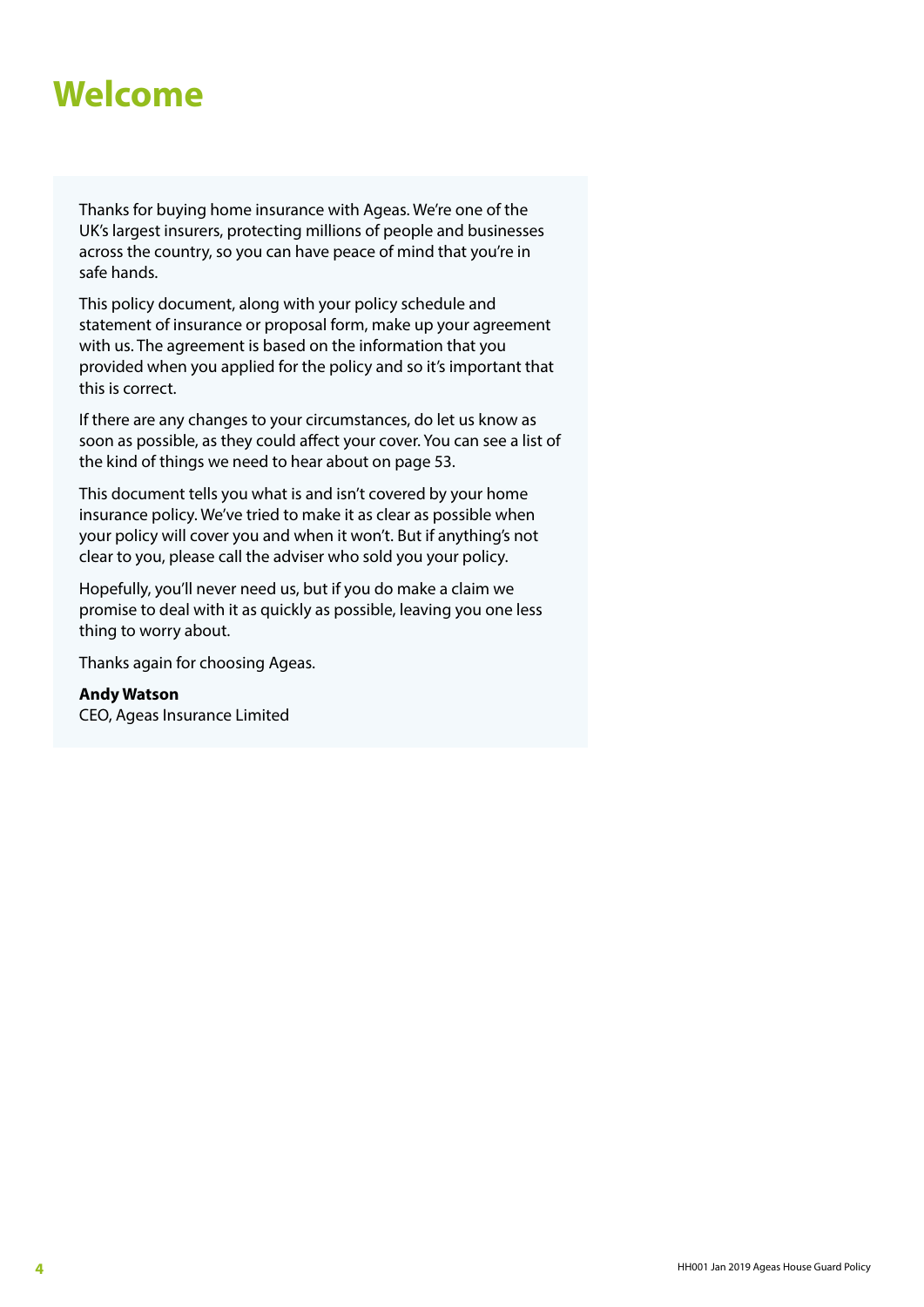## **Your policy in a nutshell**

We've designed our home insurance policy to cover you against the unexpected. However, like all insurance policies, there are limits to what we'll cover and what we won't.

Here's a brief overview of the main things that your policy will pay out for. You'll find the full details later in this document.



Some of the main reasons customers make a claim on their buildings insurance include:

- Their property has been damaged by a storm, a fire or leaking water.
- The fixtures and fittings in the property, such as bathrooms, kitchens and windows, have been damaged.

Some of the main reasons customers make a claim on their contents insurance include:

- Their home has been burgled.
- Their carpets, electrical goods or freezer food have been accidentally damaged.

Some of the main reasons we won't pay a claim are:

- The damage was due to general wear and tear, poor design or workmanship.
- The claim was for accidental damage to a carpet, but the customer hadn't bought the additional accidental damage cover.
- The claim was for personal belongings that were lost, stolen or damaged away from home, but the customer hadn't bought the additional personal belongings cover.
- The maximum claim limits shown in the policy schedule were not enough to replace their property and belongings as new.

#### **Wear & tear**

Almost everything in your home will suffer from general wear and tear over time. You can extend the lifetime of your property and the possessions inside it by taking care of them and maintaining them. So, for example, from time to time it would be worth having your roof checked for missing or cracked tiles, and making sure any exposed pipework is insulated to protect against freezing.

If you look after your property and something unexpected happens, that's when your insurance should be there to help. However, if for example, your roof leaks because you haven't looked after it, that's when we may not be able to pay a claim.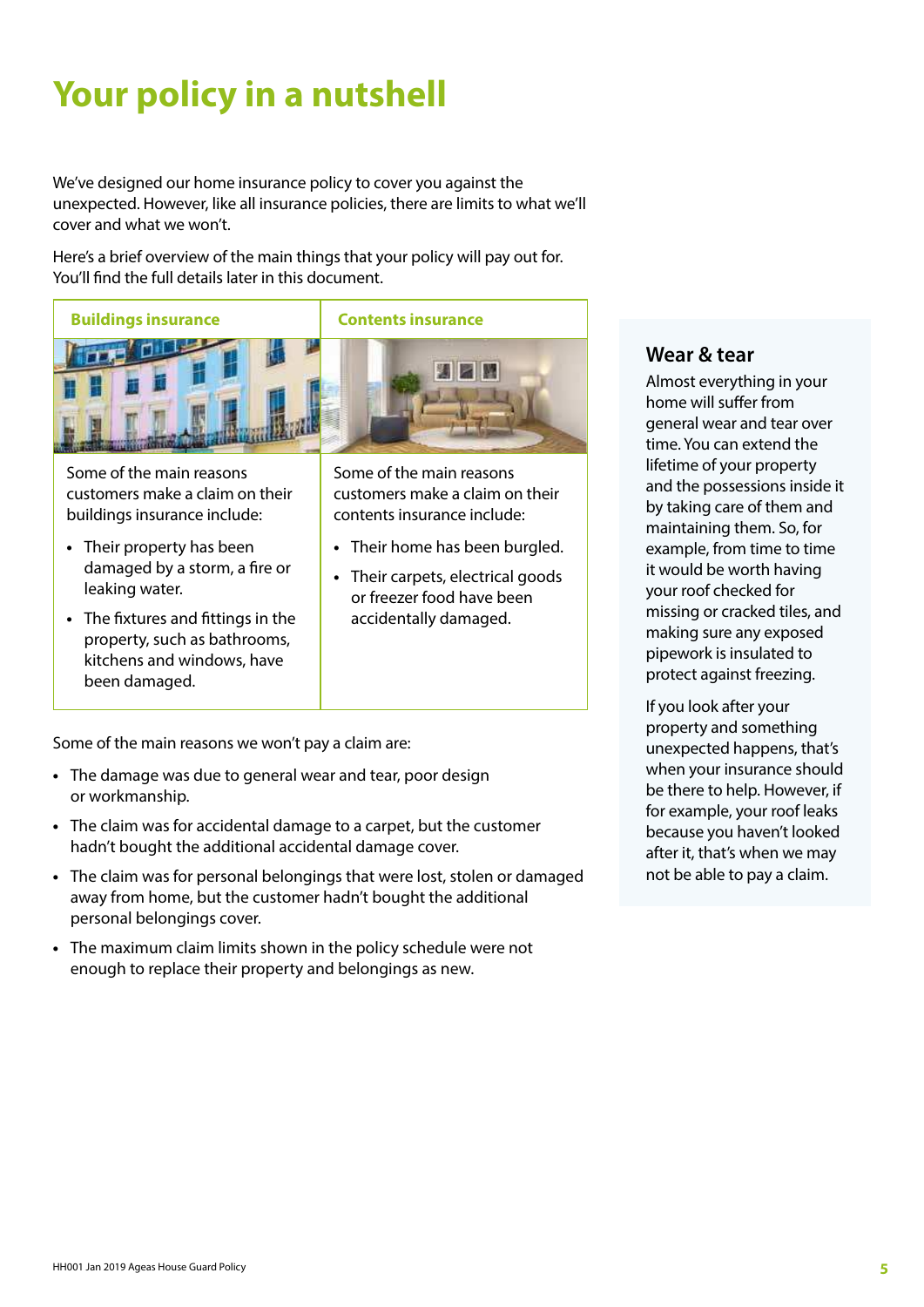## **Making sense of your policy**

We've tried to make this document as easy to use and understand as possible. However, there are still a handful of words and phrases that you may not be familiar with. We've explained these where we use them in the document.

Some words also have a technical meaning, so while they may sound straight forward, they have a very speciic meaning when we mention them in your policy. We've defined all those words below, and these definitions apply wherever we use those words in the rest of the document.

**Buildings** – When we use the word buildings, we mean the structure of your home, including any fixtures and fittings, as well as any garages and outbuildings, such as sheds or greenhouses. We also mean garden walls, gates and fences, paths, drives and patios, permanent swimming pools (made of brick, stone or concrete), hard tennis courts, solar panels, and fixed hot tubs. Buildings doesn't include any structure that's not designed to be permanent, such as tents and gazebos. It doesn't include land or things in your garden such as flowerbeds, hedges, lawns, plants, shrubs or trees. Finally, it doesn't include anything used for trade or business purposes.

**Contents** – When we use the word contents we mean any items that you or your family own or are responsible for. This doesn't include motor vehicles, aircraft, gliders, hang gliders, microlights and specifically drones that are not designed to be used as a toy, caravans, motor or sail boats or any parts or accessories, except motorbike clothing and helmets. It also doesn't include animals, birds, fish or any interior decorations in your home. Finally, it doesn't include any business equipment apart from home office equipment. By home office equipment we mean office equipment and furniture related to any administrative and clerical activities undertaken at your home.

**Family** – When we mention the word family, we mean anyone who permanently lives with you but isn't a lodger or other paying guest.

**Home** – When we use the word home, we mean the property, including any garages and outbuildings, at the address which you've insured.

**Money** - When we use the word money, we don't just mean cash. We also mean cheques, charge, credit, debit, gift and cash cards, vouchers, traveller's cheques, travel tickets, postal orders, unused postage stamps, as well as any kind of payment stamp for a utility provider, such as a gas or electricity supplier. We won't cover any of these items if they're used for business purposes.

**Policy schedule** – This is a document that you will have been given when you set up your policy. It contains all the specific details of your policy, such as the maximum claim limits and the dates when the policy starts and ends. It will also include the address of the property that is insured along with details of the excesses and whether any of the optional elements of cover are included or not. We'll issue you a new policy schedule each time you renew, or if we change your policy.

**Unoccupied** – By unoccupied, we mean that your home hasn't been or won't be lived in for more than 60 days in a row, or doesn't contain enough furniture to be lived in. Regular visits to the home, or occasional overnight stays would not count as a break in this period. If you're planning on being away for more than 60 days in a row, please let us know. Just to be clear, when we use the word 'unoccupied' under What's not covered, we will apply this from the first day of when you plan to be away from your home. If you are unable to be at your home due to unforeseen or unexpected circumstances, we will apply this from day 61. Certain parts of your cover won't be valid, even if the damage or loss you're claiming for takes place in the first 60 days while you're away.

Just to be clear, if we use the words 'Ageas', 'we', 'our' or 'us' – then we're talking about Ageas Insurance Limited, except in the Legal Expenses Cover section, where we're talking about our partner DAS.

Finally, where we use the word 'you' or 'your' – we're talking about the people named on the policy schedule.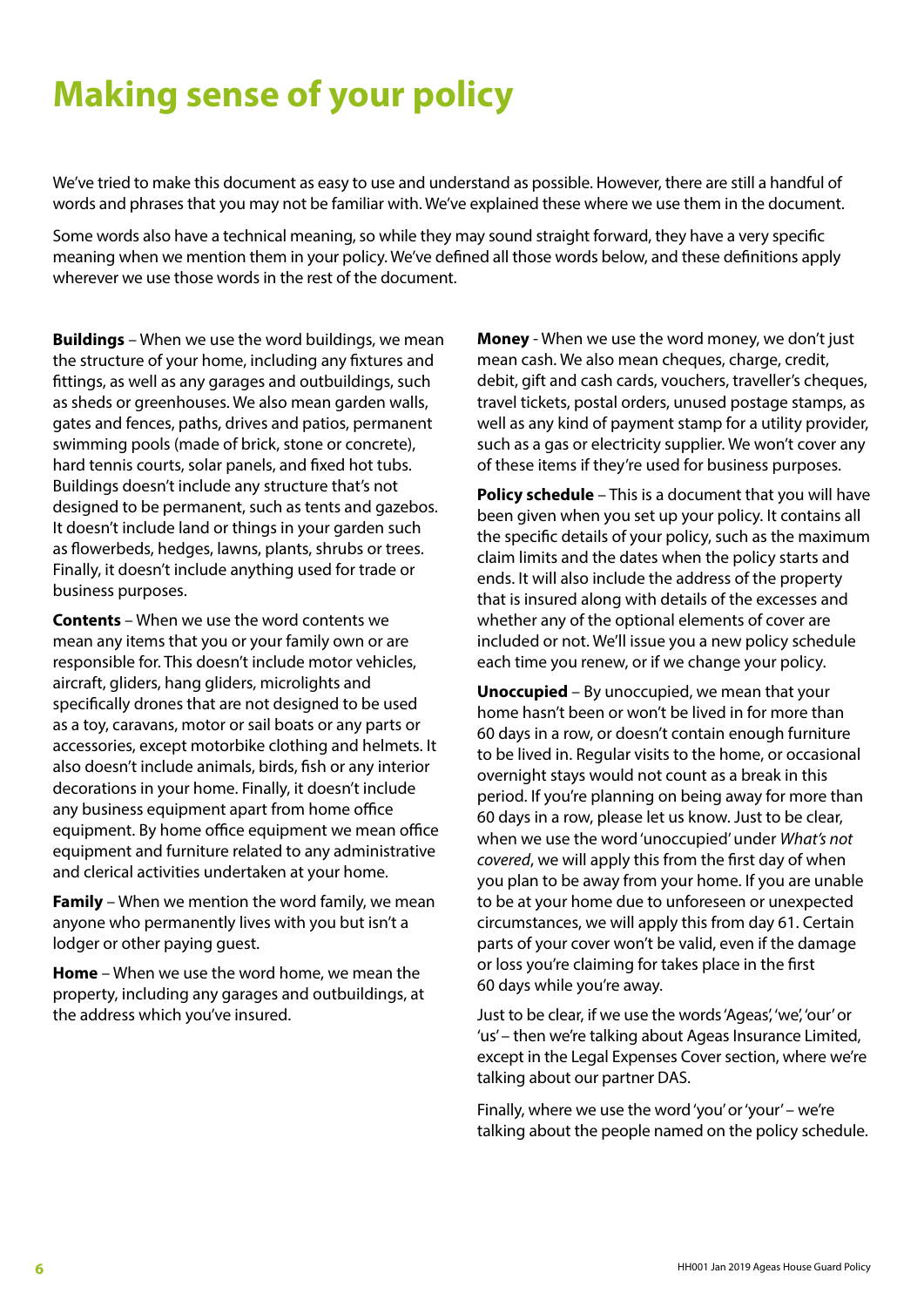## **Guide to making a claim on your buildings or contents insurance**

#### **1 Before you call us**

If something's been stolen, or your property has been damaged by a riot or vandalism, you must start by calling the Police. And please make sure you get a crime reference number. Try and make every effort to get something back if it's been lost, for example, by calling lost property at the place where it was left.

It's really important that you don't throw away any damaged items until we say so.

Unless in the case of emergency, please do not carry out any repairs or replace any items without us agreeing to this first.

Finally, don't negotiate or settle any claims made against you, unless we've written to you to say you can.

#### **2 Call our 24 hour claims helpline on 0345 122 3019**

Our helpline is open 365 days a year, 24 hours a day, so someone will always be here to get your claim started whenever you call us.

If you're making a claim on your Legal Expenses Insurance, please call DAS on **0345 120 8415**.

#### **What is the excess and how does it work?**

The excess is the amount that you'll have to pay towards any claim you make. Your excess amount will be deducted after any claim limit as shown on your policy schedule has been applied. For example, if you make a claim for £1,000 and have an excess of £100 on your policy, we'd only pay you £900.

There are diferent excesses for diferent parts of your home insurance policy. You'll find the details of these in the policy schedule, which was sent to you when you bought your policy. In some cases, we don't apply an excess. We'll tell you where that's the case at the relevant part in the policy.

If you need to claim on more than one part of your buildings or contents policy for the same event, we'll only make you pay one excess. This will be the highest excess that applies to the parts of your policy that you're claiming under.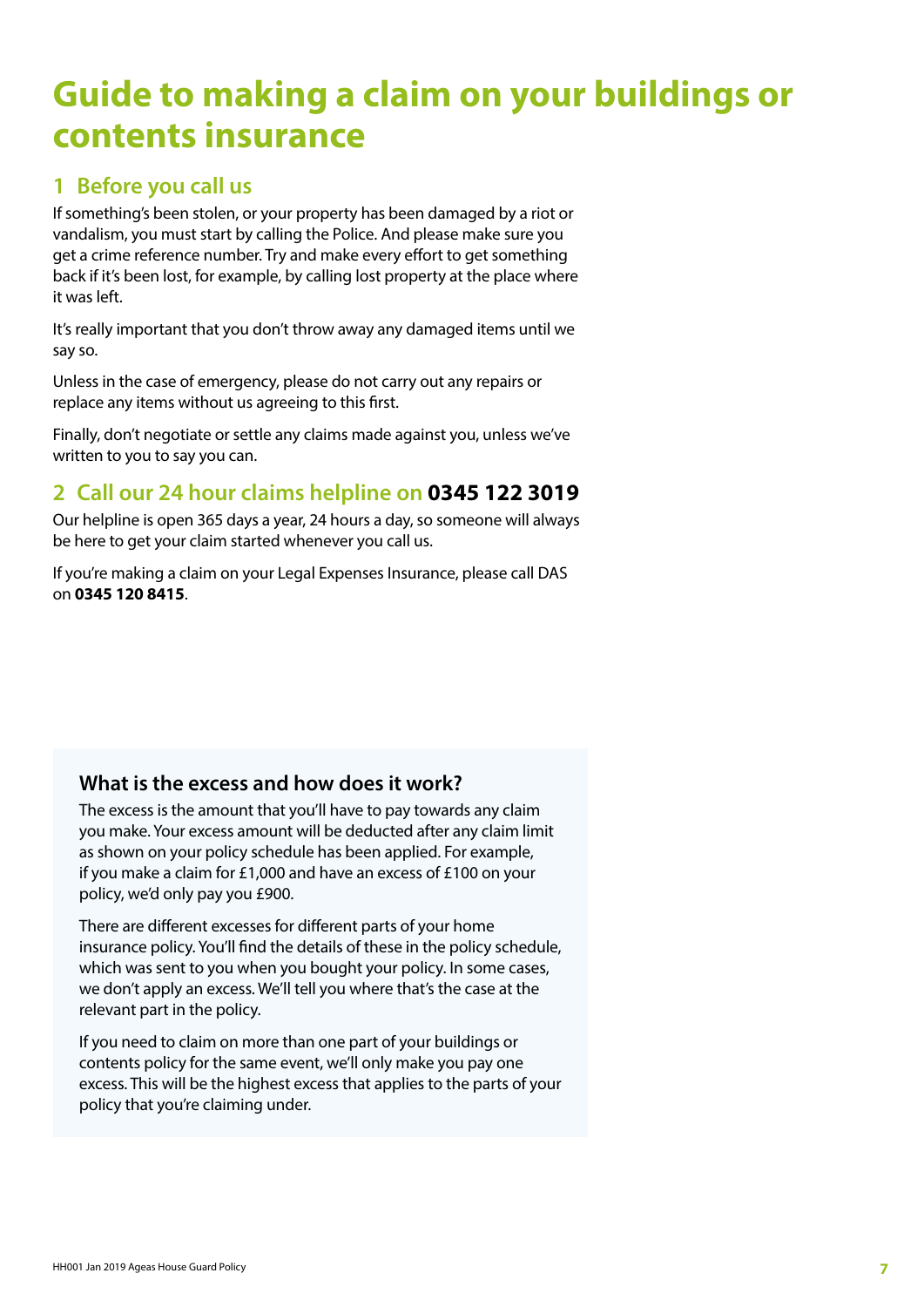## **Guide to making a claim on your buildings or contents insurance (continued)**

### **3 How we'll handle your claim**

If your claim is an emergency, and something needs urgently repairing, we'll arrange for one of our approved partners to contact you within two hours. For nonemergencies, we'll still make sure a repairer calls within 24 hours.

For any claim that is made you will need to be able to prove or substantiate that an actual insured incident covered by this policy has occurred. This could be a police report, photographic or actual evidence of the loss or damage you have sufered.

You'll need to provide details of everything that's been lost, stolen or damaged, and we may ask for receipts or proof of purchase in some cases.

If we approve your claim, we'll ask you to pay the excess. We'll then repair or replace your damaged, lost or stolen items, or rebuild your property, depending on the type of claim. Alternatively, we may make you a cash offer. We'll decide which way of paying your claim is most appropriate.

If we suggest a repair, rebuild or replacement, we may offer to use one of our own partners. However, if you wish to use someone else, you're free to do so, but if this is more expensive than the rate we can get from one of our partners, we won't pay for the extra cost. All repairs carried out by one of our partners are guaranteed for at least 12 months.

If we decide not to repair, rebuild or replace the buildings or contents that you're claiming for, we'll offer to make you a cash payment. We work out the offer by calculating the loss in value of your buildings or contents, as well as the estimated cost of repairing or replacing them. We'll then offer you the lower of these two amounts.

You'll need to let us negotiate, defend or settle any disputes or claims on your behalf. You'll also need to let us take legal action in your name to get back any payment we've made under this policy.

#### **Matching sets & suites**

We treat each separate item of a matching pair, set or suite of furniture, soft furnishings, bathroom suite or other fixtures and fittings as a single item. If an item that's part of a matching set or suite is damaged, we'll aim to repair it or provide an identical replacement. However, if it's not possible to provide a suitable repair or replacement, we'll only pay for the damaged item. Just to be clear, we'll not make any contribution for undamaged items that are part of a set or suite.

If an item in a matching set or suite is lost or damaged, the undamaged matching items may lose some value even if they haven't been lost or damaged themselves. This loss of value is not covered by your policy.

#### **Matching carpets**

If you've got a matching carpet or other floor covering in more than one room or area of your home, and this is separated by a break, then we'll treat each room or area as separate. By break we mean something that was originally designed to separate a room, for instance carpet dividing floor strips, doorways, archways and where the remains of previous partitions are still intruding the room. We'll only pay for the damage to the carpet or floor covering in the room or area where the damage happened and we won't pay for matching carpets in other rooms.

#### **Matching sets of jewellery & other items**

We treat pairs or sets of anything apart from bathroom, kitchen and furniture suites, as one item. So, for example, if your bag of golf clubs was stolen, we'd treat these as one item, and would only pay up to the maximum claim limit for a single item to replace the entire set. Similarly, if you lost a pair of earrings, we'd treat the pair as one single item.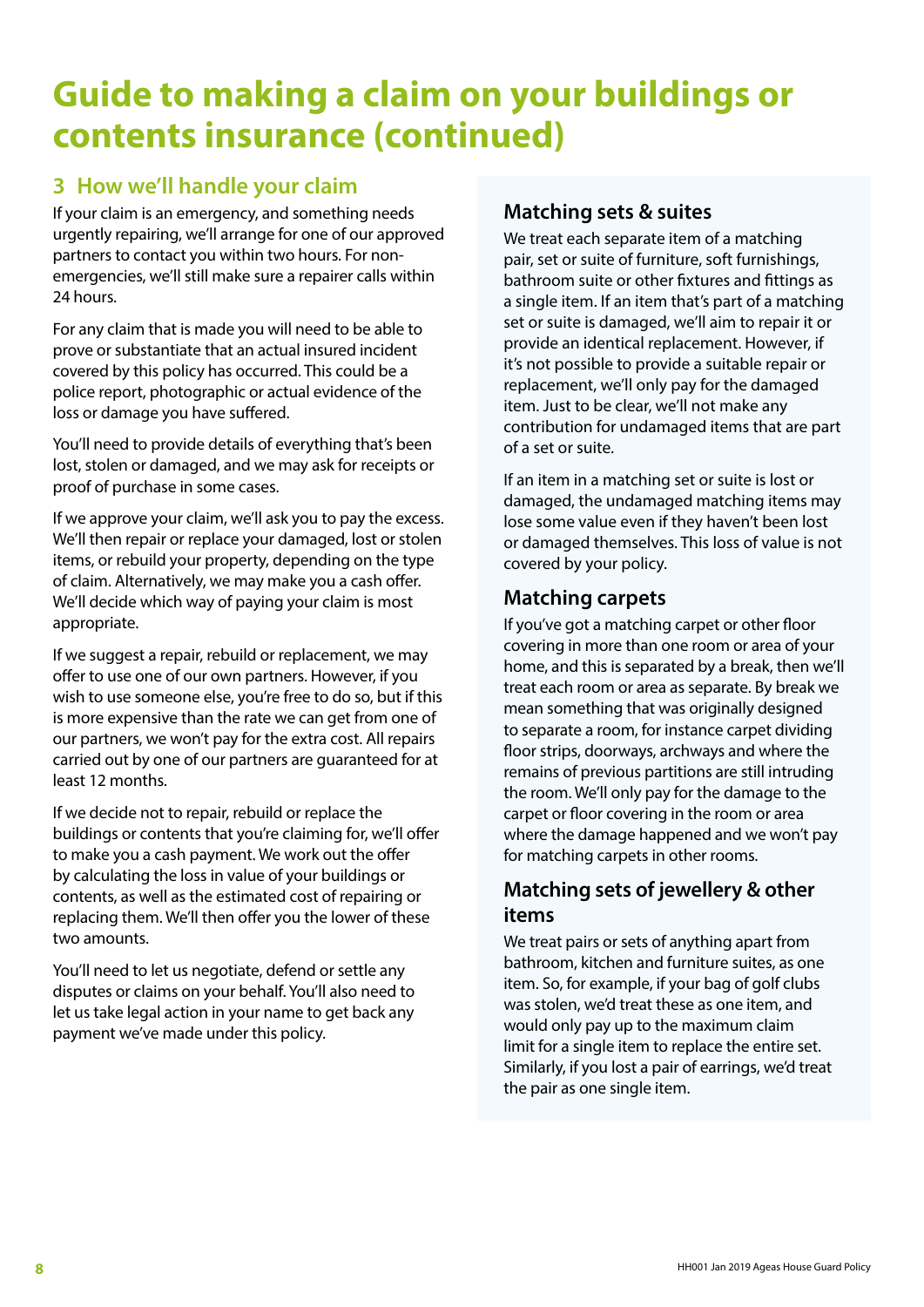## **Claim limits on your policy**

The maximum your policy will pay depends on the type of claim you're making.

When you buy your policy, you'll agree the overall amount of cover with your insurance adviser. However, some types of claims fall outside this limit. For example, claims for temporary accommodation won't count towards the overall claim limit that was agreed when you bought the policy.

However, each of these additional parts of cover have their own separate limit, and you can find out what these are by checking your policy schedule.

It's really important that you've got the right amount of cover in place for your needs. If you've not taken out enough cover to replace your property and possessions as new, this may have an efect on how much we pay for a claim.

To help work out the rebuild cost of your house, visit the Building Cost Information Service at **www.bcis.co.uk**, provided by the Royal Institute of Chartered Surveyors, where you'll find a free to use calculator.

To work out the value of your contents, make a list of all your belongings and calculate what it would cost to replace them as new.

If you make a claim and we discover that you didn't have enough cover, there are a number of diferent ways that we can handle your case.

If our team decide that we wouldn't have offered you insurance if you'd given us more accurate information when you bought your policy, we won't be able to pay any of your claim.

In most cases, however, we'll pay some of your claim. To work out how much we'll pay, we'll calculate what we'd have charged to offer you the level of cover that you would have needed to insure your buildings or contents as new in full. We then work out what percentage of this new premium you actually paid, and this will be the percentage of your claim that we pay.

So, for example, if you bought £50,000 of cover for your contents, and we calculate that they're actually worth £100,000, we'll calculate how much you would have had to pay us to cover you for the full amount.

If you were paying £300 a year for your cover, and we calculate that you would need to have paid £500 a year for the level of cover you needed, we'd calculate that £300 is 60% of £500. As a result, we'd only pay 60% of any claim you make on your contents policy. This would apply even if you were making a claim which was below your policy's maximum claim limit.

So if you made a claim for £50,000, we'd only pay £30,000 in this example.

For this reason, it's really important you tell us about any changes to your property, or any increase in value of your belongings.

#### **Keeping up with inlation**

If you've requested a specific value for the rebuild cost of your house, or for the value of all your contents, we'll review this every year if you renew your policy with us. However, it's still your responsibility to make sure the cover limits are enough to replace your property and possessions as new. For the contents policy, any changes we make to our cover limits will be based on the Consumer Durables Index provided by the Office for National Statistics. For the buildings policy, we'll base any change on the House Rebuilding Cost index. We'll only reduce your cover if you ask us to.

#### **Your valuables**

The maximum we'll pay for claims relating to your valuable items is diferent to the maximum we'll pay for other claims. By valuables, we mean jewellery, works of art, collectors' items, ornaments, precious stones and anything made from precious metals such as gold. We also mean clocks, watches, musical instruments, photographic equipment, binoculars, telescopes, furs and guns.

If you have any valuable items worth more than £2,500, you need to tell us about them so they can be listed on the policy. We won't pay more than £2,500 for any valuable item that you've not told us about.

We strongly recommend that you regularly review the value of any valuable item that's worth close to or more than £2,500. If the value of any valuable item that you've told us about has changed, then you must let us know.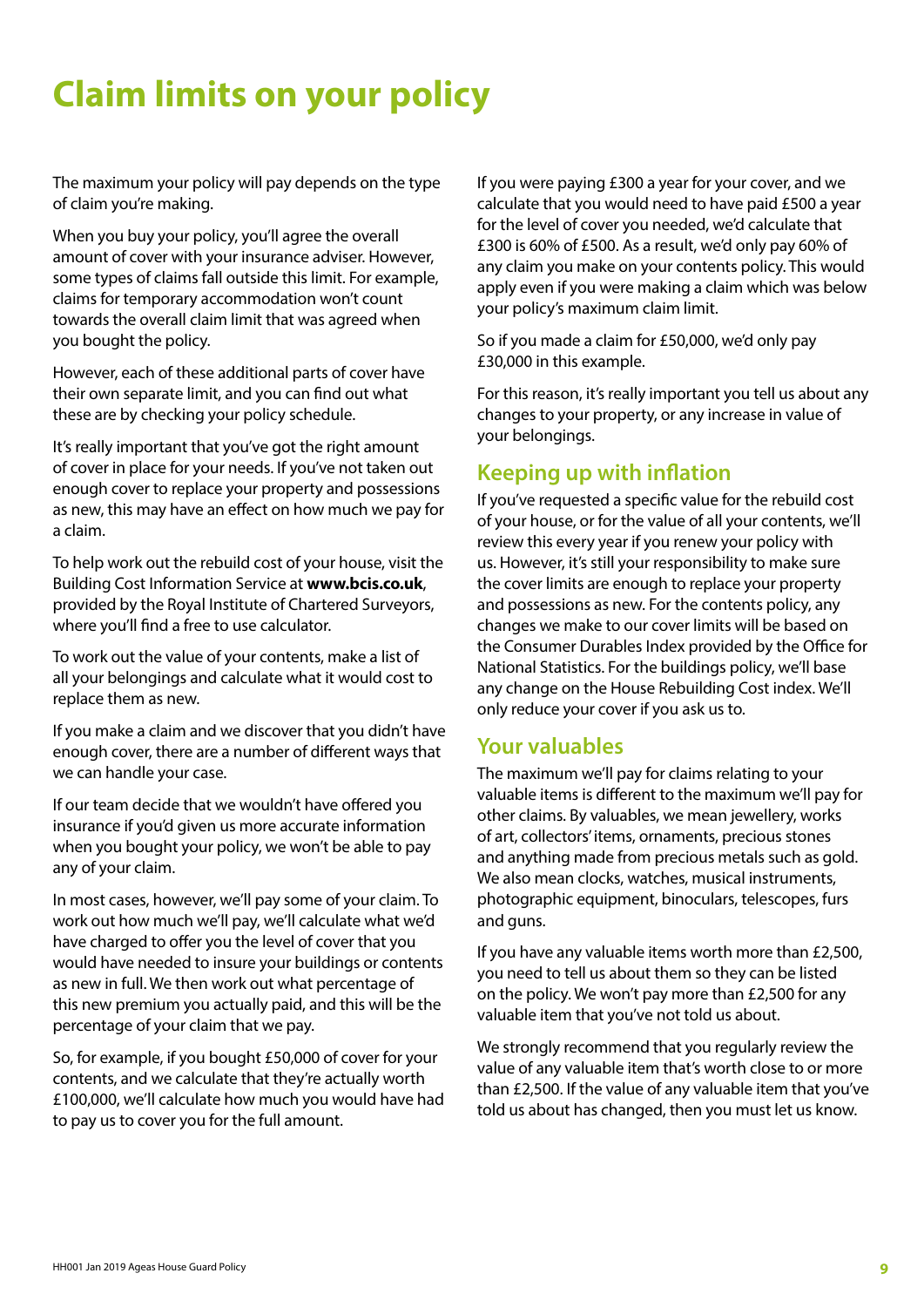## **Claim limits on your policy (continued)**

### **Always tell the truth**

It's really important that you're honest with us when you're buying a policy or making a claim. Providing wrong or misleading information that you know could either help you gain financially, or us suffer a financial loss, is fraud and pushes up the cost of insurance for all customers.

If we do find that you've defrauded us, we may void the policy, which means we'd treat you as though the policy had never been issued, and we wouldn't give you a refund.

We might also refuse to pay a claim, or make you repay any money we've already paid out in claims where fraud has occurred. This is explained again in the section Things we won't pay out for on page 12.

We'll also tell other insurers and anti-fraud databases, which could afect your ability to get access to insurance and other financial services in the future. We may also let the Police know, who may choose to bring charges against you that could ultimately result in a prosecution. So please do make sure that you're always honest with us. This way we can pay any claims you make and keep the cost of our insurance down for all our customers.

# 

The Insurance Fraud Bureau's Cheatline is independent to us and is a free and confidential way for anyone to report insurance fraud.

Each month, around 500 reports are received via either the free-phone number, which is powered by Crimestoppers, or through the online form.

Information submitted to the Cheatline complements the wide array of data from the insurance industry and other agencies, giving us a unique insight into organised insurance fraud in the UK. Together, this information helps us identify fraudsters and work with others to bring them to justice, as well as help insurers avoid having to pay out fraudulent claims.

### **0800 422 0421**

**insurancefraudbureau.org/cheatline**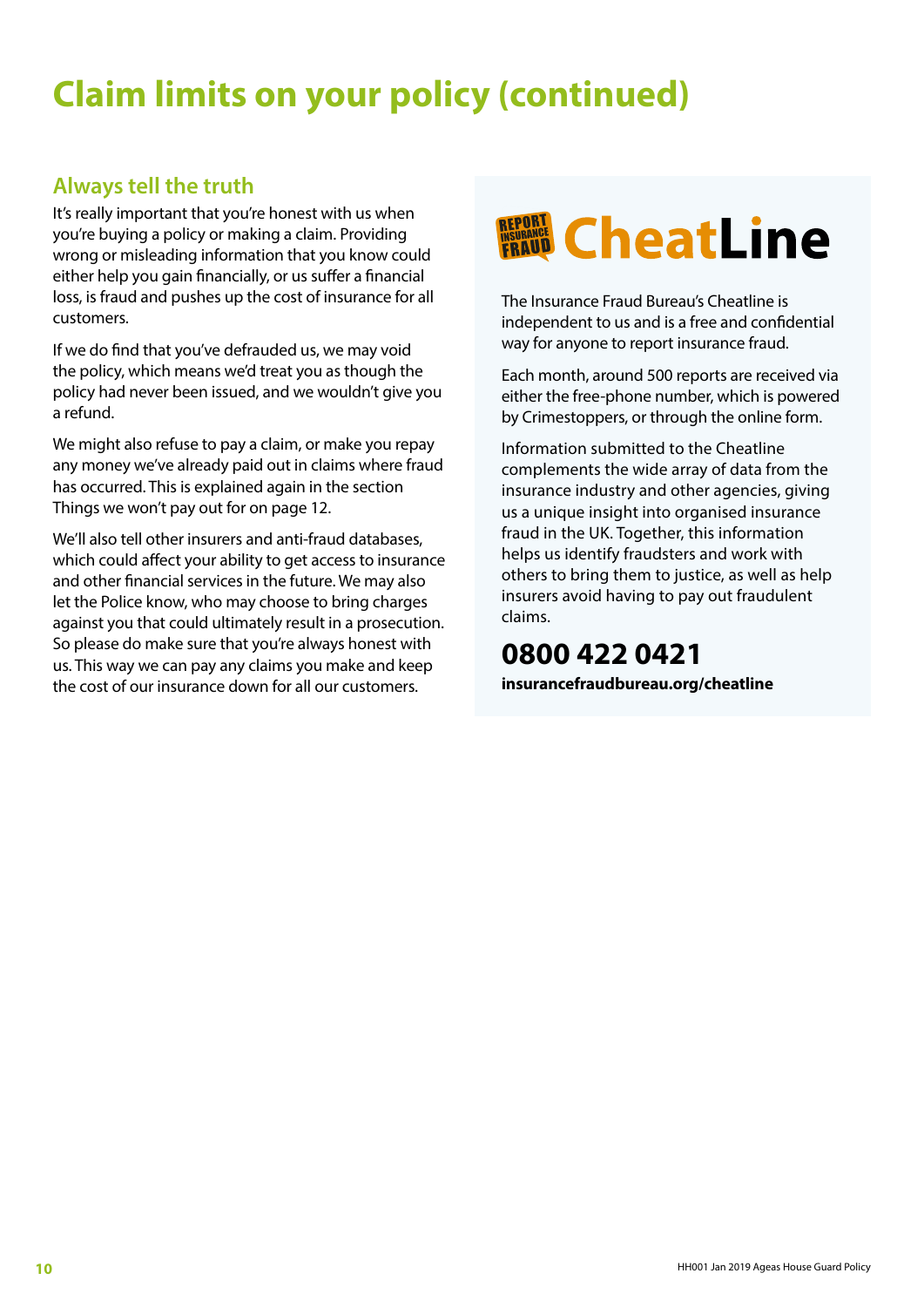## **Our telephone advice lines**

As part of your policy, we ofer a number of telephone advice lines, which are provided by our partner DAS.

To help us improve our service standards, we may record all inbound and outbound calls, except those to the counselling service.

### **Legal Advice Service 0345 120 8415**

Open 24 hours a day

We'll provide confidential advice on any personal legal issue under the laws of any country in the European Economic Area. This line is open 24 hours a day, but if your query relates to the law of a country other than the UK, we'll only be able to deal with this during normal office hours (9am-5pm Monday to Friday).

#### **Health & Medical information service 0345 120 8415**

Open Monday to Friday, 9am to 5pm

We can give you information on general health issues, and advice on a wide variety of medical matters.

We can also provide details on which health services are available in your area.

### **Identity Theft Service 0344 848 7071**

Open 7 days a week, 8am-8pm

If you're a resident in the UK, our experts can provide you with detailed advice on what to do if you become a victim of identity theft.

### **Counselling Service 0344 893 9012**

Open 24 hours a day

We'll provide you with a confidential counselling service over the phone if you are aged 18 or over. This includes, where appropriate, referral to relevant voluntary or professional services. You'll pay any costs for using the services to which we refer you.

### **Tax Advice Service 0345 120 8415**

Open Monday to Friday, 9am to 5pm

We offer confidential advice over the phone on personal tax matters in the UK. Tax advice is provided by tax advisors 9am - 5pm, Monday to Friday, excluding public and bank holidays.

If you call outside these times, a message will be taken and a return call arranged within the operating hours.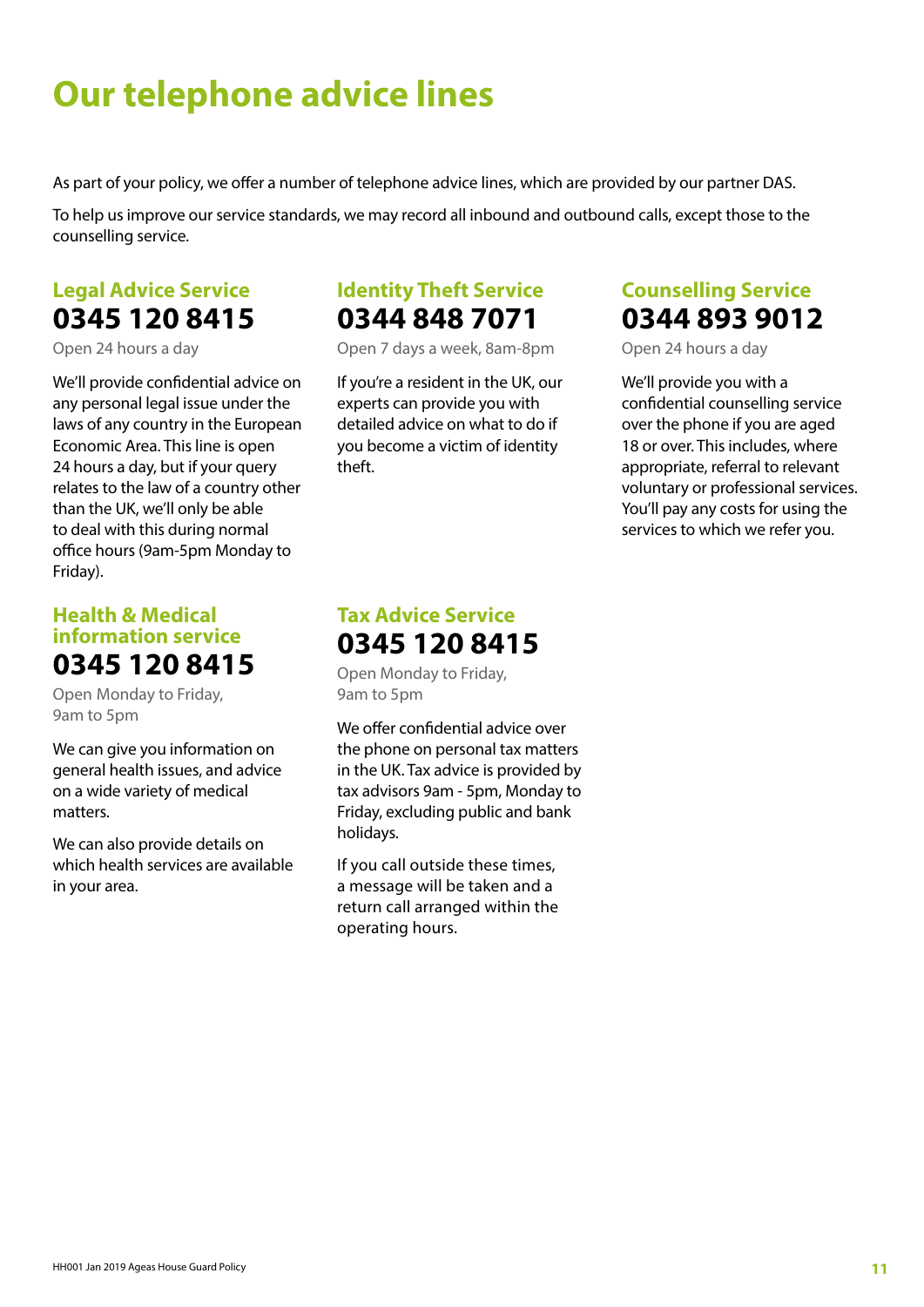## **What your policy does & doesn't cover**

#### **Things we won't pay out for**

There are some circumstances in which your policy won't pay out. In the tables that start on page 13, you'll see a detailed list of what is and isn't covered depending on the reason you make a claim.

But there are a few things we won't pay out for regardless of the circumstances. We've laid these out below.

Just to be clear, if you've bought the optional Legal Expenses Cover, provided by our partner DAS, then these conditions also apply to that section of the policy as well. So when we say 'we' on this page, we mean both Ageas and DAS.

- We won't pay for claims that are a result of wear and tear or anything that happens gradually. This includes damage to electrical appliances and other items caused by them breaking down.
- We also won't pay claims for repairs that wouldn't have been made if you'd dealt with existing problems to your property. It's your responsibility to look after your buildings and contents, and your policy is designed to only cover you for things that you couldn't have reasonably prevented. You must also deal with a problem as soon as you become aware of it.
- We won't pay claims caused by frost, rot, mildew, fungus or poisoning.
- We won't pay for accidental damage caused by insects, parasites, wild animals and birds.
- We also won't pay for any damage caused by repairing, cleaning, demolishing or making alterations to your buildings or contents. This exclusion doesn't apply to Buildings Section A: Homeowners' Legal Responsibilities cover and Contents Section B: Your Public & Personal Legal Responsibilities.
- We won't pay for any claims caused by a person or people acting alone or in association or government, using biological, chemical or nuclear force or contamination.
- We won't pay for claims caused by contamination from nuclear fuel or nuclear waste.
- We won't pay for any loss, damage, injury or for any money you're legally obliged to pay if the claim was caused by something being taken from you by customs or other officials.
- We won't pay for any loss which is a side efect, or happens as a result of the event for which you're making a valid claim. For example, we won't pay for any reduction in the market value of your property, loss of earnings, travel costs or compensation for stress or inconvenience. We also won't cover the fees of any company you engage to help you in relation to your claim.
- We won't pay for legal costs, damage, losses, as well as any money you're legally obliged to pay to other people, if you are insured under any other liability policy (including more specific policies such as your pet or travel insurance) until the limit of indemnity under that policy has been exhausted.
- We won't cover claims caused by any criminal or deliberate act by you or your family.
- We won't pay claims made without the permission of the policyholder named on the policy schedule.
- We won't pay for any claim that is found to be fraudulent. We may also choose to either void or cancel your policy if a fraudulent claim or policy application is made. We'll also look to recover from you any investigation fees, legal costs or payments that might have already been made to you if we later find that any element of your claim was fraudulent.
- We won't pay for, or make a contribution towards any claim for undamaged items that are part of a set or a suite. (Please see page 8 for more information).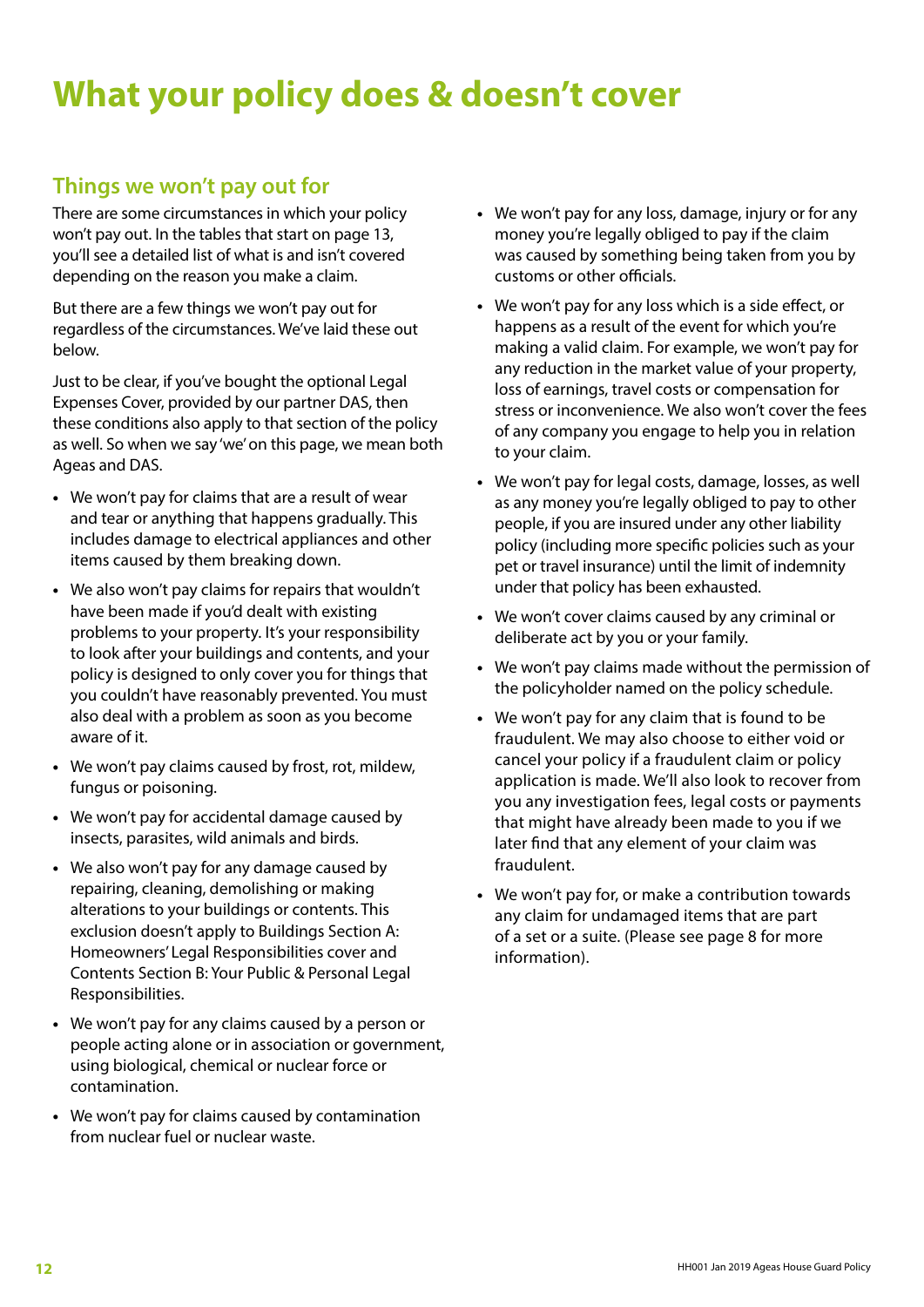## **Section A: Buildings insurance**

You're only covered under this section of the policy if it says so on your policy schedule, which was sent to you when you bought this insurance.

#### **1 Fire & earthquakes**

| What's covered                                                                                                    | What's not covered                                               |
|-------------------------------------------------------------------------------------------------------------------|------------------------------------------------------------------|
| We'll pay claims where your buildings are damaged<br>by fire, smoke, explosion, lightning or by an<br>earthquake. | We won't pay claims caused by scorching, singeing or<br>melting. |

#### **2 Riots**

| What's covered                                                    | What's not covered |
|-------------------------------------------------------------------|--------------------|
| We'll pay claims where your buildings are damaged by<br>a riot.   |                    |
| You need to report the damage to the police within<br>seven days. |                    |

### **3 Vandalism**

| What's covered                                    | What's not covered                                                                                                                                                                                                                                                           |
|---------------------------------------------------|------------------------------------------------------------------------------------------------------------------------------------------------------------------------------------------------------------------------------------------------------------------------------|
| We'll pay claims for vandalism to your buildings. | We won't pay for claims which are the result of<br>vandalism caused by you or your family, or by a person<br>who is allowed to be in your home, such as a cleaner<br>or tenant.<br>We also won't pay claims which are the result of<br>vandalism if your home is unoccupied. |

### **4 Damage to your property caused by moving objects**

| What's covered                                                                                 | What's not covered                                                                                                              |
|------------------------------------------------------------------------------------------------|---------------------------------------------------------------------------------------------------------------------------------|
| We'll pay claims where your buildings are hit by<br>moving or falling objects.                 | We won't pay for cutting down or taking away all or<br>part of a fallen tree, unless it has caused damage to<br>your buildings. |
| For example, we'd cover you if your buildings were hit<br>by an aircraft, car or falling tree. | We won't pay for damage caused by all or part of a<br>tree being cut down.                                                      |
|                                                                                                | We also won't pay for damage to hedges, gates and<br>fences.                                                                    |
|                                                                                                | We won't pay for damage caused by household pets.                                                                               |
|                                                                                                | Finally, we won't pay for damage to aerials, satellite<br>dishes, masts, or their fittings.                                     |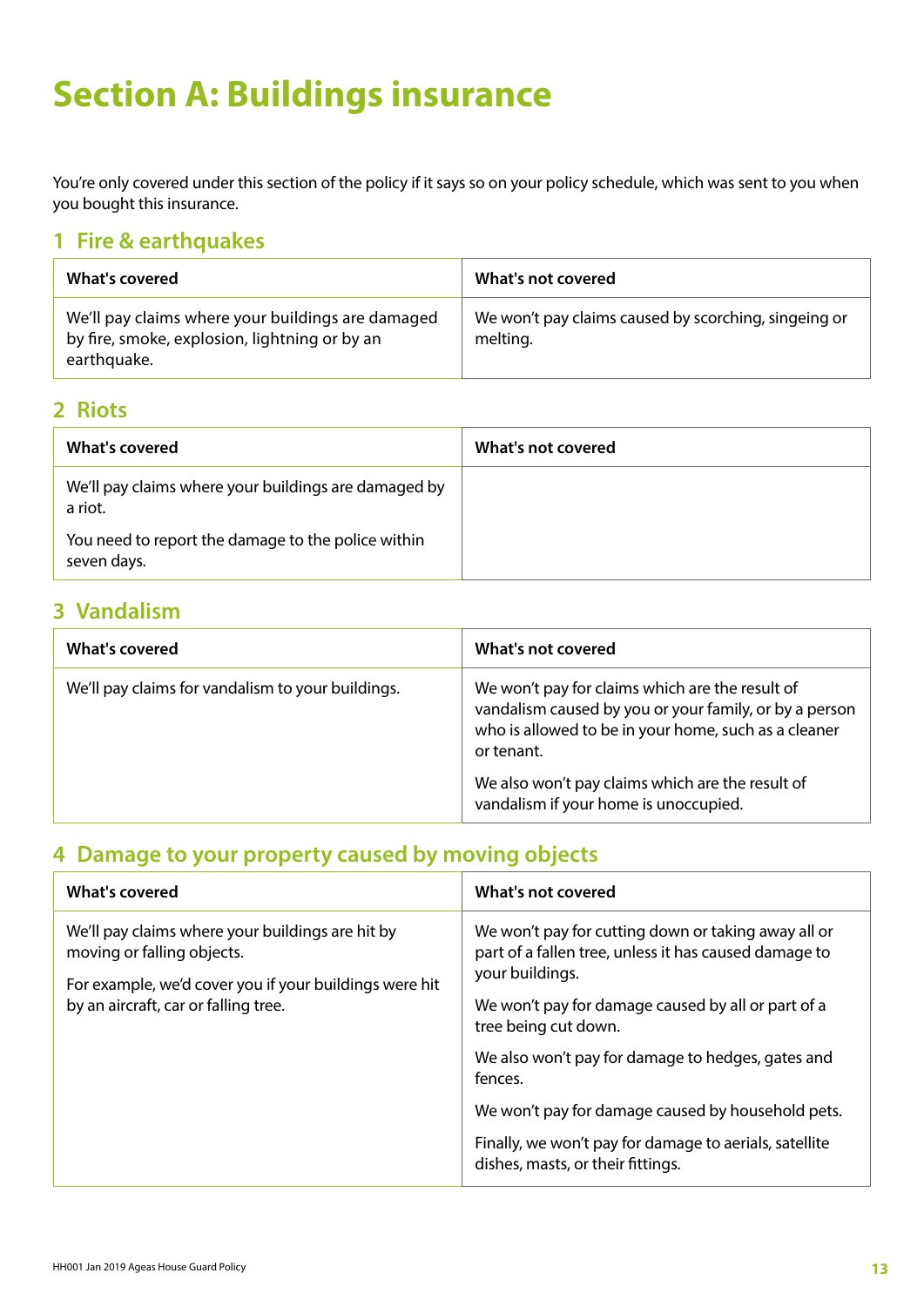#### **5 Storm**

| <b>What's covered</b>                                                                                                                                                                                                                                                                                                                                  | What's not covered                                                                                                                                                                                                                                                                                         |
|--------------------------------------------------------------------------------------------------------------------------------------------------------------------------------------------------------------------------------------------------------------------------------------------------------------------------------------------------------|------------------------------------------------------------------------------------------------------------------------------------------------------------------------------------------------------------------------------------------------------------------------------------------------------------|
| We'll cover you for damage to your buildings caused<br>by a storm.<br>By a storm, we mean strong winds of over 55mph,<br>or damage by extreme rain, snow or hail. Rainfall is<br>extreme if more than an inch falls in an hour. Snowfall<br>is extreme if 12 inches or more falls in a 24-hour<br>period. Hail is extreme if it exceeds 20mm diameter. | We won't cover you for damage to gates and fences.<br>We also won't cover damage to swimming pool and<br>hot tub covers.<br>We won't pay for rain or water damage to the inside<br>of your buildings if the water gets into your house as<br>a result of poor workmanship, bad design or wear and<br>tear. |
|                                                                                                                                                                                                                                                                                                                                                        | Finally, you can't make a claim for damage caused<br>by subsidence, ground heave or landslip under the<br>storm part of the policy. These claims must be dealt<br>with under the subsidence part of the policy. A higher<br>excess applies to all subsidence claims.                                       |

#### **6 Flood**

| What's covered                                                                                                                                                                                           | What's not covered                                                                                                                                                                                                                                                                                                                                                                               |
|----------------------------------------------------------------------------------------------------------------------------------------------------------------------------------------------------------|--------------------------------------------------------------------------------------------------------------------------------------------------------------------------------------------------------------------------------------------------------------------------------------------------------------------------------------------------------------------------------------------------|
| We'll cover you for damage to your buildings caused<br>by a flood.<br>By flood, we mean water that comes suddenly into<br>your buildings from outside, and which enters at the<br>ground floor or below. | We won't cover you for damage to gates and fences.<br>We also won't cover damage to swimming pool and<br>hot tub covers.<br>Finally, you can't make a claim for damage caused<br>by subsidence, ground heave or landslip under the<br>flood part of the policy. These claims must be dealt<br>with under the subsidence part of the policy. A higher<br>excess applies to all subsidence claims. |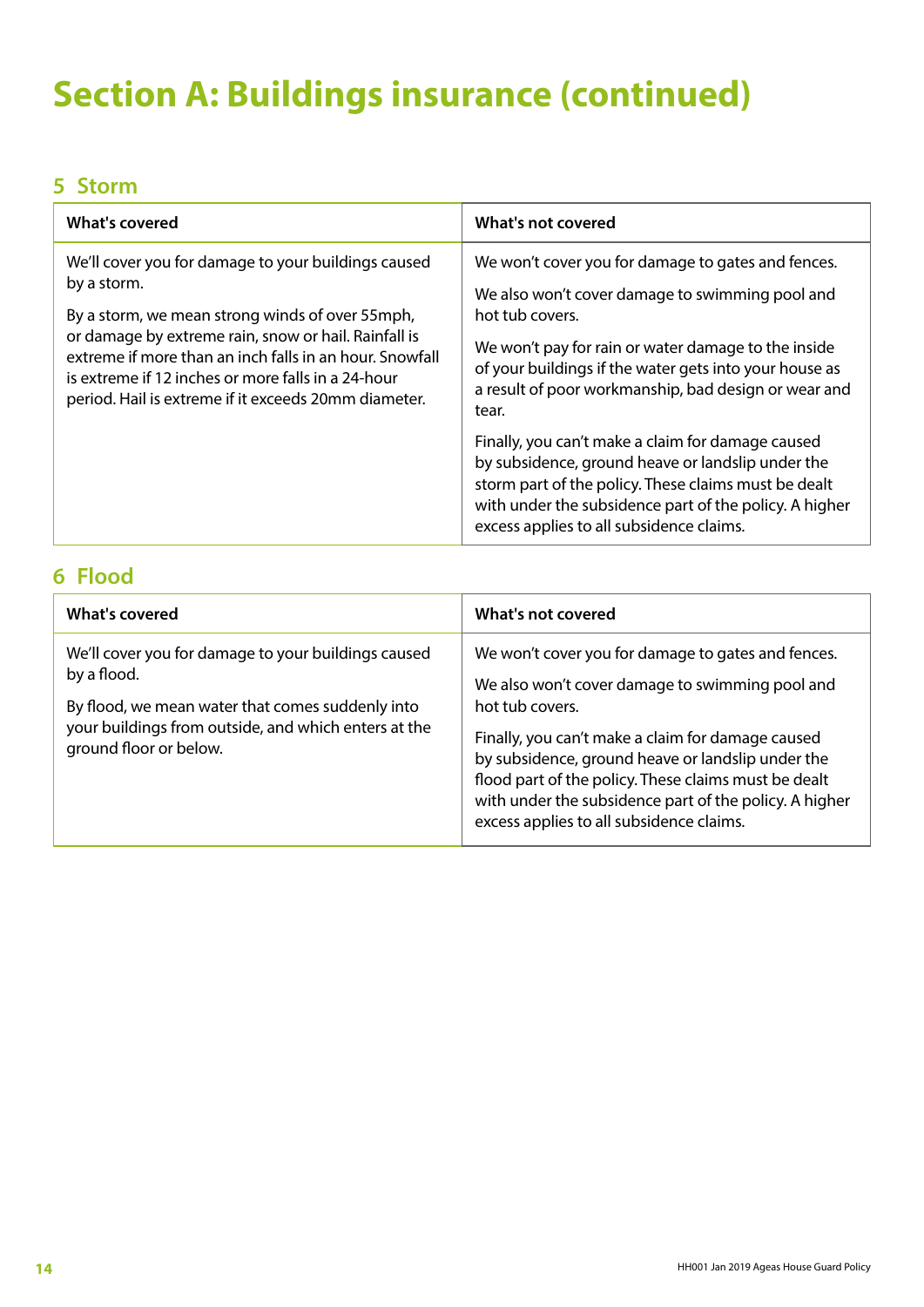### **7 Subsidence**

| <b>What's covered</b>                                                                                                                                                                                              | <b>What's not covered</b>                                                                                                                                                                                                                                                                                     |
|--------------------------------------------------------------------------------------------------------------------------------------------------------------------------------------------------------------------|---------------------------------------------------------------------------------------------------------------------------------------------------------------------------------------------------------------------------------------------------------------------------------------------------------------|
| We'll cover you for damage to your buildings as a<br>result of subsidence, ground heave or landslip.                                                                                                               | Your policy won't pay out for damage to your<br>buildings if the materials that they're built from shrink<br>or expand.                                                                                                                                                                                       |
| <b>Subsidence</b> is the downward movement of the<br>ground underneath your buildings.                                                                                                                             | We also won't pay for damage to the buildings or                                                                                                                                                                                                                                                              |
| Ground heave is the upward or sideways movement<br>of the ground underneath your buildings, which can                                                                                                              | their foundations caused by something known as<br>settlement.                                                                                                                                                                                                                                                 |
| happen as a result of the soil expanding.                                                                                                                                                                          | Settlement is the downward movement of the<br>buildings caused by the soil underneath them                                                                                                                                                                                                                    |
| <b>Landslip</b> means the downward movement of sloping<br>land underneath your property. For example, if you<br>lived on a hill and the ground below your property<br>moved, causing damage to your main building. | becoming compressed by the weight of the buildings.<br>It's different to subsidence, because it's caused by the<br>weight of the property, rather than the soil changing<br>underneath your property. It tends to happen in the<br>early years after a building or extension has been built.                  |
|                                                                                                                                                                                                                    | We won't pay for any damage that's been caused<br>by the sea or a river eroding the land underneath or<br>around your buildings.                                                                                                                                                                              |
|                                                                                                                                                                                                                    | We also won't pay for damage to any part of your<br>buildings, except your garage, unless the main<br>building is also damaged at the same time and by the<br>same cause.                                                                                                                                     |
|                                                                                                                                                                                                                    | That means we won't pay for damage to things such<br>as outbuildings, sheds, greenhouses, swimming pools,<br>tennis courts, walls (including retaining walls), gates,<br>patios, fences, septic tanks, paths and driveways unless<br>your main building is damaged at the same time and<br>by the same cause. |
|                                                                                                                                                                                                                    | Similarly, we won't pay claims for damage to solid<br>floors unless the foundations underneath the outside<br>walls are damaged at the same time and by the same<br>cause.                                                                                                                                    |
|                                                                                                                                                                                                                    | We won't pay for damage caused by faulty materials,<br>poor design or poor workmanship. This includes any<br>work on your buildings that didn't meet building<br>control regulations when the work was completed.                                                                                             |
|                                                                                                                                                                                                                    | Finally, we won't pay claims where you're entitled to<br>compensation from another person or organisation.                                                                                                                                                                                                    |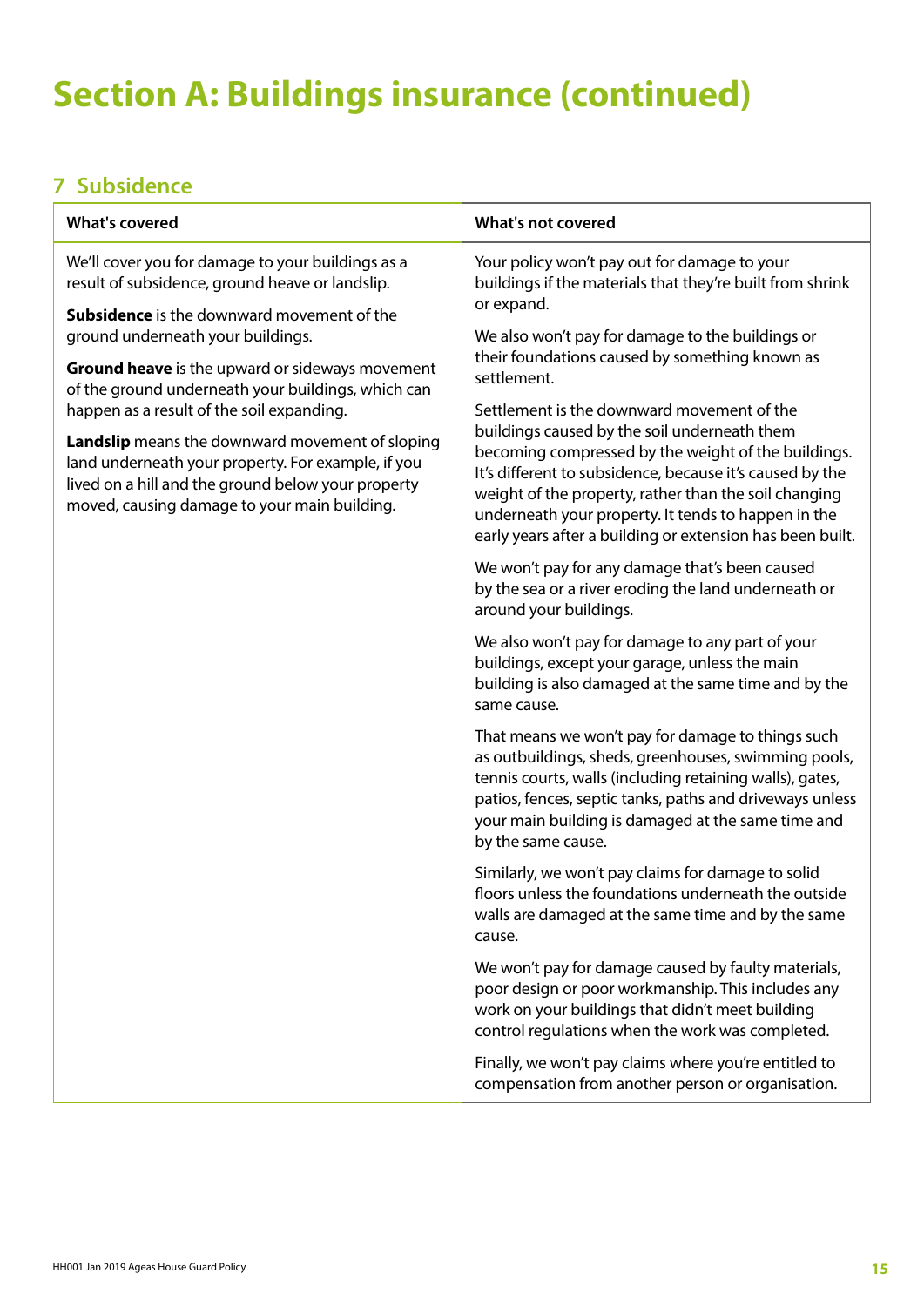### **8 Leaking or freezing water & leaking oil**

| <b>What's covered</b>                                                                                                                                                                                                                                                                                 | <b>What's not covered</b>                                                                                                                                                                                                                                                                                                            |
|-------------------------------------------------------------------------------------------------------------------------------------------------------------------------------------------------------------------------------------------------------------------------------------------------------|--------------------------------------------------------------------------------------------------------------------------------------------------------------------------------------------------------------------------------------------------------------------------------------------------------------------------------------|
| We'll pay for any damage caused by water or oil                                                                                                                                                                                                                                                       | We won't pay for damage caused by leaking or                                                                                                                                                                                                                                                                                         |
| leaking from your tank, pipes, drains or heating                                                                                                                                                                                                                                                      | freezing water or oil when your home is unoccupied.                                                                                                                                                                                                                                                                                  |
| system. We'll also pay for damage caused by water                                                                                                                                                                                                                                                     | We won't pay damage caused by the failure, wear and                                                                                                                                                                                                                                                                                  |
| freezing within any of these.                                                                                                                                                                                                                                                                         | tear or lack of grouting or sealant.                                                                                                                                                                                                                                                                                                 |
| We'll also pay for damage caused by water leaking                                                                                                                                                                                                                                                     | We won't pay for repairs to the pipework or other parts                                                                                                                                                                                                                                                                              |
| from or freezing in your home appliances, fish tank,                                                                                                                                                                                                                                                  | of the water or heating system unless they're caused                                                                                                                                                                                                                                                                                 |
| and even your water-bed.                                                                                                                                                                                                                                                                              | by freezing. If they're damaged for any other reason,                                                                                                                                                                                                                                                                                |
| Sometimes it's not easy to find where water or oil is                                                                                                                                                                                                                                                 | this part of the policy won't cover you.                                                                                                                                                                                                                                                                                             |
| leaking from. So we'll cover any reasonable costs you                                                                                                                                                                                                                                                 | This part of your policy also won't pay claims for                                                                                                                                                                                                                                                                                   |
| have to pay to find the leak, and that includes the cost                                                                                                                                                                                                                                              | damage caused by water overflowing sinks, bidets,                                                                                                                                                                                                                                                                                    |
| of repairs to walls, floors or ceilings.                                                                                                                                                                                                                                                              | showers and baths, as a result of taps being left on in                                                                                                                                                                                                                                                                              |
| But you must get our agreement before work starts,<br>so we can decide whether finding the leak is the most<br>practical and cost-effective solution to the problem.<br>For example, it may cost less to install new pipework<br>than knocking holes in walls or floors to find the<br>original leak. | your home.<br>Finally, you can't make a claim for damage caused<br>by subsidence, ground heave or landslip under the<br>'Leaking or freezing water & leaking oil' part of the<br>policy. These claims must be dealt with under the<br>subsidence part of the policy on page 15. A higher<br>excess applies to all subsidence claims. |

### **9 Theft**

| What's covered                                                                                                                                                                       | What's not covered                                                                                                                                                                                                                                                                                                                  |
|--------------------------------------------------------------------------------------------------------------------------------------------------------------------------------------|-------------------------------------------------------------------------------------------------------------------------------------------------------------------------------------------------------------------------------------------------------------------------------------------------------------------------------------|
| We'll cover you for any damage to your buildings as a<br>result of theft or an attempted theft.<br>We'll cover you if any fixtures or fittings, such as<br>copper pipes, are stolen. | We won't pay claims for theft or any attempted theft<br>by you, your family, or anyone who you employ<br>permanently in or around your home, such as a nanny,<br>cleaner or gardener.<br>We also won't pay for theft or attempted theft by<br>lodgers, paying guests or tenants.<br>We won't pay claims if your home is unoccupied. |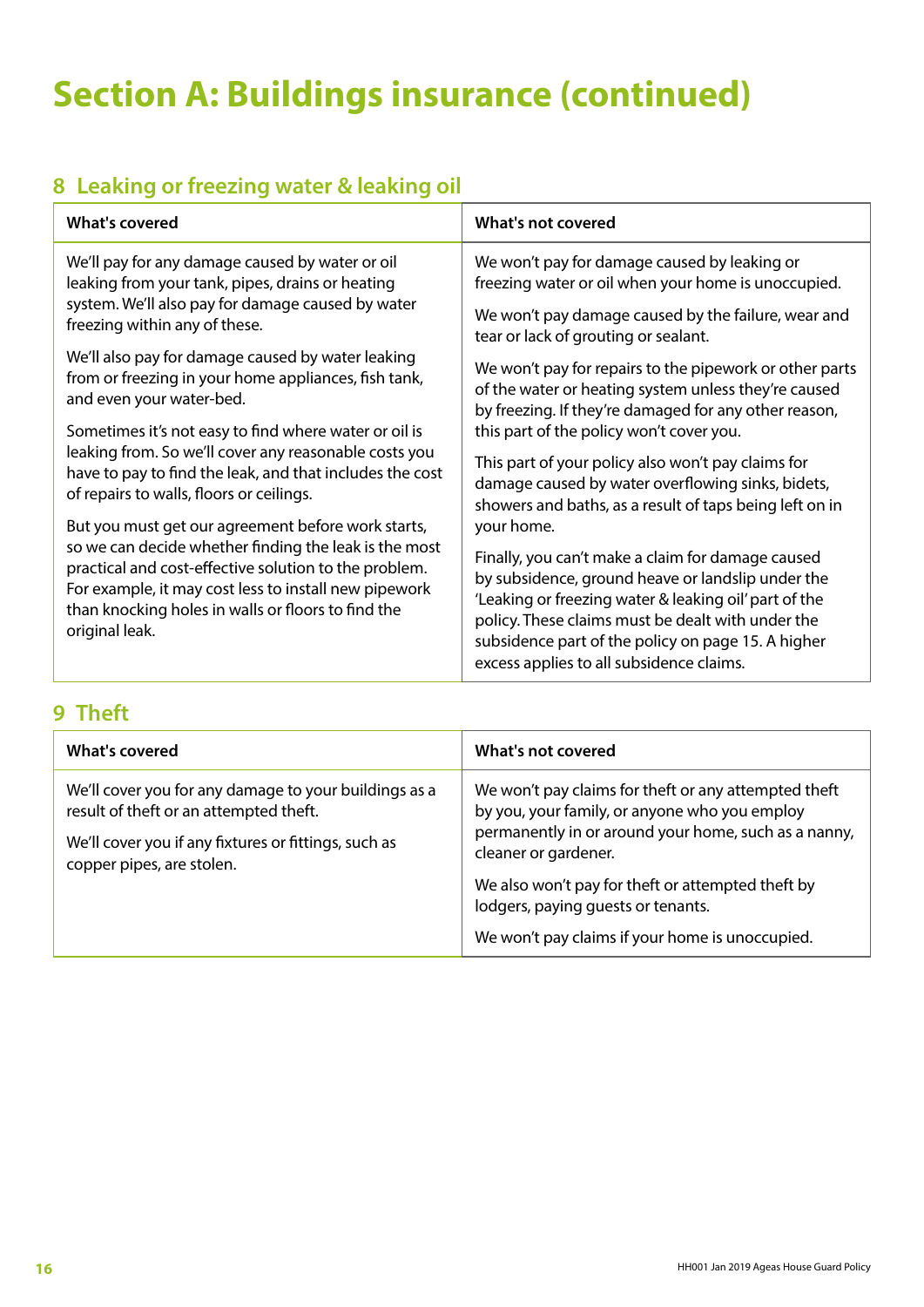### **10 Homeowners' legal responsibilities**

| <b>What's covered</b>                                                                                                                                                                                                                                                                                                                                                                  | What's not covered                                                                                                                                                               |
|----------------------------------------------------------------------------------------------------------------------------------------------------------------------------------------------------------------------------------------------------------------------------------------------------------------------------------------------------------------------------------------|----------------------------------------------------------------------------------------------------------------------------------------------------------------------------------|
| You may be asked to pay damages to an individual<br>or company if an accident happens in or around your<br>home.                                                                                                                                                                                                                                                                       | We do not cover your own injury or death under<br>this section. We also do not cover injury or death to<br>someone in your family or to anyone you employ                        |
| In the event that an accident on your property<br>leads to someone's death or injury, or leads to them                                                                                                                                                                                                                                                                                 | permanently in or around your home, for instance a<br>nanny, cleaner or gardener.                                                                                                |
| contracting an illness or disease, we'll cover any<br>damages that you're legally obliged to pay.                                                                                                                                                                                                                                                                                      | We also won't cover you if any of these people become<br>ill or catch a disease in your home.                                                                                    |
| We'll also pay for any damage to another individual or<br>company's property, as a result of an accident.                                                                                                                                                                                                                                                                              | We won't cover you for any damage to property that<br>you own or has been given to you by someone else                                                                           |
| If you sell a property, you could still be asked to pay for<br>an accident on your old property if the incident was<br>caused by faulty workmanship.                                                                                                                                                                                                                                   | to look after. And we also won't cover you for any<br>damage to property that's been leased or rented to<br>you.                                                                 |
| When this happens we'll also cover you for seven years<br>after this policy ends or is cancelled, as long as the<br>damage happened after you'd sold or moved out of                                                                                                                                                                                                                   | We won't cover you for any damages if they're a result<br>of an accident involving a lift that you own or are<br>responsible for maintaining, unless it's a stairlift.           |
| your old property.                                                                                                                                                                                                                                                                                                                                                                     | We won't cover you for damages if they arise as a<br>result of something you or your family did deliberately                                                                     |
| If you make a claim under this part of your policy, we<br>won't ask you to pay an excess.                                                                                                                                                                                                                                                                                              | or maliciously.                                                                                                                                                                  |
| Finally, if you insure both your buildings and<br>contents under this policy and you make a claim<br>for Homeowners' legal responsibilities and Public &<br>personal legal responsibilities, we'll only make one<br>claim payment under either your buildings or contents<br>section. To be clear, you can't claim on both your<br>buildings and contents cover for the same incident. | We also won't cover you for damages that arise from<br>using your home for business or employment.                                                                               |
|                                                                                                                                                                                                                                                                                                                                                                                        | We won't cover legal responsibilities relating to you<br>occupying your home, or any other land or property.<br>These claims will usually be covered by your contents<br>policy. |
|                                                                                                                                                                                                                                                                                                                                                                                        | We won't pay claims just because you've made an<br>agreement with another person.                                                                                                |
|                                                                                                                                                                                                                                                                                                                                                                                        | Finally, we won't pay more than the amount shown in<br>the policy schedule.                                                                                                      |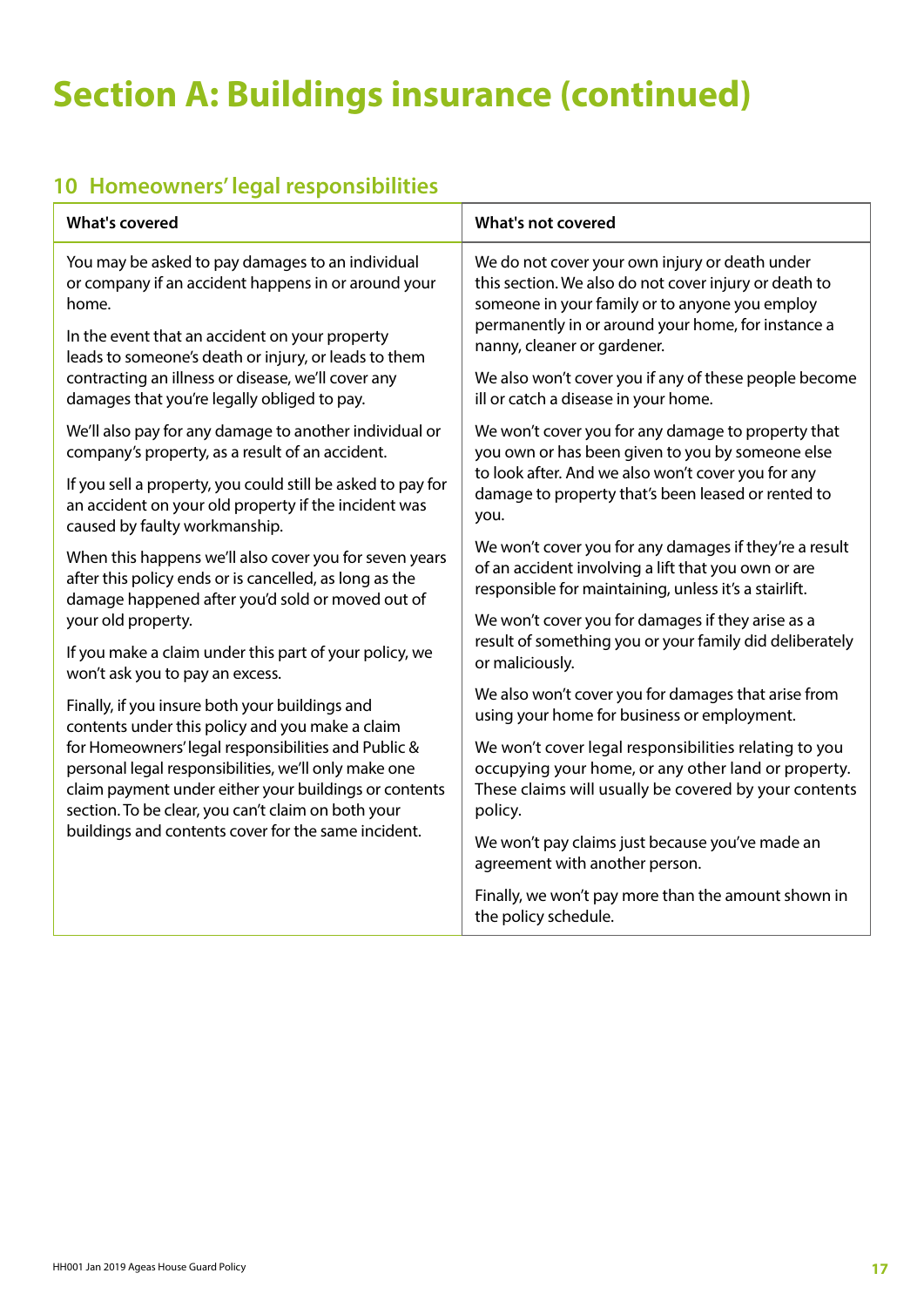### **11 Professional fees & costs**

| What's covered                                                                                                                                                                                                                             | What's not covered |
|--------------------------------------------------------------------------------------------------------------------------------------------------------------------------------------------------------------------------------------------|--------------------|
| If your buildings are damaged, we'll cover you for any<br>necessary and reasonable costs that you need to pay<br>as part of the repair or rebuild, as long as the damage<br>would have been covered elsewhere in this buildings<br>policy. |                    |
| This means we'll pay for legal fees, as well as fees for<br>architects and surveyors. It also includes the cost of<br>clearing debris from your property, as well as clearing<br>drains and demolishing or stabilising your buildings.     |                    |
| Finally, we'll also cover other costs necessary to meet<br>government or local authority requirements.                                                                                                                                     |                    |

### **12 Underground pipes, drains & cables**

| What's covered                                                                                                                                               | What's not covered                                                                                                      |
|--------------------------------------------------------------------------------------------------------------------------------------------------------------|-------------------------------------------------------------------------------------------------------------------------|
| We'll cover you for the cost of repairing the fabric of<br>cables, underground pipes, drains and tanks serving<br>your home, if they're accidentally broken. | We won't pay for clearing blocked drains, unless<br>the blockage is caused by structural damage to the<br>drain itself. |
|                                                                                                                                                              | We won't pay for damage to drains serving your home<br>which are not your responsibility.                               |

### **13 Glass, toilets & other fittings**

| What's covered                                                                                                                       | What's not covered                                                                                                     |
|--------------------------------------------------------------------------------------------------------------------------------------|------------------------------------------------------------------------------------------------------------------------|
| We'll pay for the cost of repairing or replacing any<br>fixed panes of glass, ceramic hobs built into kitchen                        | We won't pay for damage caused by scratching or<br>denting.                                                            |
| worktops and glass oven doors if they're accidentally<br>broken, as long as these are permanent fixtures in your<br>home.            | We also won't pay for things that are accidentally<br>broken when your home is unoccupied.                             |
| We'll also pay to repair or replace solar panels which<br>are accidentally broken.                                                   | Finally, we won't pay for the cost of repairing or<br>replacing window or door frames that are accidentally<br>broken. |
| Finally, we will also pay to repair or replace baths,<br>toilets, bidets, sinks/basins and showers which are<br>accidentally broken. |                                                                                                                        |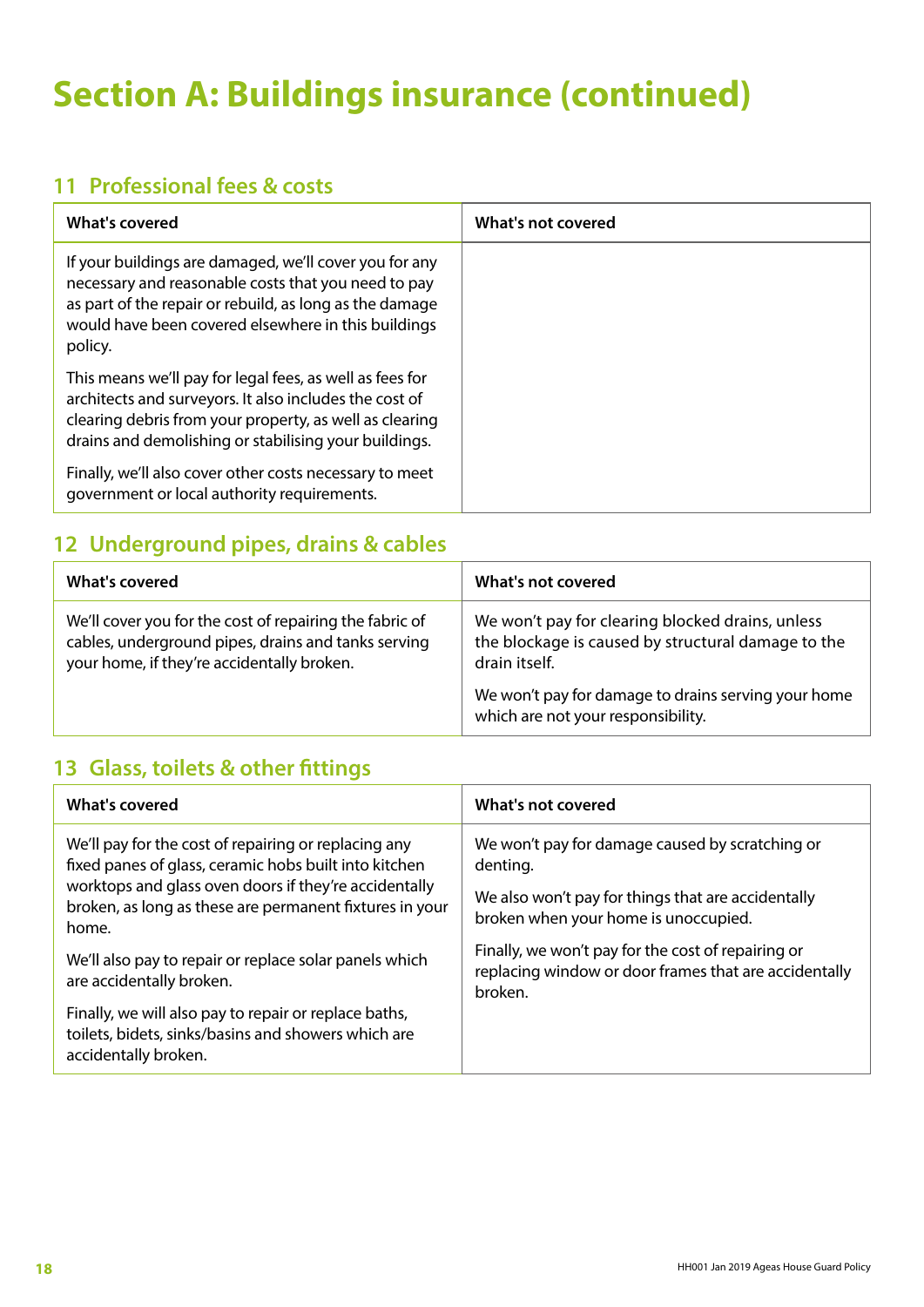### **14 Rent & alternative accommodation**

| <b>What's covered</b>                                                                                                                                                                                                                                                                                                                                                                       | <b>What's not covered</b>                                                                                                                                                                                                                                                                                                                            |
|---------------------------------------------------------------------------------------------------------------------------------------------------------------------------------------------------------------------------------------------------------------------------------------------------------------------------------------------------------------------------------------------|------------------------------------------------------------------------------------------------------------------------------------------------------------------------------------------------------------------------------------------------------------------------------------------------------------------------------------------------------|
| If your home can't be lived in due to damage<br>caused by something which is covered under this<br>buildings policy, we'll pay for suitable alternative<br>accommodation for you, your family and your<br>household pets.<br>We'll also pay for any rent you would have received<br>from lodgers while the buildings can't be lived in.<br>When we say your home can't be lived in, we mean | If we reject a claim for damage to your buildings under<br>another part of this policy, then you won't be able to<br>claim for rent or alternative accommodation.<br>We won't pay claims under this section of your policy<br>if you cannot live in your home due to damage to your<br>contents. This should be picked up by your contents<br>cover. |
| that there are no toilet, bathroom or cooking facilities,<br>or continuing to stay in your home poses a risk to you<br>and your family.                                                                                                                                                                                                                                                     |                                                                                                                                                                                                                                                                                                                                                      |
| As an alternative, in some circumstances we may<br>choose to provide you with temporary kitchen and<br>bathroom facilities to allow you to remain in your own<br>home whilst repairs are being carried out.                                                                                                                                                                                 |                                                                                                                                                                                                                                                                                                                                                      |
| Claims under this part of your policy won't count<br>towards your maximum claim limit. Check your policy<br>schedule to see how much your claims limit is for this<br>part of your cover.                                                                                                                                                                                                   |                                                                                                                                                                                                                                                                                                                                                      |

### **15 Protection when you sell your property**

| What's covered                                                                                                                                                                                                                                                        | What's not covered |
|-----------------------------------------------------------------------------------------------------------------------------------------------------------------------------------------------------------------------------------------------------------------------|--------------------|
| If you've exchanged contracts to sell your home, we'll<br>give the buyer the benefit of this insurance policy until<br>the sale is completed, unless the buyer has insurance<br>elsewhere.                                                                            |                    |
| We'll also continue to provide cover until the sale<br>goes through as long as completion is not more than<br>60 days from the date of exchanging contracts (or in<br>Scotland, more than 60 days from the date of what is<br>known as the 'conclusion of missives'). |                    |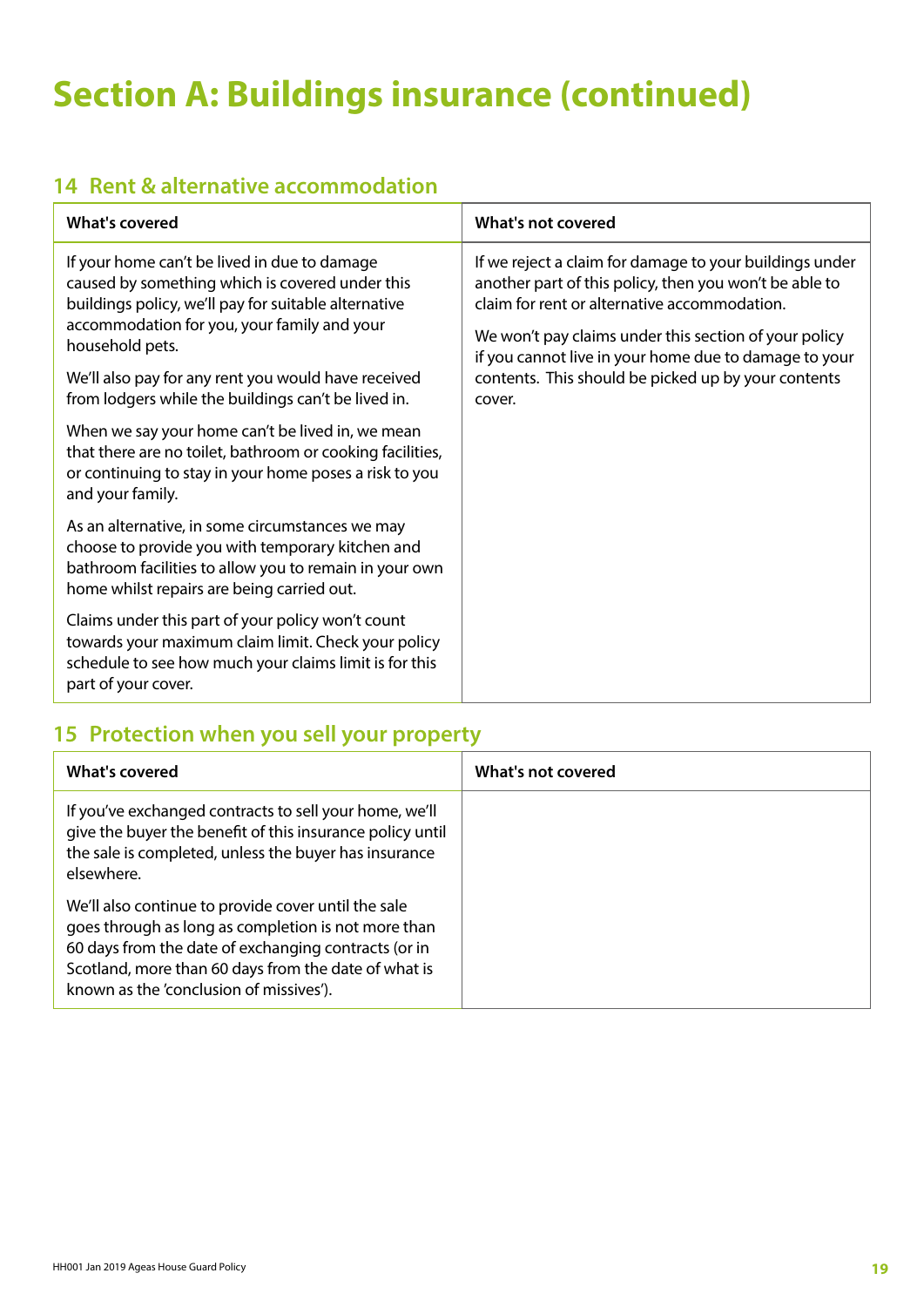### **16 Damage caused by emergency services**

| What's covered                                                                                                                                                        | What's not covered |
|-----------------------------------------------------------------------------------------------------------------------------------------------------------------------|--------------------|
| We'll cover the cost of damage to your home or<br>garden items caused by the emergency services<br>while they're getting into your home to deal with an<br>emergency. |                    |
| By garden items, we mean flowerbeds, hedges, lawns,<br>potted plants, shrubs or trees outside your buildings<br>but within the boundaries of your home.               |                    |

### **17 Replacement locks & keys**

| What's covered                                                                                                                                                                                                                                                                                                                                                                                                                                               | What's not covered                                                                                                                                                                                                                                                                                                          |
|--------------------------------------------------------------------------------------------------------------------------------------------------------------------------------------------------------------------------------------------------------------------------------------------------------------------------------------------------------------------------------------------------------------------------------------------------------------|-----------------------------------------------------------------------------------------------------------------------------------------------------------------------------------------------------------------------------------------------------------------------------------------------------------------------------|
| We'll pay for the cost of replacing and installing locks<br>on outside doors if your keys are stolen or lost outside<br>your home.<br>We'll also pay for the cost of replacing and repairing<br>locks on outside doors, if your keys are damaged<br>inside the home by an event covered elsewhere in this<br>buildings insurance policy.<br>Claims under this part of the policy have a separate<br>limit. Check your policy schedule to see how much it is. | If you insure both your buildings and contents under<br>this policy and make a claim for replacement locks and<br>keys, we'll only make one claims payment under either<br>your buildings or contents section of cover. To be clear,<br>you can't claim on both your buildings and contents<br>cover for the same incident. |
|                                                                                                                                                                                                                                                                                                                                                                                                                                                              |                                                                                                                                                                                                                                                                                                                             |

### **18 Being forced to leave your home**

| What's covered                                                                                                                                                                                                                     | <b>What's not covered</b> |
|------------------------------------------------------------------------------------------------------------------------------------------------------------------------------------------------------------------------------------|---------------------------|
| We'll pay the equivalent cost of similar alternative<br>accommodation for you, your family and your<br>household pets if a local authority won't allow you to<br>live in your buildings because of damage to a nearby<br>property. |                           |
| But we'll only cover these costs for a maximum of up to<br>30 days from the date you're forced to leave your home.                                                                                                                 |                           |
| Claims under this part of your policy won't count<br>towards your maximum claim limit. Check your policy<br>schedule to see how much it is.                                                                                        |                           |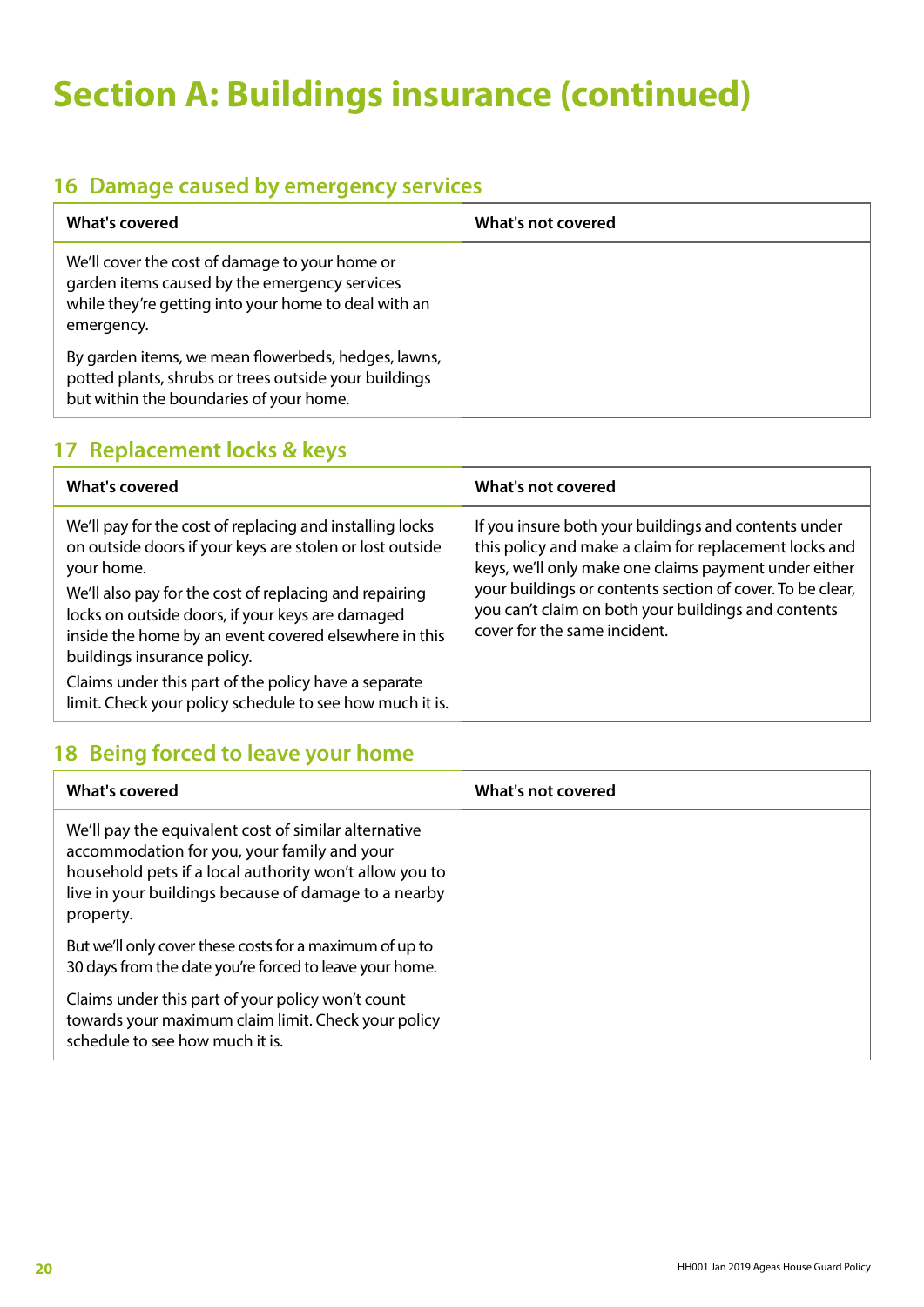### **19 Home improvements**

| What's covered                                                                                                                                                                                                        | What's not covered |
|-----------------------------------------------------------------------------------------------------------------------------------------------------------------------------------------------------------------------|--------------------|
| If you buy new fixtures for your house, such as a new<br>bathroom suite, we'll cover these for damage for up to<br>60 days after you buy them, even if they take you past<br>the maximum claim limits on your policy. |                    |
| If you want them to be permanently covered, you<br>will need to contact us and ask us to raise the level of<br>cover on your policy. We might ask you to pay an extra<br>premium.                                     |                    |
| Claims under this part of your policy won't count<br>towards your maximum claim limit. Check your policy<br>schedule to see how much it is.                                                                           |                    |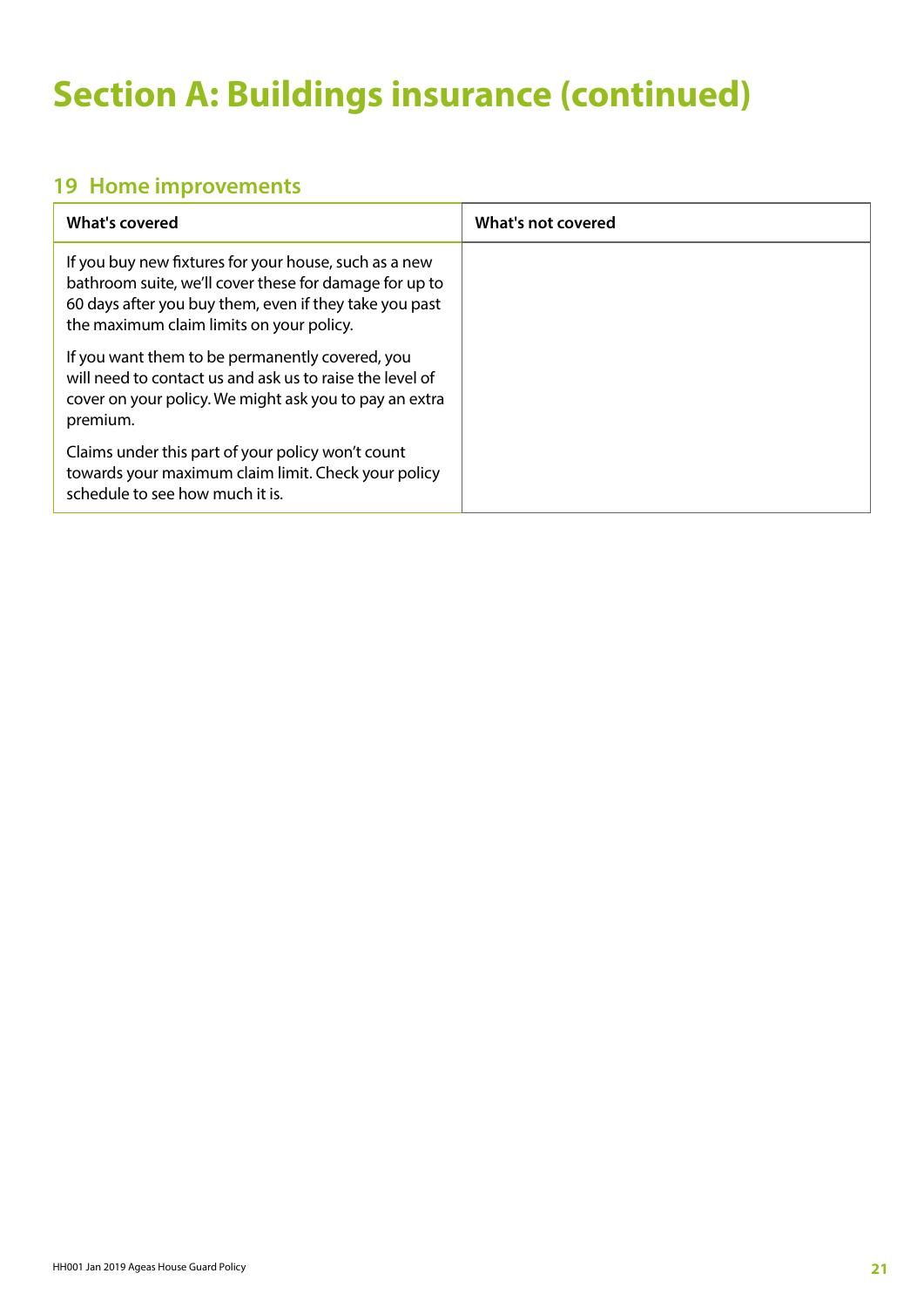## **Optional add-ons to your buildings insurance policy**

## **Section B: Accidental damage to your buildings**

You're only covered under this section of the policy if it says so on your policy schedule, which was sent to you when you bought this insurance.

| <b>What's covered</b>                                                                                                                            | What's not covered                                                                                                                                                                                                                                    |
|--------------------------------------------------------------------------------------------------------------------------------------------------|-------------------------------------------------------------------------------------------------------------------------------------------------------------------------------------------------------------------------------------------------------|
| This optional section of your policy covers you for<br>accidental damage to your buildings.<br>Just to be clear, when we use the term accidental | We won't pay for accidental damage caused by<br>someone that you lend or rent all or part of your home<br>to.                                                                                                                                         |
| damage, we mean damage that is unexpected and<br>unintended, caused by something sudden and which<br>is not deliberate.                          | We also won't pay for damage caused by chewing,<br>scratching, tearing or fouling by pets.                                                                                                                                                            |
|                                                                                                                                                  | We won't pay for accidental damage if the property is<br>unoccupied.                                                                                                                                                                                  |
|                                                                                                                                                  | And we won't pay for cutting down or taking away all<br>or part of a fallen tree, unless it has caused damage to<br>your buildings.                                                                                                                   |
|                                                                                                                                                  | We won't pay for accidental damage to hot tubs and<br>we won't pay for any storm damage to gates, fences,<br>hedges and swimming pool covers.                                                                                                         |
|                                                                                                                                                  | We won't pay to put right poor workmanship or bad<br>design. This includes any work which didn't meet<br>building control regulations when it was completed.                                                                                          |
|                                                                                                                                                  | Claims relating to subsidence or drainage must be<br>made under the buildings section of this policy. If we<br>refuse to pay all or part of your claim, you can't try<br>and make a further claim on this accidental damage<br>section of the policy. |
|                                                                                                                                                  | Finally, we won't pay claims under this section of the<br>policy if they're covered elsewhere in your buildings<br>policy, because the excess may differ.                                                                                             |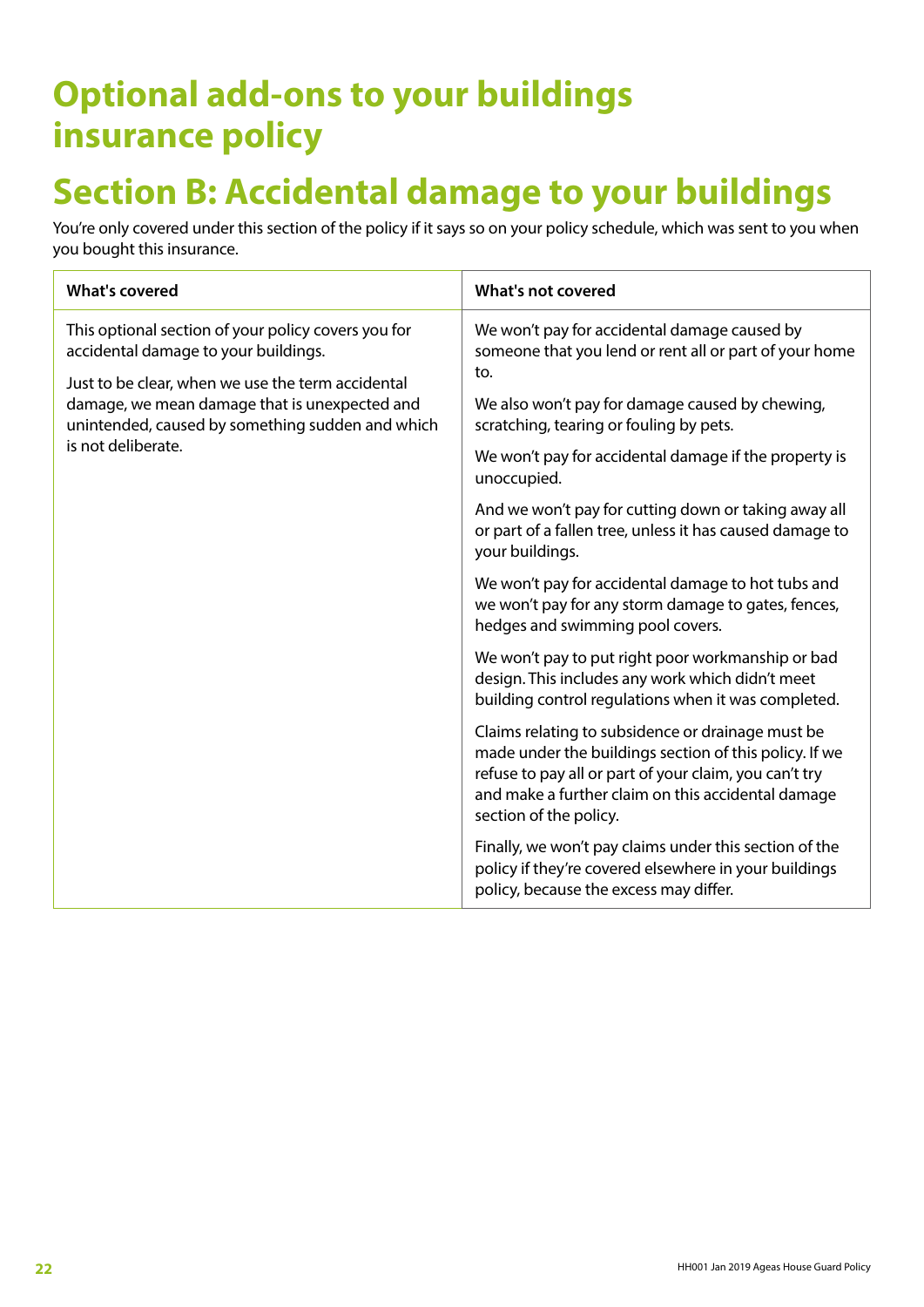## **Section C: Contents insurance**

You're only covered under this section of the policy if it says so on your policy schedule, which was sent to you when you bought this insurance.

This section of your policy only covers your contents when they're at your home unless we specifically say otherwise.

#### **1 Fire & earthquakes**

| What's covered                                           | What's not covered                                   |
|----------------------------------------------------------|------------------------------------------------------|
| We'll pay claims where your contents are damaged by      | We won't pay claims caused by scorching, singeing or |
| fire or smoke, explosion, lightning or by an earthquake. | melting.                                             |

#### **2 Riots**

| What's covered                                                    | What's not covered |
|-------------------------------------------------------------------|--------------------|
| We'll pay claims where your contents are damaged by<br>a riot.    |                    |
| You need to report the damage to the police within<br>seven days. |                    |

#### **3 Vandalism**

| What's covered                                   | What's not covered                                                                                                                                                                                                                                                           |
|--------------------------------------------------|------------------------------------------------------------------------------------------------------------------------------------------------------------------------------------------------------------------------------------------------------------------------------|
| We'll pay claims for vandalism to your contents. | We won't pay for claims which are the result of<br>vandalism caused by you or your family, or by a person<br>who is allowed to be in your home, such as a cleaner<br>or tenant.<br>We also won't pay claims which are the result of<br>vandalism if your home is unoccupied. |

#### **4 Damage to your property caused by moving objects**

| What's covered                                                                                                         | What's not covered                                                                                                             |
|------------------------------------------------------------------------------------------------------------------------|--------------------------------------------------------------------------------------------------------------------------------|
| We'll pay claims where your home is hit by moving or<br>falling objects, and your contents are damaged as a<br>result. | We won't pay for cutting down or taking away all or<br>part of a fallen tree, unless it has caused damage to<br>your contents. |
| For example, we'd cover you if your home was hit by<br>an aircraft, car or falling tree.                               | We won't pay for damage caused by all or part of a<br>tree being cut down.                                                     |
|                                                                                                                        | We also won't pay for damage to hedges, gates and<br>fences.                                                                   |
|                                                                                                                        | Finally, we won't pay for damage caused by household<br>pets.                                                                  |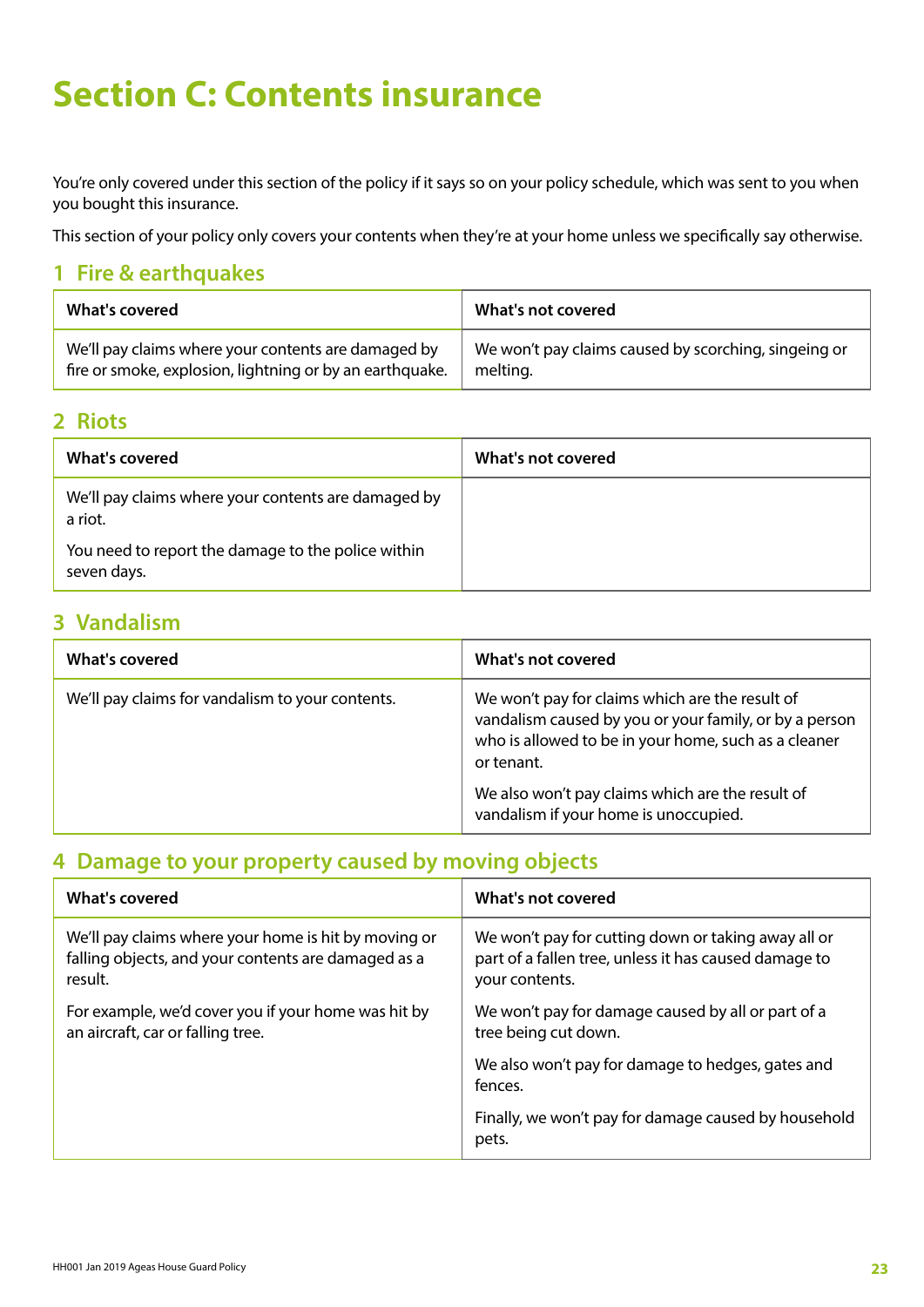#### **5 Storm**

| <b>What's covered</b>                                                                                                                                                                                                                                                                                                                                    | <b>What's not covered</b>                                                                                                                                                                                                                                                  |
|----------------------------------------------------------------------------------------------------------------------------------------------------------------------------------------------------------------------------------------------------------------------------------------------------------------------------------------------------------|----------------------------------------------------------------------------------------------------------------------------------------------------------------------------------------------------------------------------------------------------------------------------|
| We'll cover you for damage to your contents caused by<br>a storm.<br>By a storm, we mean strong winds of over 55mph,<br>or damage by extreme rain, snow or hail. Rainfall is<br>extreme if more than an inch falls in an hour. Snowfall<br>is extreme if 12 inches or more falls in a 24-hour<br>period. Hail is extreme if it exceeds 20mm in diameter. | We won't pay for rain or water damage to your<br>contents if the water gets into your house as a result of<br>poor workmanship, bad design or wear and tear.                                                                                                               |
|                                                                                                                                                                                                                                                                                                                                                          | Finally, you can't make a claim for damage caused by<br>subsidence, ground heave or landslip under the storm<br>part of the policy. These claims must be dealt with<br>under the subsidence part of the policy below.<br>A higher excess applies to all subsidence claims. |

#### **6 Flood**

| What's covered                                                                                                                                                                                          | What's not covered                                                                                                                                                                                                                                                                                                                                                                                     |
|---------------------------------------------------------------------------------------------------------------------------------------------------------------------------------------------------------|--------------------------------------------------------------------------------------------------------------------------------------------------------------------------------------------------------------------------------------------------------------------------------------------------------------------------------------------------------------------------------------------------------|
| We'll cover you for damage to your contents caused by<br>a flood.<br>By flood, we mean water that comes suddenly into<br>your buildings from outside, and which enters at the<br>ground floor or below. | We won't cover you for damage to gates and fences.<br>We also won't cover damage to swimming pool and<br>hot tub covers.<br>Finally, you can't make a claim for damage caused by<br>subsidence, ground heave or landslip under the flood<br>part of the policy. These claims must be dealt with<br>under the subsidence part of the policy below.<br>A higher excess applies to all subsidence claims. |

### **7 Subsidence**

| What's covered                                                                                                                                           | What's not covered                                                                                                                                                                                                              |
|----------------------------------------------------------------------------------------------------------------------------------------------------------|---------------------------------------------------------------------------------------------------------------------------------------------------------------------------------------------------------------------------------|
| We'll cover you for damage to the contents of your<br>buildings as a result of subsidence, ground heave or<br>landslip.                                  | We won't cover you for any damage to your contents<br>if it happens as a result of your buildings' foundations<br>shrinking or expanding.                                                                                       |
| <b>Subsidence</b> is the downward movement of the<br>ground underneath your buildings.                                                                   | We also won't pay claims if your contents are damaged<br>as a result of the sea or a river eroding the land around<br>your buildings.                                                                                           |
| <b>Ground heave</b> is the upward or sideways movement<br>of the ground underneath the buildings, which can<br>happen as a result of the soil expanding. | We won't pay for claims which are caused by faulty<br>materials, poor design or poor workmanship. This<br>includes any work on your buildings which didn't<br>meet building control regulations when the work was<br>completed. |
|                                                                                                                                                          | We won't pay for any damage that started before this<br>policy came into force.                                                                                                                                                 |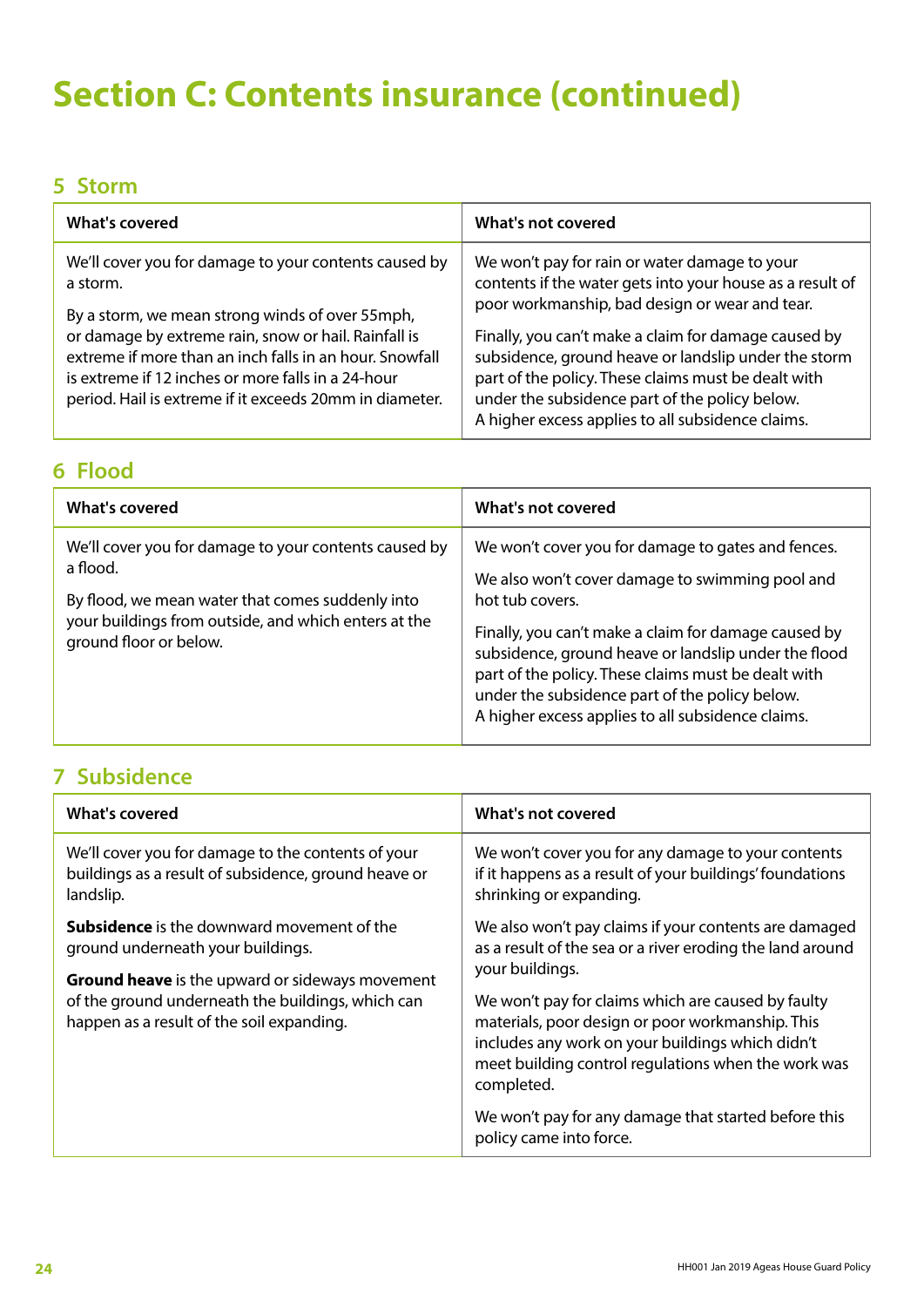### **7 Subsidence (continued)**

| What's covered                                                                                                                                                                                                     | What's not covered                                                                                         |
|--------------------------------------------------------------------------------------------------------------------------------------------------------------------------------------------------------------------|------------------------------------------------------------------------------------------------------------|
| <b>Landslip</b> means the downward movement of sloping<br>land underneath your property. For example, if you<br>lived on a hill and the ground below your property<br>moved, causing damage to your main building. | Finally, we won't pay claims where you're entitled to<br>compensation from another person or organisation. |

### **8 Leaking or freezing water & leaking oil**

| What's covered                                                                                                                   | What's not covered                                                                                                                                                                    |
|----------------------------------------------------------------------------------------------------------------------------------|---------------------------------------------------------------------------------------------------------------------------------------------------------------------------------------|
| We'll pay for any damage to your contents caused by<br>water or oil leaking from your tank, pipes, drains or                     | We won't pay for damage caused by leaking or<br>freezing water or oil when your home is unoccupied.                                                                                   |
| heating system. We'll also pay for damage caused by<br>water freezing within any of these.                                       | We won't pay damage caused by the failure, wear and<br>tear or lack of grouting or sealant.                                                                                           |
| We'll pay for damage caused by water leaking from or<br>freezing in your home appliances, fish tank, and even<br>your water-bed. | We also won't pay for any damage to the fixed<br>domestic water or heating system itself.                                                                                             |
|                                                                                                                                  | This part of your policy also won't pay claims for<br>damage caused by water overflowing from sinks,<br>bidets, showers and baths, as a result of taps being<br>left on in your home. |

#### **9 Theft**

| <b>What's covered</b>                                                                                                                                                                                                                    | What's not covered                                                                                                                                                                                               |
|------------------------------------------------------------------------------------------------------------------------------------------------------------------------------------------------------------------------------------------|------------------------------------------------------------------------------------------------------------------------------------------------------------------------------------------------------------------|
| We'll cover you if your contents are stolen from your<br>home and we'll also cover you for any damage to your<br>contents caused by someone attempting to steal<br>them.                                                                 | We won't pay claims for theft or attempted theft<br>by you, your family, or anyone who you employ<br>permanently in or around your home, such as a nanny,<br>cleaner or gardener. We also won't pay for theft or |
| However, there's a maximum amount that we'll pay                                                                                                                                                                                         | attempted theft by lodgers, paying guests or tenants.                                                                                                                                                            |
| for jewellery or watches above a certain limit, unless<br>they're stolen from a fitted, locked safe. You'll find this<br>limit in your policy schedule.                                                                                  | We won't pay claims for theft or attempted theft when<br>your home or any part of it is lent, let or sublet to<br>someone who is not a member of your family, unless                                             |
| The maximum we'll pay for items stolen from an                                                                                                                                                                                           | there's damage to the building during the break-in.                                                                                                                                                              |
| outbuilding or garage is lower than the contents                                                                                                                                                                                         | We won't pay claims if your home is unoccupied.                                                                                                                                                                  |
| maximum claim limit. And the most we'll pay will be<br>lower still if the outbuilding or garage isn't made of<br>brick, stone or concrete and isn't locked. You'll find all<br>the details of our claims limits in your policy schedule. | We won't pay for theft if it's caused by someone<br>deceiving you, except if they deceive you to gain entry<br>to your property.                                                                                 |
| By outbuildings, we mean sheds, greenhouses and<br>other fully enclosed permanent structures. This means<br>we won't cover contents kept in structures such as<br>carports, gazebos, awnings, tents and marquees.                        | Finally, we won't pay for theft of money unless your<br>buildings were damaged when they were broken into.                                                                                                       |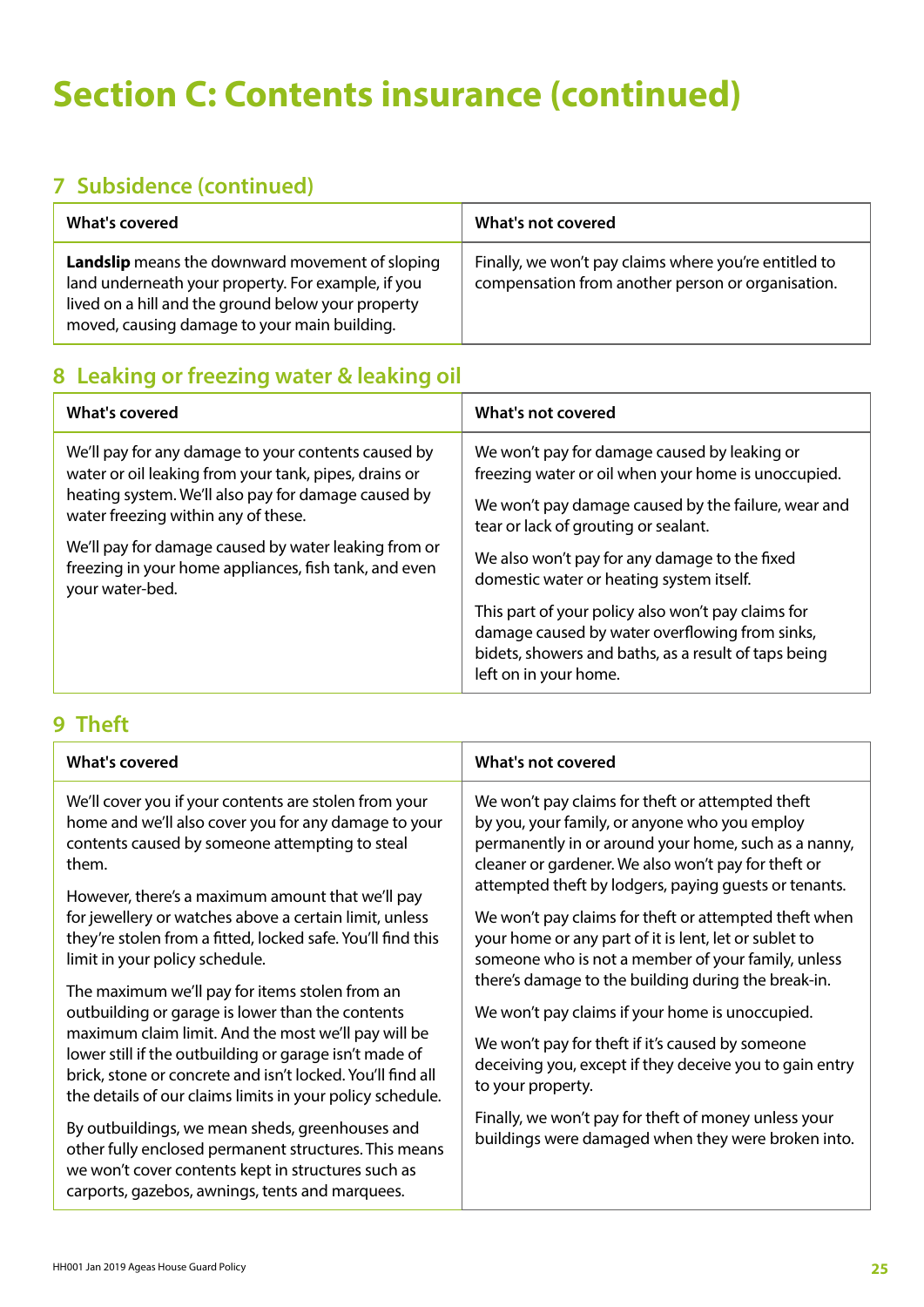|  |  | 10 Accidental damage to home entertainment equipment |  |
|--|--|------------------------------------------------------|--|
|  |  |                                                      |  |

| What's covered                                                                                                                                                               | <b>What's not covered</b>                                                                                                                                        |
|------------------------------------------------------------------------------------------------------------------------------------------------------------------------------|------------------------------------------------------------------------------------------------------------------------------------------------------------------|
| We'll cover the cost of accidental damage to home<br>entertainment equipment.                                                                                                | We won't cover scratches or dents unless they prevent<br>you from using the equipment.                                                                           |
| By home entertainment equipment, we mean<br>televisions, DVD players, games consoles, desktop<br>computers and audio equipment.                                              | We won't cover the cost of damage to items designed<br>to be hand-held or portable, such as MP3 players,<br>sat-navs, tablet and laptop computers and e-readers. |
| Just to be clear, when we use the term accidental<br>damage, we mean damage that is unexpected and<br>unintended, caused by something sudden and which<br>is not deliberate. | We also won't cover accidental damage to musical<br>instruments.                                                                                                 |
|                                                                                                                                                                              | We won't pay for the cost of damage to TV sets caused<br>whilst using gaming equipment.                                                                          |
|                                                                                                                                                                              | We also won't pay for accidental damage to things like<br>CDs, DVDs or anything on which music, videos or data<br>is stored.                                     |
|                                                                                                                                                                              | And we won't pay for damage caused by computer<br>viruses.                                                                                                       |
|                                                                                                                                                                              | Finally, we won't pay for accidental damage that<br>happens when the property is unoccupied.                                                                     |

### **11 Broken glass & ceramics**

| <b>What's covered</b>                                                                                                                                                                                                                                                                                                                                             | What's not covered                                                                                                                             |
|-------------------------------------------------------------------------------------------------------------------------------------------------------------------------------------------------------------------------------------------------------------------------------------------------------------------------------------------------------------------|------------------------------------------------------------------------------------------------------------------------------------------------|
| We'll pay for the cost of repairing or replacing fitted<br>glass in furniture or mirrors if it's accidentally broken,<br>but not glass in pictures or clocks.<br>We'll also pay to repair or replace glass shelves, glass<br>tops to furniture, as well as ceramic hobs, tops of<br>free-standing cookers and glass oven doors if they're<br>accidentally broken. | We won't cover scratching or denting of glass or<br>ceramics.<br>We won't pay for any damage whilst your home is<br>unoccupied or unfurnished. |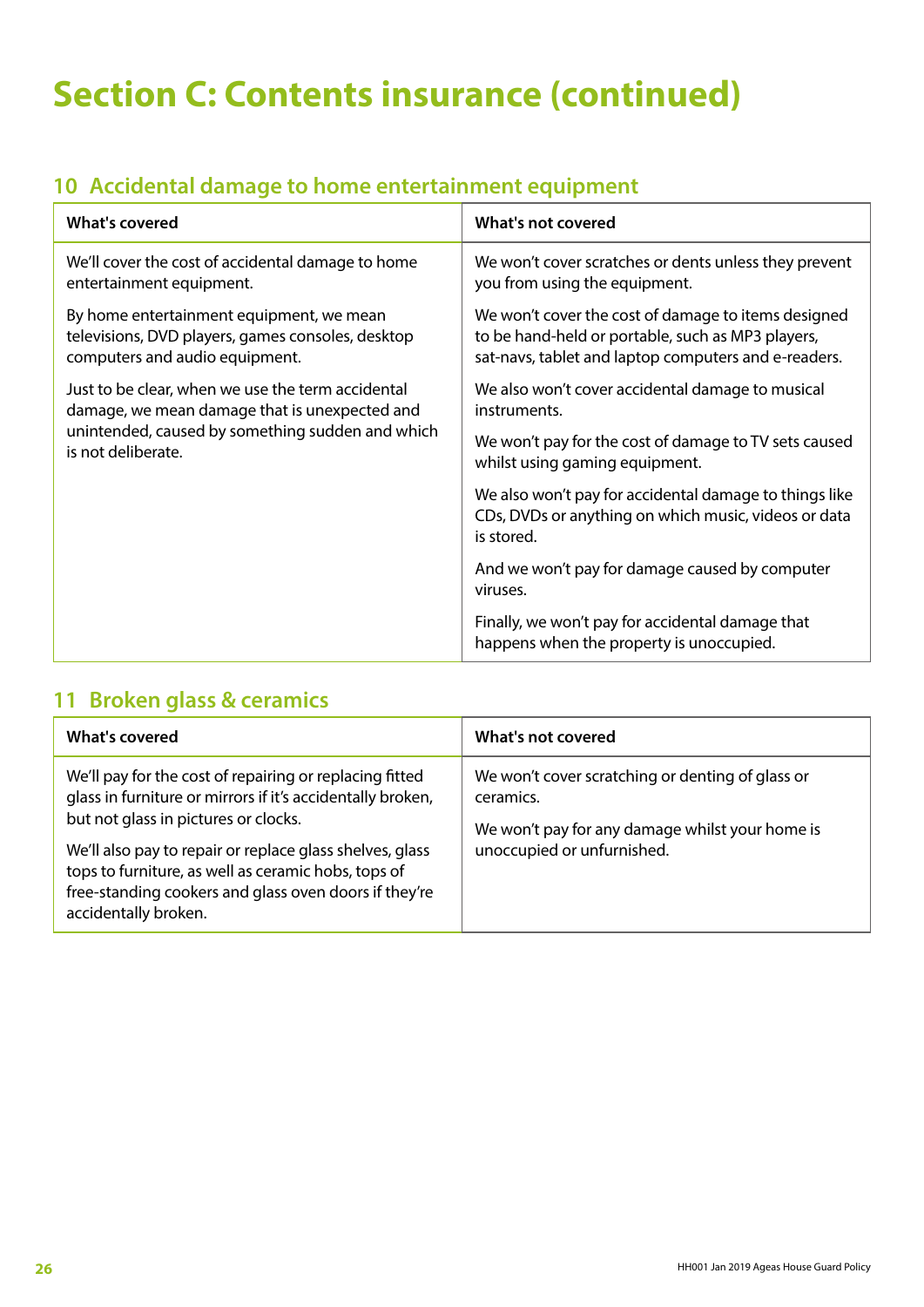#### **12 Loss of metered water or oil**

| What's covered                                                                                                                              | What's not covered                                         |
|---------------------------------------------------------------------------------------------------------------------------------------------|------------------------------------------------------------|
| We'll pay for accidental loss of oil in your property's<br>heating system, or metered water.                                                | We won't pay for any loss while the home is<br>unoccupied. |
| Claims under this part of your policy won't count<br>towards your maximum claim limit. Check your policy<br>schedule to see how much it is. |                                                            |

### **13 Damage to food**

| What's covered                                                                                                                                               | What's not covered                                                                                        |
|--------------------------------------------------------------------------------------------------------------------------------------------------------------|-----------------------------------------------------------------------------------------------------------|
| We'll pay for damage to food in your fridge or freezer<br>as a result of contamination by the chemicals inside<br>them, or by a rise or fall in temperature. | We won't pay for this damage if it's caused by your<br>power supply being cut off by your energy company. |

### **14 Your public & personal legal responsibilities**

| <b>What's covered</b>                                                                                                                                                             | What's not covered                                                                                                                                                                                                                             |
|-----------------------------------------------------------------------------------------------------------------------------------------------------------------------------------|------------------------------------------------------------------------------------------------------------------------------------------------------------------------------------------------------------------------------------------------|
| We'll pay any amount that you or your family are<br>legally obliged to pay following an accident that<br>results in someone being ill, injured, or results in<br>someone's death. | We do not cover your own injury or death under<br>this section. We also do not cover injury or death to<br>someone in your family or to anyone you employ<br>permanently in or around your home, for instance a<br>nanny, cleaner or gardener. |
| We'll also pay amounts that you or your family are<br>legally obliged to pay if an accident causes damage to<br>someone else's property.                                          | This part of the cover also won't pay claims for any<br>damage to property that you own, or which has been                                                                                                                                     |
| This cover will only be valid if the accident happened<br>while your policy was in force.                                                                                         | given to you by someone else to look after. It won't<br>cover you for any damage to property that you've<br>leased or rented from someone else.                                                                                                |
| If you make a claim under this part of your policy, we<br>won't ask you to pay an excess.                                                                                         | We won't pay claims for damages that are a result of<br>your business or employment.                                                                                                                                                           |
| Finally, if you insure both your buildings and<br>contents under this policy and you make a claim<br>for Homeowners' legal responsibilities and Public &                          | We won't pay claims that involve motor vehicles,<br>including their trailers.                                                                                                                                                                  |
| personal legal responsibilities, we'll only make one<br>claim payment under either your buildings or contents<br>section. To be clear, you can't claim on both your               | We'll not pay for claims involving disabled persons'<br>buggies unless there's no other insurance you can<br>claim on.                                                                                                                         |
| buildings and contents cover for the same incident.                                                                                                                               | We won't pay for claims involving the use of golf<br>trolleys (controlled by someone on foot) or the use of<br>golf buggies.                                                                                                                   |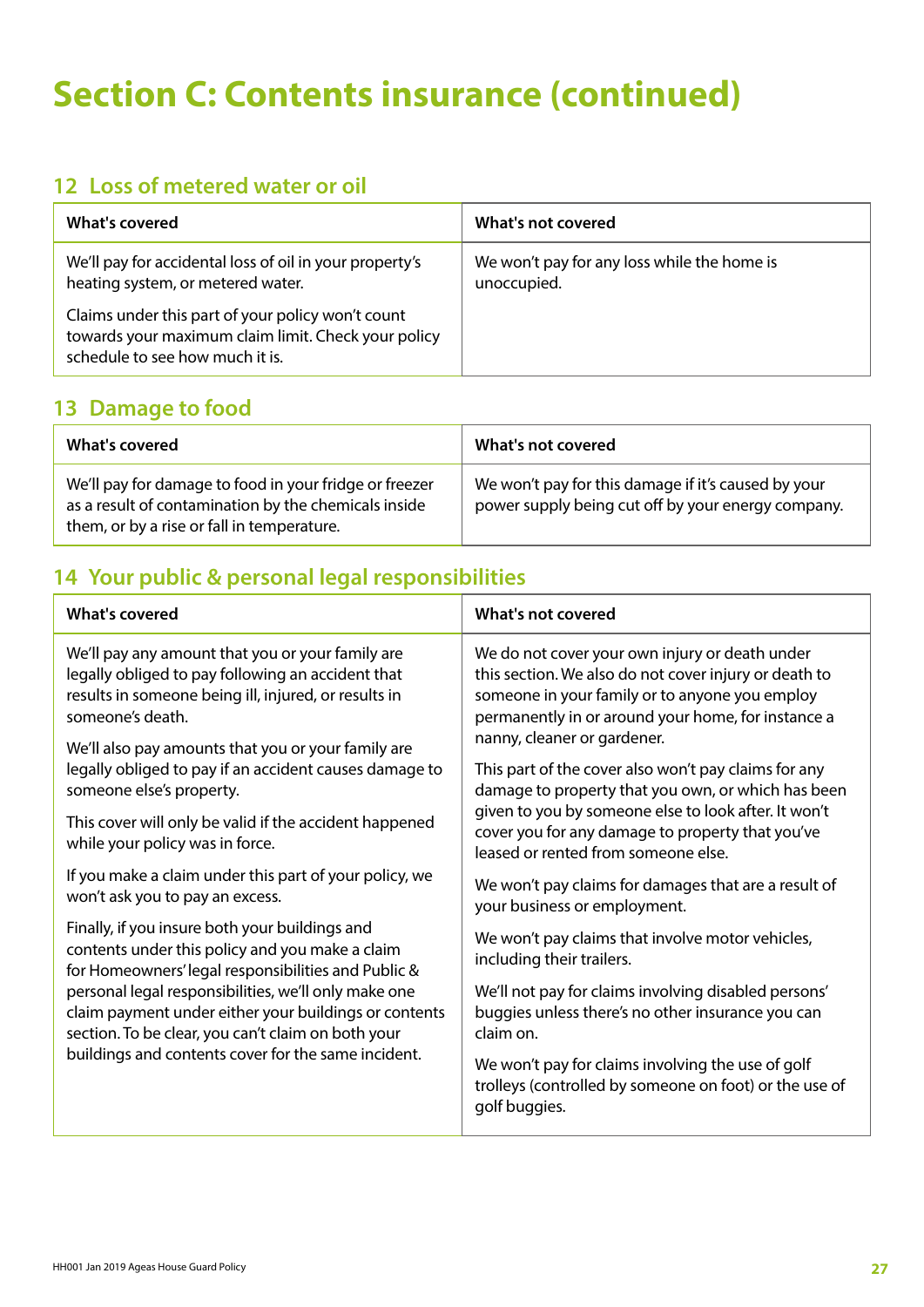| <b>What's covered</b> | <b>What's not covered</b>                                                                                                                                                                                                                                                                       |
|-----------------------|-------------------------------------------------------------------------------------------------------------------------------------------------------------------------------------------------------------------------------------------------------------------------------------------------|
|                       | We won't pay claims for injuries that happen as a<br>result of playing any sport or using a bicycle outside<br>the boundary of your home unless there's no other<br>insurance you can claim on.                                                                                                 |
|                       | We won't pay for claims that arise from you owning or<br>using an electric bicycle.                                                                                                                                                                                                             |
|                       | We won't pay claims that arise from owning or using<br>an aircraft, including model aircraft, gliders,<br>hang gliders, microlights and drones.                                                                                                                                                 |
|                       | We also won't pay for claims that arise from owning or<br>using any equipment designed for use in or on<br>water, such as a boat or a surfboard.                                                                                                                                                |
|                       | We won't cover any claims that are caused by any<br>animal you own, except domestic pets when inside<br>the boundary of your home. We won't cover any<br>claims caused by dangerous dogs as specified under<br>section 1 of the Dangerous Dogs Act 1991 or any later<br>amendments to that act. |
|                       | We won't pay for any claims relating to any lift that<br>you have on your property, or are responsible for<br>maintaining, except stair lifts.                                                                                                                                                  |
|                       | We won't pay for any costs or damages that you have<br>to pay if you pass a disease or virus onto another<br>person.                                                                                                                                                                            |
|                       | We also won't pay claims just because you've made an<br>agreement with another person.                                                                                                                                                                                                          |
|                       | We won't pay claims that are as a result of hunting or<br>racing of any kind, except on foot.                                                                                                                                                                                                   |
|                       | We won't cover legal responsibilities relating to you<br>owning your home or any land or property. These<br>claims will normally be covered by your buildings<br>policy.                                                                                                                        |
|                       | We won't cover any legal action for damages which are<br>brought in a court outside the United Kingdom, the<br>Channel Islands and the Isle of Man.                                                                                                                                             |
|                       | Finally, we won't pay more than the amount shown in<br>the policy schedule.                                                                                                                                                                                                                     |

### **14 Your public & personal legal responsibilities (continued)**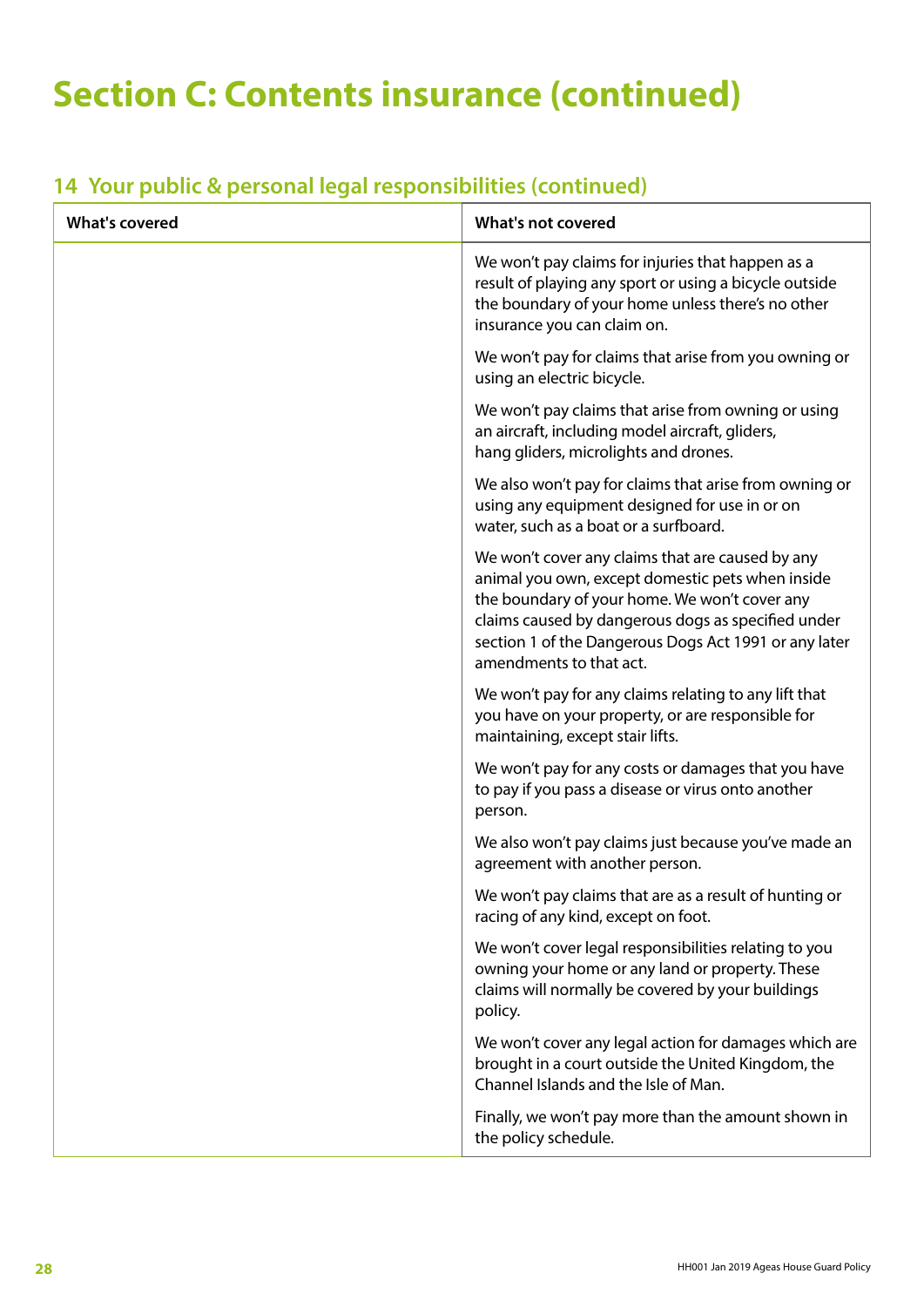### **15 Your legal responsibility for domestic employees**

| <b>What's covered</b>                                                                                                                                                                                                                                                                            | What's not covered |
|--------------------------------------------------------------------------------------------------------------------------------------------------------------------------------------------------------------------------------------------------------------------------------------------------|--------------------|
| If you employ people permanently to work in or<br>around your home, such as a nanny, cleaner or<br>gardener, we'll cover you for any costs you're legally<br>obliged to pay if they're accidentally injured, die or<br>become ill during the course of their work for you.                       |                    |
| This cover applies anywhere in the world as long<br>as your employees were appointed in the United<br>Kingdom, the Isle of Man or the Channel Islands.<br>So, for example, if you take your nanny with you on<br>holiday, we'll pay a claim if they're injured while they're<br>working for you. |                    |
| If you make a claim under this part of your policy, we<br>won't ask you to pay an excess.                                                                                                                                                                                                        |                    |

#### **16 Protection for tenants**

| <b>What's covered</b>                                                                                                                                                                                                                                                                                                                                                                                                                                                   | <b>What's not covered</b>                                                                                                                                                                                                                                                                                                                                                                                                                  |
|-------------------------------------------------------------------------------------------------------------------------------------------------------------------------------------------------------------------------------------------------------------------------------------------------------------------------------------------------------------------------------------------------------------------------------------------------------------------------|--------------------------------------------------------------------------------------------------------------------------------------------------------------------------------------------------------------------------------------------------------------------------------------------------------------------------------------------------------------------------------------------------------------------------------------------|
| If you rent your home from someone else, this policy<br>will cover you for any damage to the buildings that<br>you're legally required to pay for.<br>This includes damage to the structure of the building<br>or accidental damage to cables, pipes and drains.<br>It also includes cover for accidental damage to<br>fixed panes of glass, ceramic hobs built into kitchen<br>worktops and glass oven doors, as long as these are<br>permanent fixtures in your home. | You can only make a claim under this part of your<br>policy for things that would be covered under parts<br>1-9 of Section A: Buildings. All of the exclusions that<br>apply to those parts still apply to any claims made<br>here.<br>For example, if the buildings you live in are damaged<br>by a storm, we'll only pay your claim if the storm meets<br>our definition on page 24.<br>We won't pay for damage to the structure of your |
| It also covers accidental damage to solar panels.                                                                                                                                                                                                                                                                                                                                                                                                                       | home if it's unoccupied.                                                                                                                                                                                                                                                                                                                                                                                                                   |
| We also cover accidental damage to baths, toilets,<br>bidets, sinks/basins and showers.                                                                                                                                                                                                                                                                                                                                                                                 |                                                                                                                                                                                                                                                                                                                                                                                                                                            |
| Just to be clear, when we use the term accidental<br>damage, we mean damage that is unexpected and<br>unintended, caused by something sudden and which<br>is not deliberate.                                                                                                                                                                                                                                                                                            |                                                                                                                                                                                                                                                                                                                                                                                                                                            |
| If you make a claim under this part of your policy, we<br>won't ask you to pay an excess.                                                                                                                                                                                                                                                                                                                                                                               |                                                                                                                                                                                                                                                                                                                                                                                                                                            |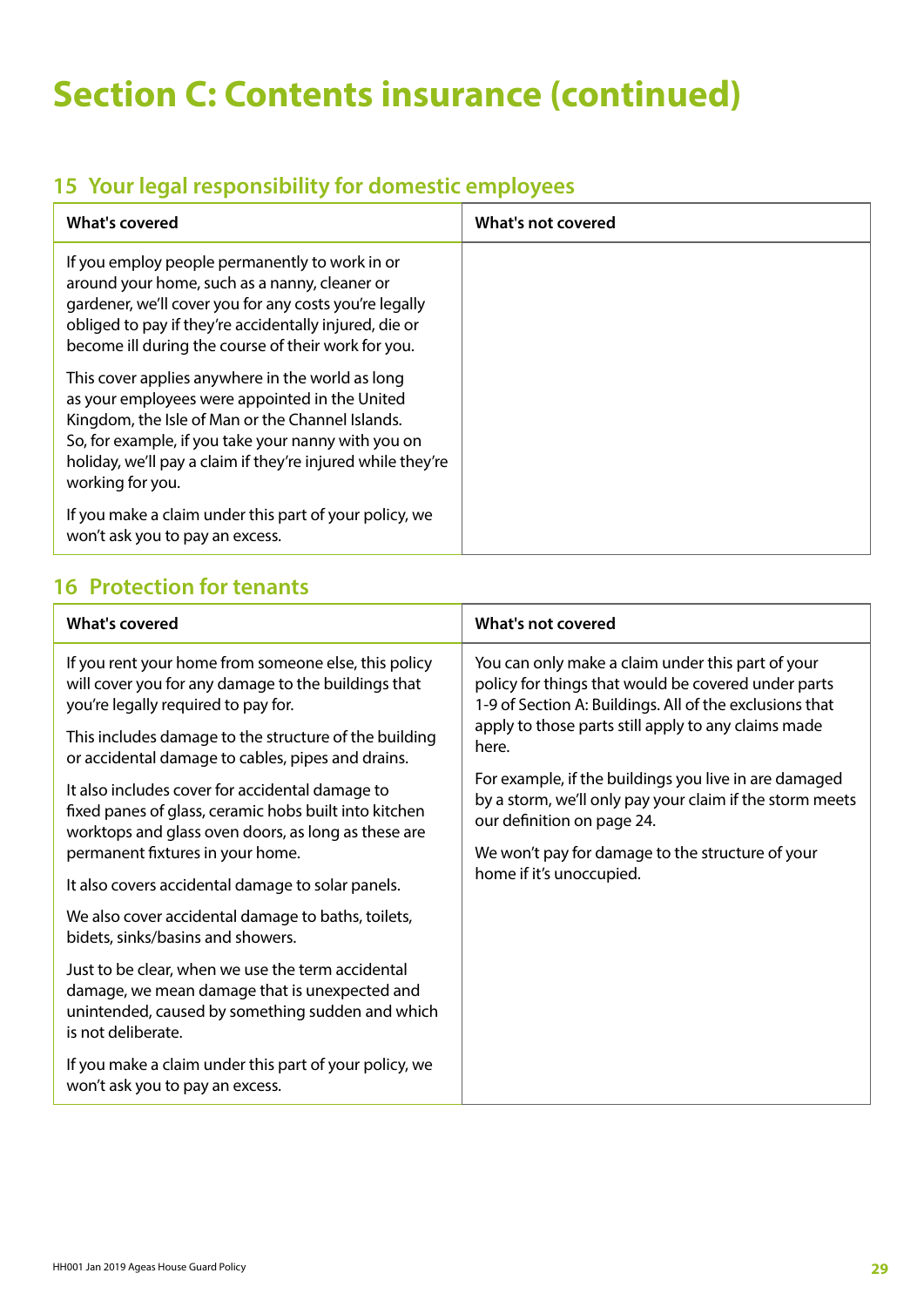### **17 Unpaid damages**

| What's covered                                                                                                                                                                                                                                                                         | What's not covered                                                              |
|----------------------------------------------------------------------------------------------------------------------------------------------------------------------------------------------------------------------------------------------------------------------------------------|---------------------------------------------------------------------------------|
| If a court rules that you're owed compensation for<br>an injury, or damage to your property, we'll pay any<br>amount which does not get paid to you within<br>three months of the court's decision.                                                                                    | We won't pay under this part of the policy if there's<br>going to be an appeal. |
| The compensation must have been awarded by a<br>court in the United Kingdom, the Isle of Man or the<br>Channel Islands. The injury or damage must have<br>occurred in one of these territories for us to pay a<br>claim under this part of your policy.                                |                                                                                 |
| In order for this cover to be provided, the incident for<br>which you're being awarded damages must have been<br>something that would have been covered under the<br>Your public & personal legal responsibilities part of this<br>policy, on page 27, if the roles had been reversed. |                                                                                 |
| After we have paid you, we may pursue the person<br>who the court ordered to make the payment to you,<br>and if we're successful, we'll keep any money we<br>manage to get back.                                                                                                       |                                                                                 |
| If you make a claim under this part of your policy, we<br>won't ask you to pay an excess.                                                                                                                                                                                              |                                                                                 |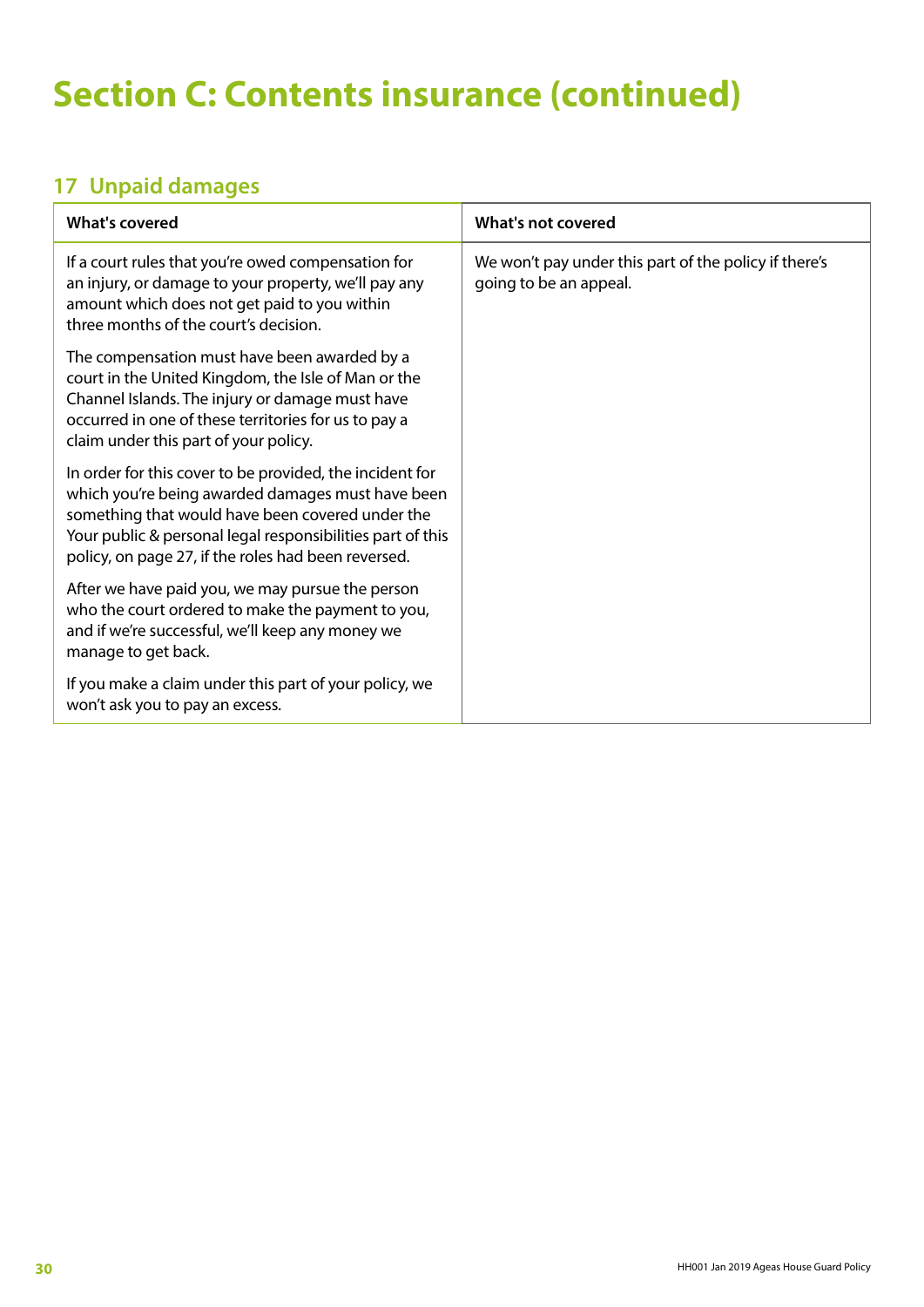### **18 Contents taken away from your home**

| <b>What's covered</b>                                                                                                                                                                                                                                                                   | <b>What's not covered</b>                                                                                                                                                                                                                                                                                                            |
|-----------------------------------------------------------------------------------------------------------------------------------------------------------------------------------------------------------------------------------------------------------------------------------------|--------------------------------------------------------------------------------------------------------------------------------------------------------------------------------------------------------------------------------------------------------------------------------------------------------------------------------------|
| If you take your contents away from your home<br>temporarily, within the UK, Channel Islands or Isle<br>of Man, we'll still cover them if they're lost, stolen or<br>damaged.<br>By temporarily, we mean they must not have been<br>away from your home for more than 90 days in a row. | You can only make a claim under this part of your<br>policy for things that would be covered under parts<br>1-9 of this contents policy. All of the exclusions that<br>apply to those parts still apply to any claims made for<br>contents taken away from home temporarily.<br>For example, if your contents are damaged by a storm |
|                                                                                                                                                                                                                                                                                         | while you're staying with a friend, we'll only pay your<br>claim if the storm meets our definition on page 24.                                                                                                                                                                                                                       |
|                                                                                                                                                                                                                                                                                         | If your contents or money are stolen from somewhere<br>other than your work or a place you're temporarily<br>living, we'll only cover them if the building they were<br>stolen from was damaged when it was broken into.                                                                                                             |
|                                                                                                                                                                                                                                                                                         | We won't cover you if your contents are stolen from<br>an unlocked room in a hotel or similar temporary<br>accommodation.                                                                                                                                                                                                            |
|                                                                                                                                                                                                                                                                                         | We won't cover theft or damage that happens in<br>student accommodation under this part of the policy.<br>By student accommodation we mean whilst attending<br>a boarding school, college or university during term-<br>time. But you may be covered under the student<br>belongings part of the policy on page 37.                  |
|                                                                                                                                                                                                                                                                                         | We won't cover you if your contents are stolen or<br>damaged while they're being kept by a storage<br>company.                                                                                                                                                                                                                       |
|                                                                                                                                                                                                                                                                                         | In the event of your contents being damaged by a<br>storm, flood or vandalism, we'll only cover you if the<br>items were inside a building.                                                                                                                                                                                          |
|                                                                                                                                                                                                                                                                                         | We won't cover you if anything taken out of your<br>home to sell, display or exhibit is lost or stolen.                                                                                                                                                                                                                              |
|                                                                                                                                                                                                                                                                                         | And we won't cover you for if your contents are lost or<br>stolen while they were in a caravan, mobile home or<br>motor home.                                                                                                                                                                                                        |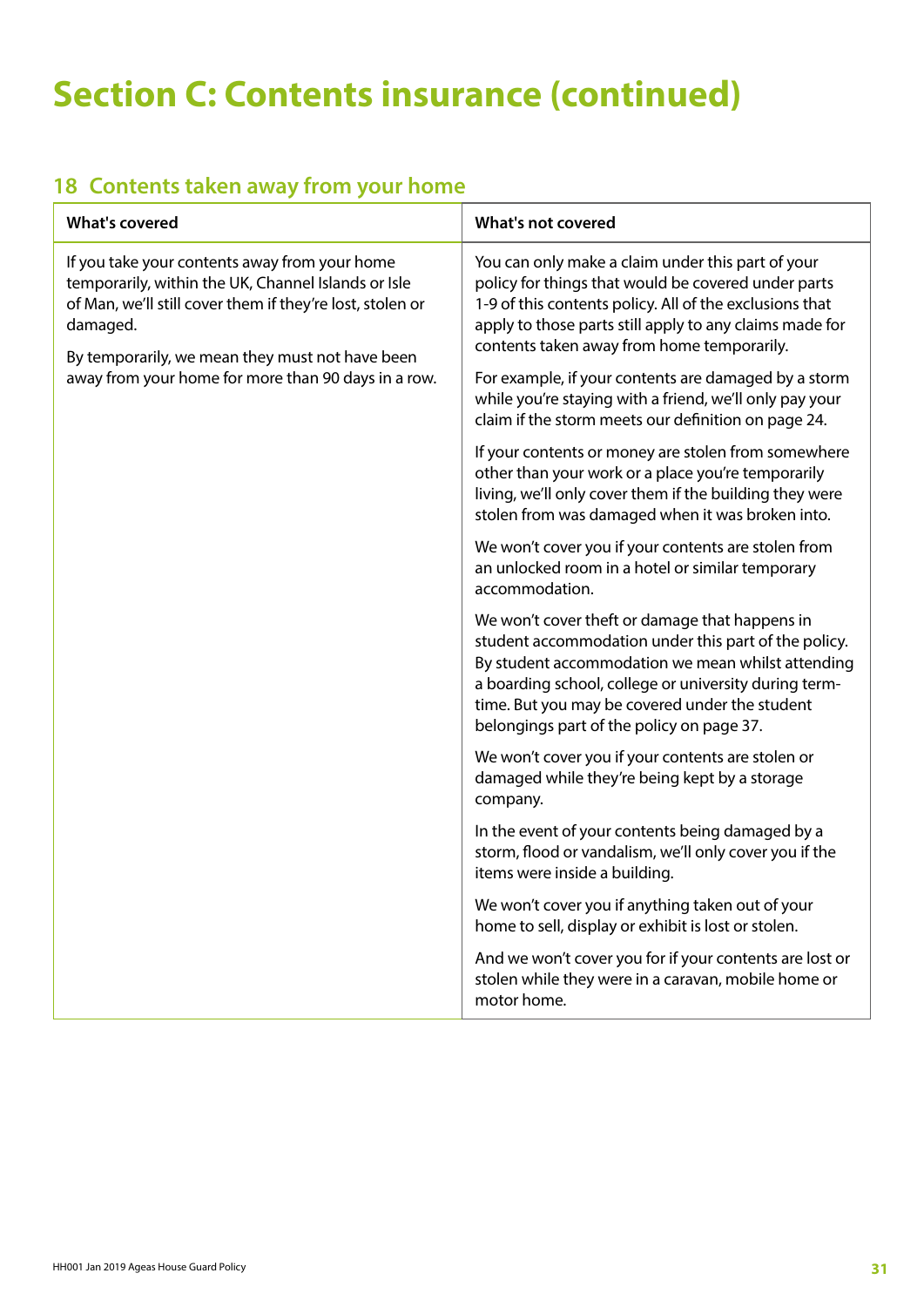### **19 Rent & alternative accommodation**

| <b>What's covered</b>                                                                                                                                                                                                                                                                                                                                                                                                   | <b>What's not covered</b>                                                                                                                                                                                                                                                                                                                  |
|-------------------------------------------------------------------------------------------------------------------------------------------------------------------------------------------------------------------------------------------------------------------------------------------------------------------------------------------------------------------------------------------------------------------------|--------------------------------------------------------------------------------------------------------------------------------------------------------------------------------------------------------------------------------------------------------------------------------------------------------------------------------------------|
| If your home can't be lived in due to damage<br>caused by something which is covered under this<br>contents policy, we'll pay for suitable alternative<br>accommodation for you, your family and your<br>household pets.<br>When we say your home can't be lived in, we mean<br>that there are no toilet, bathroom or cooking facilities,<br>or continuing to stay in your home poses a risk to you<br>and your family. | If we reject a claim for your contents under another<br>part of this policy, then you won't be able to claim for<br>rent or alternative accommodation.<br>We won't pay claims under this section of your policy<br>if you cannot live in your home due to damage to your<br>building. This should be picked up by your buildings<br>cover. |
| As an alternative, in some circumstances we may<br>choose to provide you with temporary kitchen and<br>bathroom facilities to allow you to remain in your own<br>home whilst repairs are being carried out.                                                                                                                                                                                                             |                                                                                                                                                                                                                                                                                                                                            |
| Claims under this part of your policy won't count<br>towards your maximum claim limit. Check your policy<br>schedule to see how much your claims limit is for this<br>part of your cover.                                                                                                                                                                                                                               |                                                                                                                                                                                                                                                                                                                                            |

### **20 Replacement locks & keys**

| What's covered                                                                                                                                                            | What's not covered                                                                                                                                                                                                                                                                                                          |
|---------------------------------------------------------------------------------------------------------------------------------------------------------------------------|-----------------------------------------------------------------------------------------------------------------------------------------------------------------------------------------------------------------------------------------------------------------------------------------------------------------------------|
| We'll pay for the cost of replacing and installing locks<br>on outside doors if your keys are lost outside your<br>home or are stolen.                                    | If you insure both your buildings and contents under<br>this policy and make a claim for replacement locks and<br>keys, we'll only make one claims payment under either<br>your buildings or contents section of cover. To be clear,<br>you can't claim on both your buildings and contents<br>cover for the same incident. |
| We'll also pay for the cost of replacing and repairing<br>locks on outside doors if your keys are damaged inside<br>the home by an event covered by this contents policy. |                                                                                                                                                                                                                                                                                                                             |
| Claims under this part of the policy have a separate<br>limit. Check your policy schedule to see how<br>much it is.                                                       |                                                                                                                                                                                                                                                                                                                             |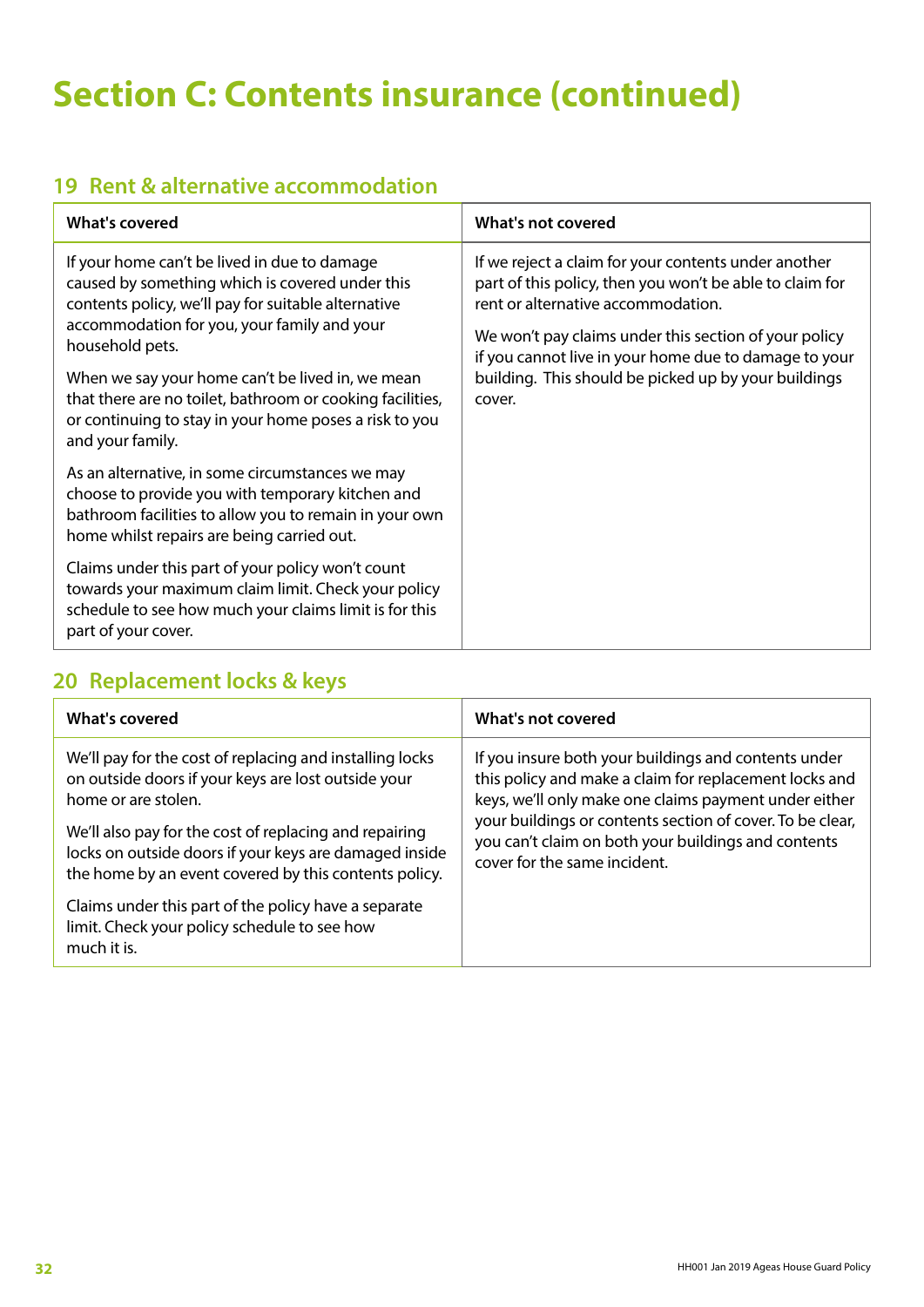### **21 Moving home**

| What's covered                                                                                                                                                                                                                                                                                                                                                                                                                                                                                                                                                                                                                                                  | What's not covered                                                                                                                                                                                                                                                                                                                                                |
|-----------------------------------------------------------------------------------------------------------------------------------------------------------------------------------------------------------------------------------------------------------------------------------------------------------------------------------------------------------------------------------------------------------------------------------------------------------------------------------------------------------------------------------------------------------------------------------------------------------------------------------------------------------------|-------------------------------------------------------------------------------------------------------------------------------------------------------------------------------------------------------------------------------------------------------------------------------------------------------------------------------------------------------------------|
| We'll cover you if your contents are lost, stolen or<br>damaged whilst being moved by a professional<br>removals company.<br>Your belongings must have been packed as well as<br>moved by a professional moving company to qualify<br>for cover under this part of the policy.<br>If you agree to buy a property, this policy will also<br>cover the contents in your new property for up to<br>one week before you move in, even if you haven't<br>completed the purchase at this point. There's a<br>separate limit if you claim for contents that are stolen<br>or damaged in your new property. Please check your<br>policy schedule to see how much it is. | We won't pay claims for glass or other fragile items<br>that are lost or damaged.<br>We won't pay claims under this section of the policy<br>if any of your belongings are lost, stolen or damaged<br>while they're in storage.<br>And we won't pay claims if any of your belongings are<br>lost or damaged outside of the UK, Channel Islands or<br>Isle of Man. |

### **22 Contents in storage**

| <b>What's covered</b>                                                                                                                                                                                                                                                                                                                                            | What's not covered                                                                                                                                                                                                                                                                                                                             |
|------------------------------------------------------------------------------------------------------------------------------------------------------------------------------------------------------------------------------------------------------------------------------------------------------------------------------------------------------------------|------------------------------------------------------------------------------------------------------------------------------------------------------------------------------------------------------------------------------------------------------------------------------------------------------------------------------------------------|
| If for any reason you decide to move some of your<br>contents into storage, we will cover these items if<br>they are stolen, or damaged by fire or lightning. The<br>contents must belong to you or a member of your<br>family and must be stored by a recognised storage<br>company for up to a maximum of 180 days within any<br>12 month period of insurance. | We won't pay for claims for any contents stored<br>outside the United Kingdom.<br>We won't pay claims for theft or attempted theft<br>unless there's damage to the storage company<br>building during the break in.<br>Finally, we won't pay claims if the storage company<br>you have used has their own insurance in place to<br>cover this. |

### **23 Fatal injury**

| What's covered                                                                                                                                                       | What's not covered |
|----------------------------------------------------------------------------------------------------------------------------------------------------------------------|--------------------|
| We'll cover you if you or any member of your family<br>suffer a fatal injury caused by either a fire or a physical<br>attack in your home, and die within 12 months. |                    |
| Claims under this part of the policy have a separate<br>limit. Check your policy schedule to see how<br>much it is.                                                  |                    |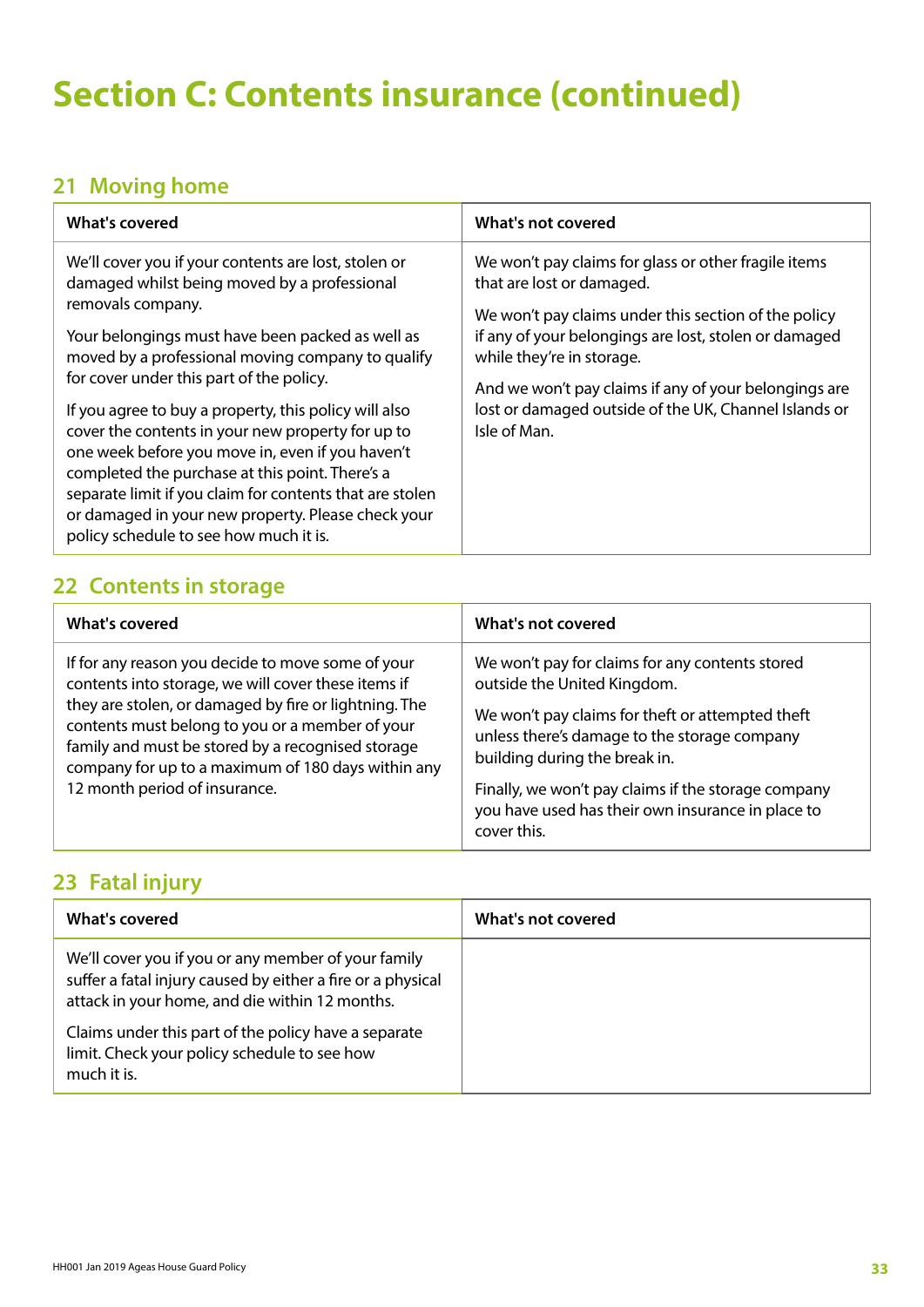### **24 Special events**

| What's covered                                                                                                                                                                                                                                                                                                                        | What's not covered |
|---------------------------------------------------------------------------------------------------------------------------------------------------------------------------------------------------------------------------------------------------------------------------------------------------------------------------------------|--------------------|
| In the 30 days run up to you or your family's wedding,<br>civil partnership ceremony, birthday or religious<br>festival, we'll automatically increase the maximum<br>claim limit of cover on your policy. Please note that<br>this change won't increase the limits to individual<br>sections of this policy or your valuables limit. |                    |
| In the event of a religious festival, wedding or civil<br>partnership ceremony, we'll keep the higher limit in<br>place for up to 30 days after the ceremony.                                                                                                                                                                         |                    |
| During this period, we'll cover the gifts if they're lost,<br>stolen or damaged, as long as they're either in your<br>home, at the venue where the event is being held, or<br>being transported between the two.                                                                                                                      |                    |

### **25 Guests' personal belongings**

| <b>What's covered</b>                                                                                  | What's not covered                                                                                                                                      |
|--------------------------------------------------------------------------------------------------------|---------------------------------------------------------------------------------------------------------------------------------------------------------|
| We'll cover any personal belongings of quests while                                                    | You can only make a claim under this part of your                                                                                                       |
| they're in your home.                                                                                  | policy for items that would be covered under parts                                                                                                      |
| By personal belongings, we mean clothes and<br>jewellery or any everyday items carried by your quests. | 1-9 of this contents policy. All of the exclusions that<br>apply to those parts still apply to any claims made for<br>your guests' personal belongings. |
| Claims under this part of the policy have a separate                                                   | For example, if your guests' personal belongings are                                                                                                    |
| limit. Check your policy schedule to see how much                                                      | damaged by a flood, we'll only pay your claim if the                                                                                                    |
| it is.                                                                                                 | flood meets our definition on page 24.                                                                                                                  |

### **26 Taking your shopping home**

| What's covered                                          | What's not covered                                  |
|---------------------------------------------------------|-----------------------------------------------------|
| We'll cover you if something is lost, stolen or damaged | We won't cover you if your food or other items are  |
| while you're bringing it to your home from the shops    | stolen from an unattended car or van, unless they   |
| where you bought it.                                    | were stored out of sight in a glove box or boot.    |
| Claims under this part of the policy have a separate    | Your car or van must also have been locked with any |
| limit. Check your policy schedule to see how much       | security systems activated and there must have been |
| it is.                                                  | damage to the car or van during the break in.       |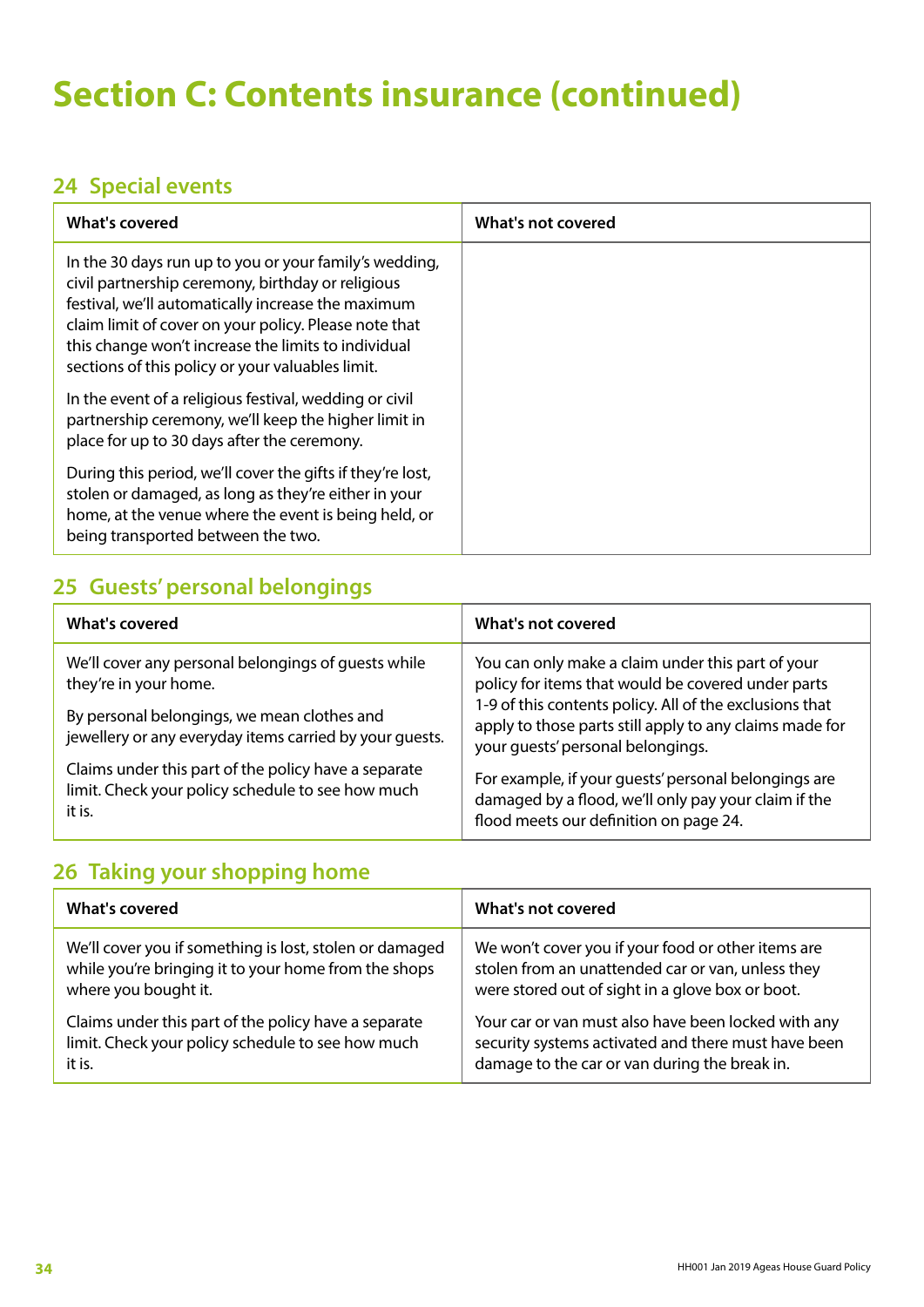### **27 Tenant's home improvements**

| What's covered                                                                                                                                 | What's not covered |
|------------------------------------------------------------------------------------------------------------------------------------------------|--------------------|
| If you rent, rather than own your home, we'll pay for<br>damage to any interior decorations, or any home<br>improvements that you've paid for. |                    |
| However, the damage must have been the result of<br>something that this contents policy covers, but not the<br>result of accidental damage.    |                    |
| Claims under this part of the policy have a separate<br>limit. Check your policy schedule to see<br>how much it is.                            |                    |

### **28 Counselling fees**

| What's covered                                                                                                                                                                            | What's not covered |
|-------------------------------------------------------------------------------------------------------------------------------------------------------------------------------------------|--------------------|
| If you or members of your family suffer emotional<br>stress because of an event that is covered under<br>this contents policy, we'll pay you the cost of any<br>professional counselling. |                    |
| For us to pay the claim, the counselling must have<br>been recommended by a qualified doctor or nurse and<br>we must have approved the counselling.                                       |                    |
| Claims under this part of the policy have a separate<br>limit. Check your policy schedule to see how much<br>it is.                                                                       |                    |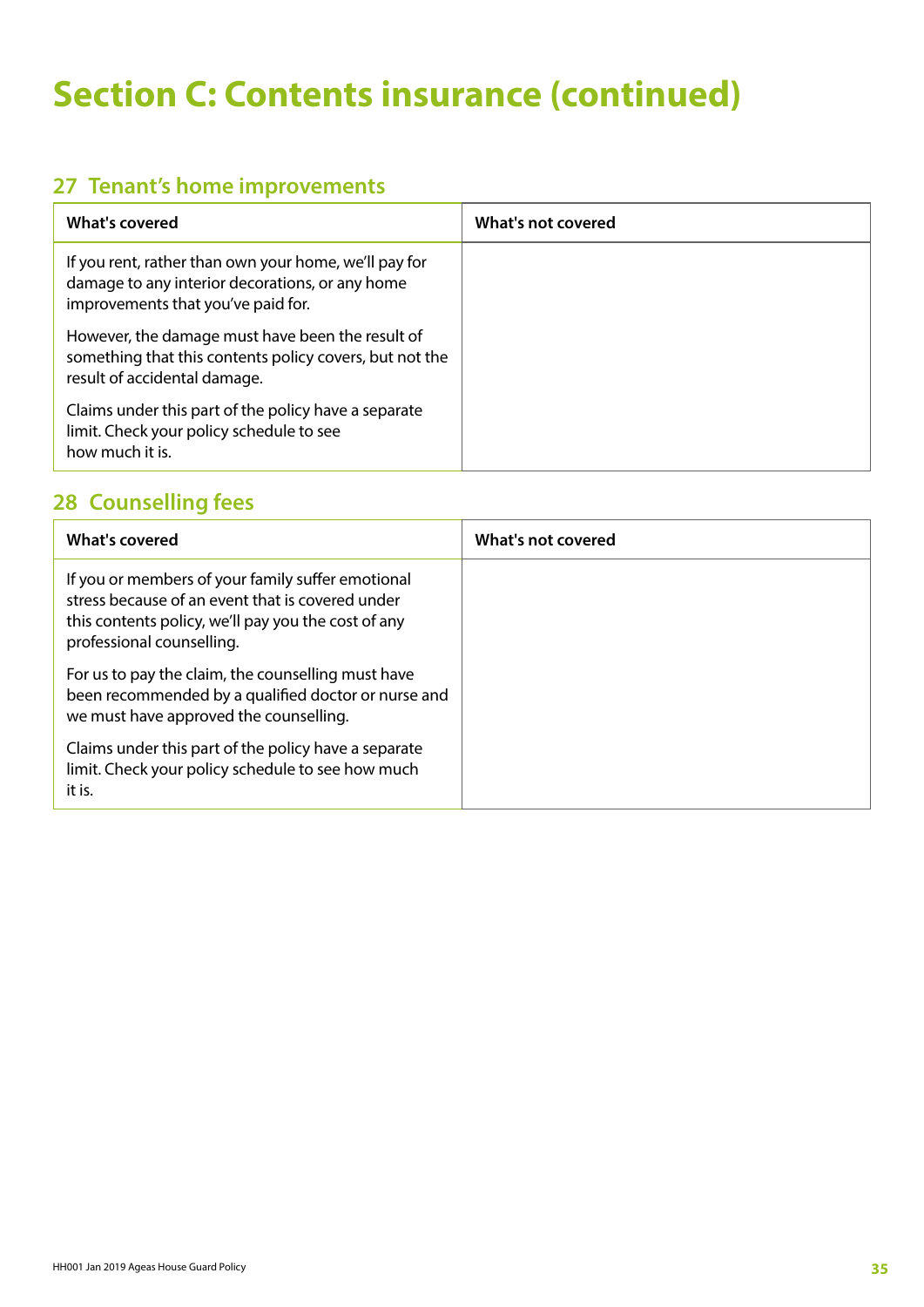### **29 Garden cover**

| What's covered                                                                                                                                                                                                                                                                                                                                                                                                                                                                                                                                                                                                                                | What's not covered                                                                                                                                                                                                                                            |
|-----------------------------------------------------------------------------------------------------------------------------------------------------------------------------------------------------------------------------------------------------------------------------------------------------------------------------------------------------------------------------------------------------------------------------------------------------------------------------------------------------------------------------------------------------------------------------------------------------------------------------------------------|---------------------------------------------------------------------------------------------------------------------------------------------------------------------------------------------------------------------------------------------------------------|
| We'll pay for damage to your hedges, lawns and plants<br>that are outdoors but within the boundaries of your<br>home. The damage must be caused by fire, lightning,<br>storm, flood, vandalism or accidental damage. Please<br>home.<br>note we'll only pay your claim for storm or flood if it<br>meets our definitions on page 24.<br>We'll also pay if they're damaged by branches falling<br>from trees, or by anything falling from your buildings.<br>We'll also pay to replace trees or shrubs that are stolen.<br>Claims under this part of the policy have a separate<br>limit. Check your policy schedule to see how much<br>it is. | We won't pay for damage caused by smoke or bonfires.<br>We won't pay for damage caused by you or your family<br>or any person allowed within the boundaries of your<br>We won't pay for damage caused as a result of<br>subsidence, ground heave or landslip. |

### **30 Being forced to leave your home**

| What's covered                                                                                                                                                                                                                     | What's not covered |
|------------------------------------------------------------------------------------------------------------------------------------------------------------------------------------------------------------------------------------|--------------------|
| We'll pay the equivalent cost of similar alternative<br>accommodation for you, your family and your<br>household pets if a local authority won't allow you to<br>live in your buildings because of damage to a nearby<br>property. |                    |
| But we'll only cover these costs for up to 30 days from<br>the date you're forced to leave your home.                                                                                                                              |                    |
| Claims under this part of your policy won't count<br>towards your maximum claim limit. Check your policy<br>schedule to see how much it is.                                                                                        |                    |

### **31 Downloads & computer files**

| What's covered                                                                                                                                                                                                                                                                                                                                                                                                                            | What's not covered                                                                                                               |
|-------------------------------------------------------------------------------------------------------------------------------------------------------------------------------------------------------------------------------------------------------------------------------------------------------------------------------------------------------------------------------------------------------------------------------------------|----------------------------------------------------------------------------------------------------------------------------------|
| We'll pay for anything that you or your family have<br>legally downloaded and stored on a computer or<br>other device if it's lost, stolen or damaged.<br>For example, if your laptop gets damaged in a<br>flood and you lose all the films and music you've<br>downloaded, we'll pay for the cost of replacing them.<br>Claims under this part of the policy have a separate<br>limit. Check your policy schedule to see how much it is. | We won't cover any software or information used for<br>business purposes.<br>We won't pay for damage caused by computer viruses. |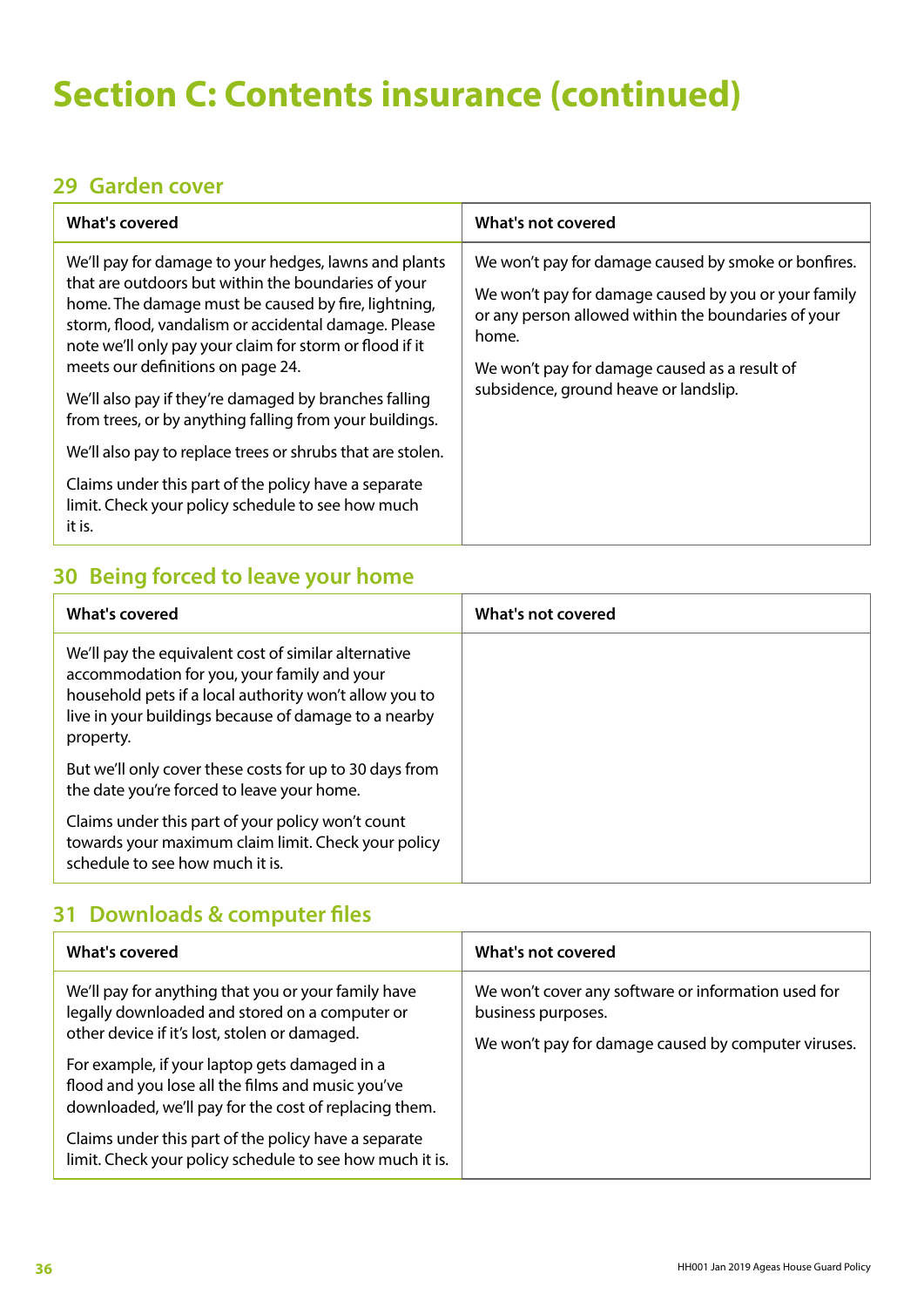### **32 Recently purchased contents**

| <b>What's covered</b>                                                                                                                                                                                                                           | What's not covered |
|-------------------------------------------------------------------------------------------------------------------------------------------------------------------------------------------------------------------------------------------------|--------------------|
| If you buy or are given new contents, such as a<br>television or computer, we'll cover these if they're lost,<br>stolen or damaged for 60 days after you receive them,<br>even if they take you over the maximum claim limit on<br>your policy. |                    |
| If you want them permanently covered, you'll need to<br>contact us and ask us to raise the level of cover on your<br>policy. We might ask you to pay an extra premium.                                                                          |                    |
| Claims under this part of your policy won't count<br>towards your maximum claim limit. Check your policy<br>schedule to see how much it is.                                                                                                     |                    |

### **33 Student belongings**

| <b>What's covered</b>                                                                                                                                                                                                                                                   | What's not covered                                                                                                                                                                                                                                                              |
|-------------------------------------------------------------------------------------------------------------------------------------------------------------------------------------------------------------------------------------------------------------------------|---------------------------------------------------------------------------------------------------------------------------------------------------------------------------------------------------------------------------------------------------------------------------------|
| If you or a member of your family move into student<br>accommodation whilst attending a boarding school,<br>college or university, we'll pay for any contents that<br>are lost, stolen or damaged while you or your family<br>member are living there during term-time. | You can only make a claim under this part of your<br>policy for things that would be covered under parts<br>1-9 of this contents policy. All of the exclusions that<br>apply to those parts still apply to any claims made<br>under the student belongings part of your policy. |
| Claims under this part of the policy have a separate<br>limit. Check your policy schedule to see how much<br>it is.                                                                                                                                                     | For example, if your belongings are damaged by a<br>flood while you're in student accommodation, we'll<br>only pay your claim if the flood meets our definition<br>on page 24.                                                                                                  |
|                                                                                                                                                                                                                                                                         | We won't pay for any loss of money while you<br>or someone in your family is living in student<br>accommodation under this part of the policy.                                                                                                                                  |
|                                                                                                                                                                                                                                                                         | We won't cover you if your belongings are stolen,<br>or damaged during an attempted theft, unless the<br>buildings were damaged when they were broken into.                                                                                                                     |
|                                                                                                                                                                                                                                                                         | We won't cover student's belongings if they're<br>accidentally damaged or broken while they're in<br>student accommodation.                                                                                                                                                     |
|                                                                                                                                                                                                                                                                         | We won't pay claims if you or a member of your family<br>are staying in student accommodation outside of the<br>United Kingdom, Isle of Man or Channel Islands.                                                                                                                 |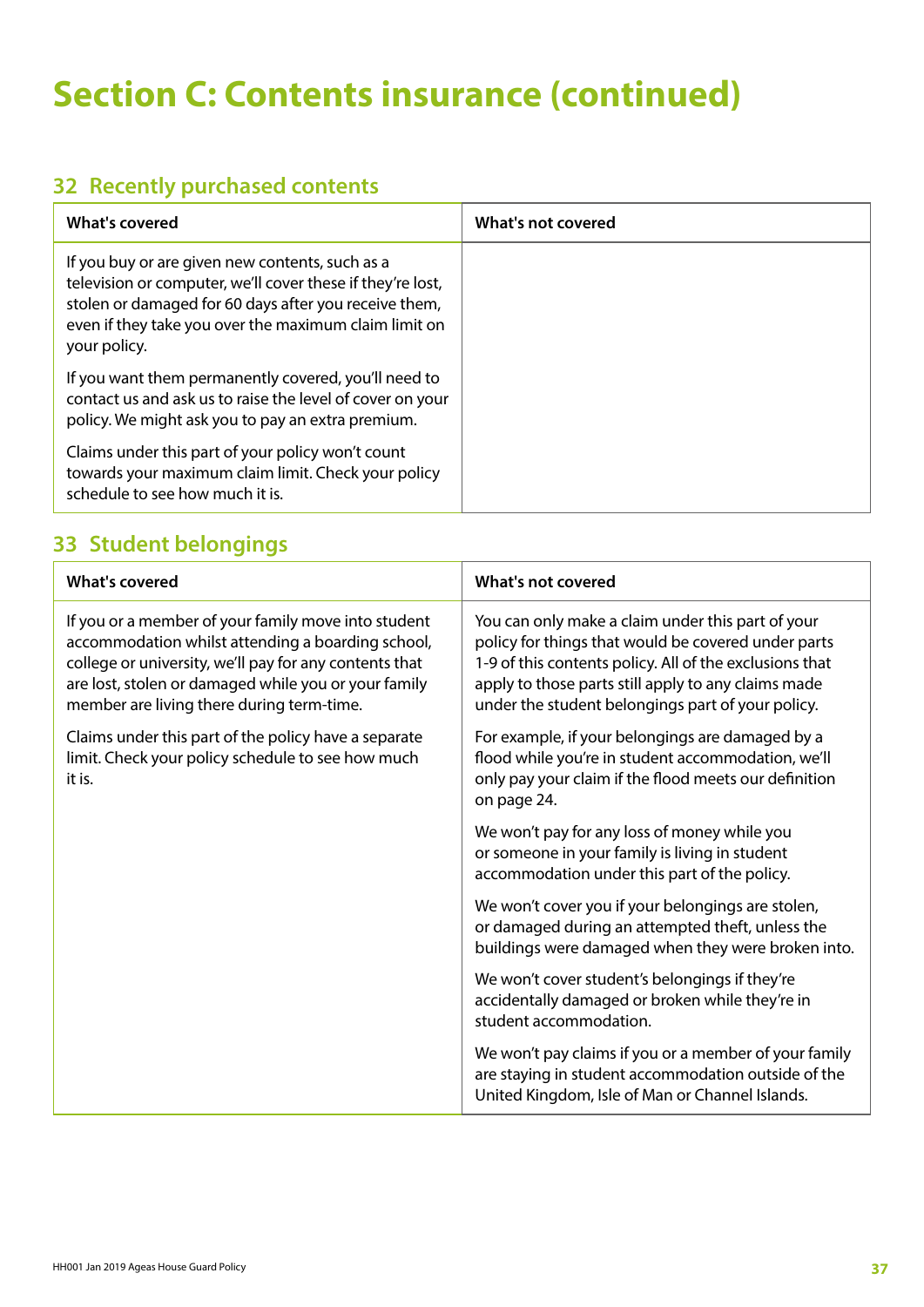## **Optional add-ons to your home contents policy**

## **Section D: Accidental damage to your contents**

You're only covered under this section of the policy if it says so on your policy schedule, which was sent to you when you bought this insurance.

| This optional section of your policy covers you for<br>We won't pay for accidental damage to documents<br>accidental damage to any contents within your home.<br>such as passports or driving licences, money or food<br>and drink.<br>Just to be clear, when we use the term accidental<br>We also won't pay for accidental damage to teeth or<br>damage, we mean damage that is unexpected and<br>false teeth that happens while chewing something.<br>unintended, caused by something sudden and which<br>We won't pay for accidental damage to clothes.<br>is not deliberate.<br>We won't pay for accidental damage to sports<br>equipment when it's being used.<br>We won't cover scratches or dents unless they prevent                                                                                                                                                                                             | <b>What's covered</b> | <b>What's not covered</b> |
|---------------------------------------------------------------------------------------------------------------------------------------------------------------------------------------------------------------------------------------------------------------------------------------------------------------------------------------------------------------------------------------------------------------------------------------------------------------------------------------------------------------------------------------------------------------------------------------------------------------------------------------------------------------------------------------------------------------------------------------------------------------------------------------------------------------------------------------------------------------------------------------------------------------------------|-----------------------|---------------------------|
| We won't pay for accidental damage caused<br>deliberately by anyone who you allow to be in your<br>home.<br>We also won't pay for damage caused by chewing,<br>scratching, tearing or fouling by domestic animals or<br>pets.<br>We won't pay for accidental damage if the property is<br>unoccupied.<br>We won't pay for rain or water damage to your<br>contents if the water gets into your house as a result of<br>poor workmanship, bad design or wear and tear.<br>We won't pay for cutting down or taking away all or<br>part of a fallen tree, unless it has caused damage to<br>your contents.<br>We won't pay for damage if it's caused by your power<br>supply being cut off by your energy company.<br>We won't pay for accidental damage if it's caused by<br>computer viruses.<br>We won't pay for accidental damage if it's caused by<br>anyone living in your home who is not a member of<br>your family. |                       | you from using the item.  |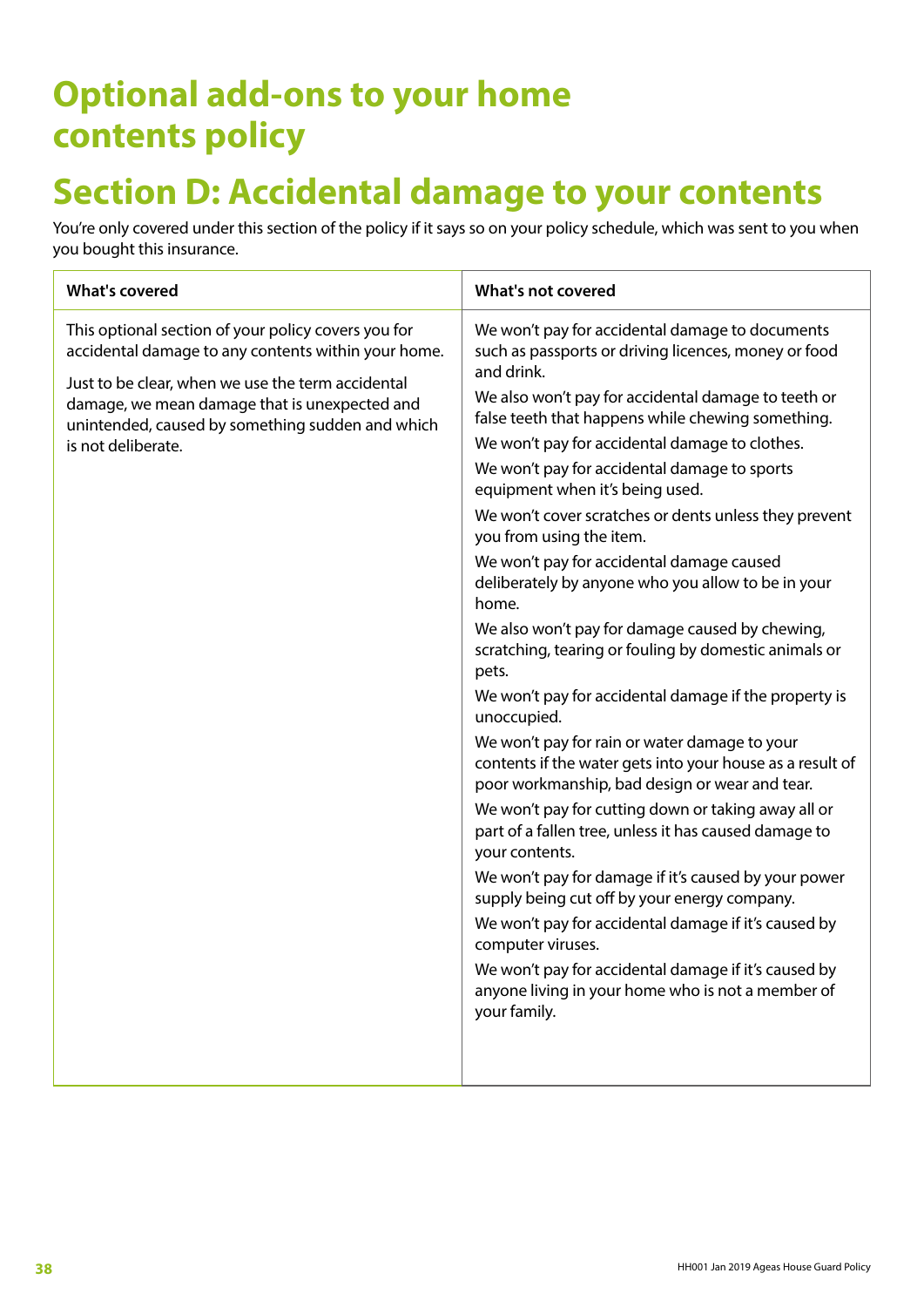### **Section D: Accidental damage to your contents (continued)**

| What's covered | What's not covered                                                                                                                                                                                                                               |
|----------------|--------------------------------------------------------------------------------------------------------------------------------------------------------------------------------------------------------------------------------------------------|
|                | We won't pay for damage to items of glass, china,<br>porcelain, earthenware, stone or other fragile or brittle<br>material, while they're being held in your hands or<br>whilst you are carrying them in order to move them<br>around your home. |
|                | We won't pay for accidental damage to any remote<br>controlled toys, such as drones, cars, model airplanes,<br>helicopters or boats.                                                                                                             |
|                | Finally, we won't pay claims under this section of the<br>policy if it's covered elsewhere in your contents policy,<br>because the excess may differ.                                                                                            |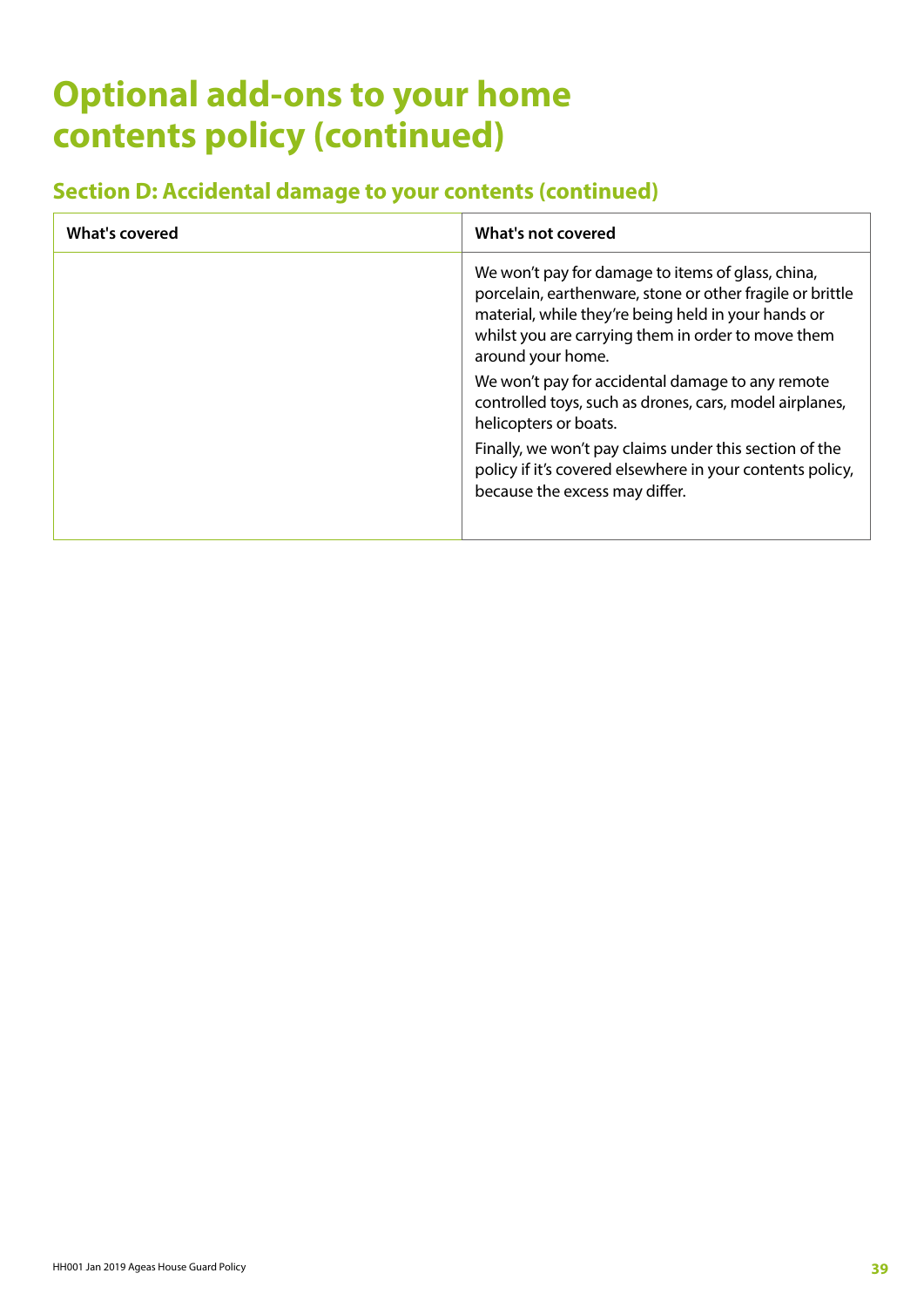## **Section E: Everyday personal belongings**

You're only covered under this section of the policy if it says so on your policy schedule, which was sent to you when you bought this insurance.

| <b>What's covered</b>                                                                                                                                                                                                                                                                                                | What's not covered                                                                                                                                                                        |
|----------------------------------------------------------------------------------------------------------------------------------------------------------------------------------------------------------------------------------------------------------------------------------------------------------------------|-------------------------------------------------------------------------------------------------------------------------------------------------------------------------------------------|
| This section covers you if your bicycle, money or any of<br>your everyday personal belongings are lost, stolen or<br>damaged. They're covered in Europe and up to 60 days<br>anywhere else in the world.<br>We'll also pay for any financial loss if your credit card is<br>lost or stolen and someone else uses it. | We won't pay for any items used for business or<br>professional purposes unless it's a laptop as shown in<br>the policy schedule.                                                         |
|                                                                                                                                                                                                                                                                                                                      | We won't pay a claim if your personal belongings<br>are stolen from an unlocked hotel room or similar<br>temporary accommodation, or if they're damaged as<br>part of an attempted theft. |
| By everyday personal belongings, we mean clothes<br>and jewellery or any item carried by you in daily life.<br>Check your policy schedule to see what the maximum                                                                                                                                                    | We won't pay to repair or replace something just<br>because it's scratched or dented unless it prevents you                                                                               |
| and individual limits are for this part of your policy and<br>the excesses that apply.                                                                                                                                                                                                                               | from using the item.<br>We won't pay for damage caused by chewing,                                                                                                                        |
|                                                                                                                                                                                                                                                                                                                      | scratching, tearing or fouling by domestic animals or<br>pets.                                                                                                                            |
|                                                                                                                                                                                                                                                                                                                      | We'll only cover you for credit cards if you keep to the<br>conditions of the card.                                                                                                       |
|                                                                                                                                                                                                                                                                                                                      | We won't pay for damage to teeth or false teeth that<br>happens while chewing something.                                                                                                  |
|                                                                                                                                                                                                                                                                                                                      | We won't pay for damage to sports equipment while<br>it's being used.                                                                                                                     |
|                                                                                                                                                                                                                                                                                                                      | We won't pay claims if your car keys and key fobs, or<br>documents, such as passports and driving licences are<br>lost or damaged.                                                        |
|                                                                                                                                                                                                                                                                                                                      | We also won't pay claims if your camping equipment is<br>lost or damaged.                                                                                                                 |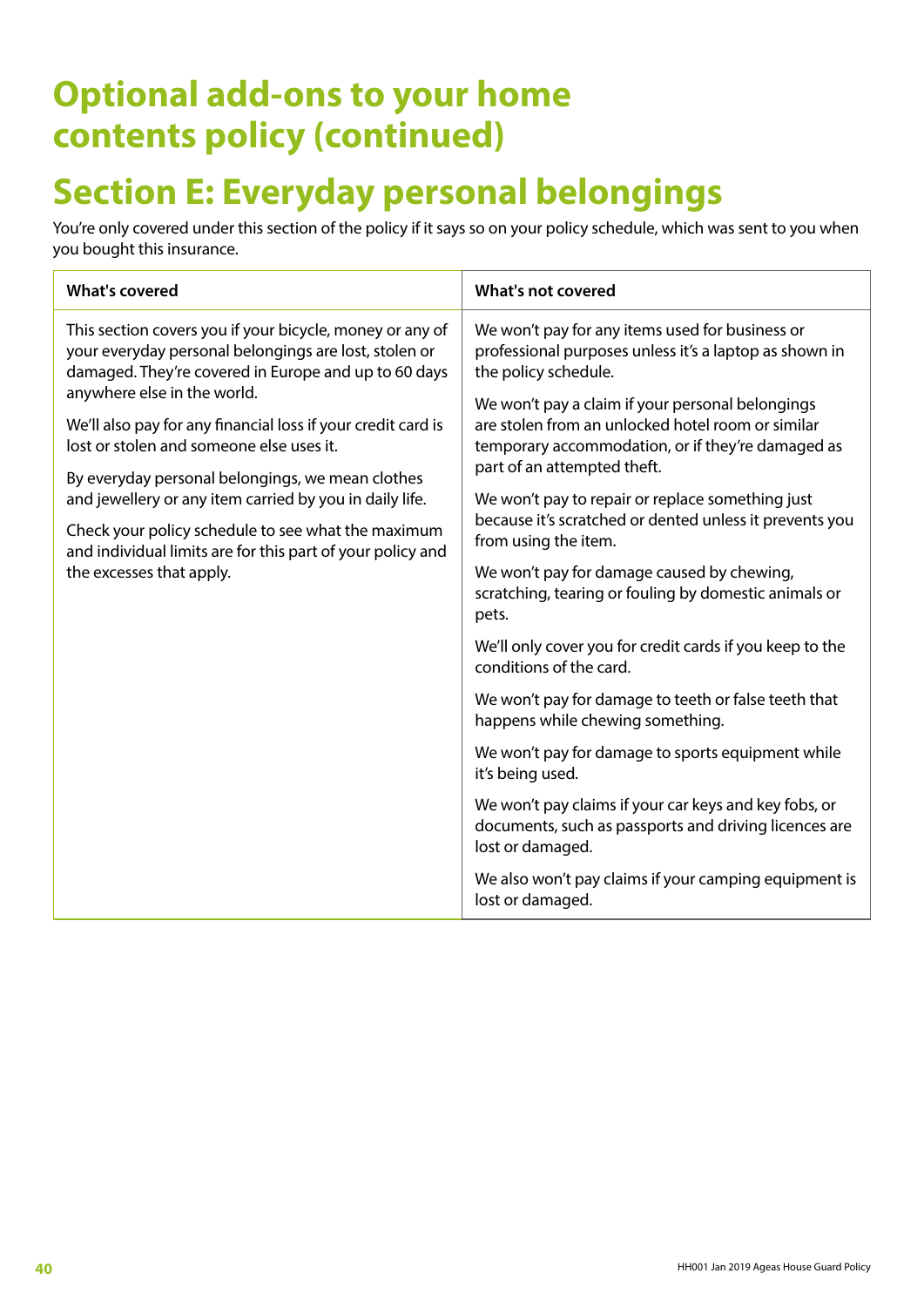### **Section E: Everyday personal belongings (continued)**

| <b>What's covered</b> | <b>What's not covered</b>                                                                                                                                                                                                                                                                                             |
|-----------------------|-----------------------------------------------------------------------------------------------------------------------------------------------------------------------------------------------------------------------------------------------------------------------------------------------------------------------|
|                       | We won't cover your things if they're stolen from an<br>unattended car or van, unless they were stored out<br>of sight in a glove box or locked boot. Your car or van<br>must also have been locked with any security systems<br>activated, and there must have been damage to the car<br>or van during the break-in. |
|                       | We won't cover you if your bicycle is stolen if you've<br>left it unattended away from the home. However, we'll<br>cover you if you've kept it in a locked building, or if<br>you've locked it to a post, cycle rack or other immovable<br>object.                                                                    |
|                       | We won't pay for any damage to any form of motorised<br>bicycle.                                                                                                                                                                                                                                                      |
|                       | We won't pay for any damage if your bicycle is used for<br>any form of racing or pacemaking.                                                                                                                                                                                                                          |
|                       | We'll not pay for any damage to your bicycle accessories<br>or removable parts unless damaged at the same time as<br>the bicycle.                                                                                                                                                                                     |
|                       | We won't pay for accidental damage to any remote<br>controlled toys, such as drones, cars, model airplanes,<br>helicopters or boats.                                                                                                                                                                                  |
|                       | We'll not pay for any cuts, bursts or punctures to the<br>tyres.                                                                                                                                                                                                                                                      |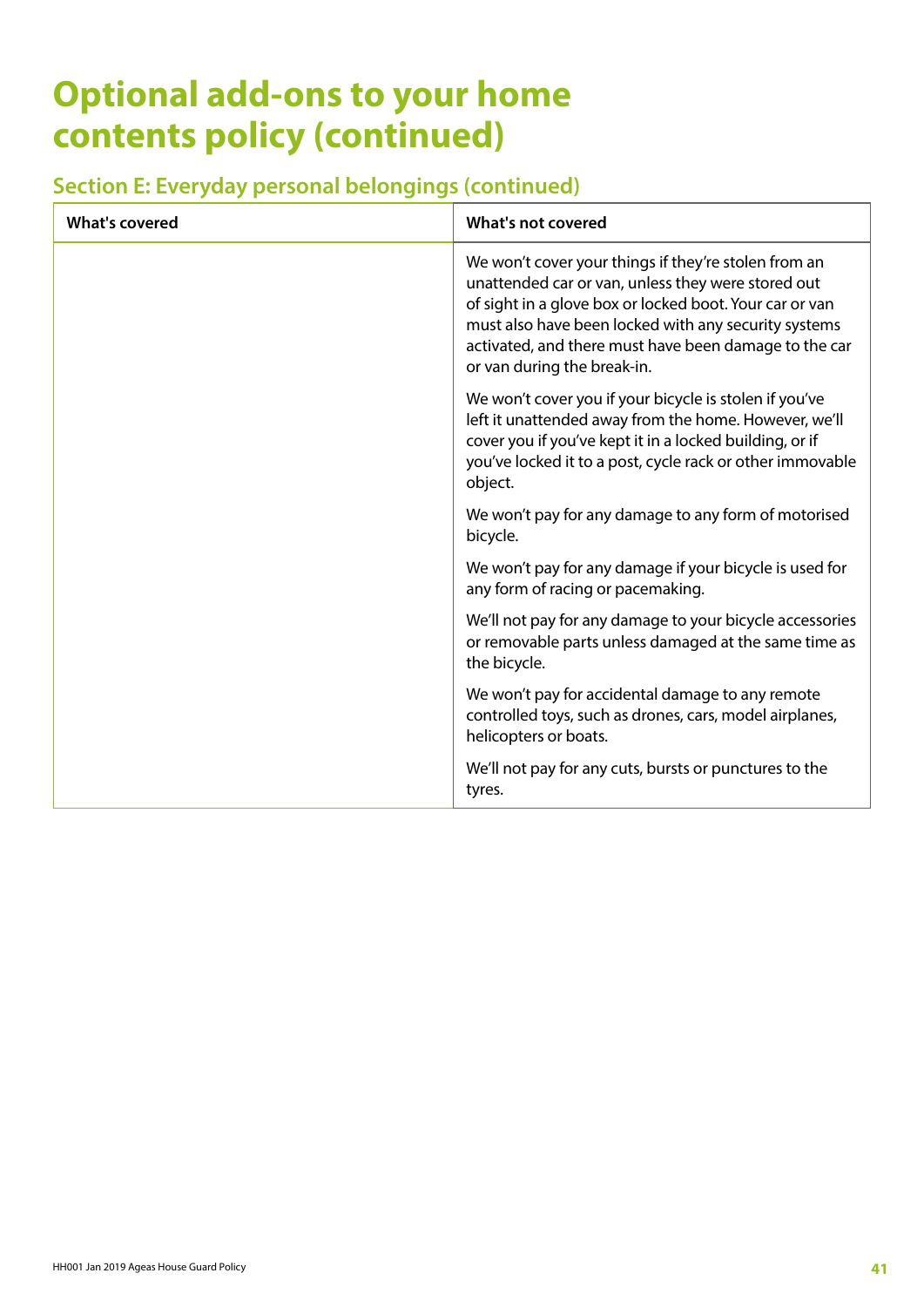## **Section F: Higher value personal belongings**

You're only covered under this section of the policy if it says so on your policy schedule, which was sent to you when you bought this insurance.

| <b>What's covered</b>                                                                                                                         | What's not covered                                                                                                                                                                                                                                                                                             |
|-----------------------------------------------------------------------------------------------------------------------------------------------|----------------------------------------------------------------------------------------------------------------------------------------------------------------------------------------------------------------------------------------------------------------------------------------------------------------|
| This section is designed to cover you for your higher<br>value personal belongings, such as expensive                                         | We won't pay for damage to sports equipment while<br>it's being used.                                                                                                                                                                                                                                          |
| jewellery. To be covered by this section you must tell<br>us which items you wish to cover and they must be<br>shown on your policy schedule. | We won't pay for damage to teeth or false teeth that<br>happens while chewing something.                                                                                                                                                                                                                       |
| We'll then cover those items if they're lost, stolen or<br>damaged anywhere in Europe and for up to 60 days<br>anywhere else in the world.    | We won't pay to repair or replace something just<br>because it's scratched or dented unless it prevents you<br>from using the item.                                                                                                                                                                            |
|                                                                                                                                               | We won't pay for damage caused by chewing,<br>scratching, tearing or fouling by domestic animals or<br>pets.                                                                                                                                                                                                   |
|                                                                                                                                               | We won't cover your things if they're stolen from an<br>unattended car or van, unless they were stored out of<br>sight in a glove box or boot. Your car or van must also<br>have been locked with any security systems<br>activated, and there must have been damage to the<br>car or van during the break-in. |
|                                                                                                                                               | We won't pay for damage to any remote controlled<br>toys, such as drones, cars, model airplanes, helicopters<br>or boats.                                                                                                                                                                                      |
|                                                                                                                                               | We won't pay for any items used for business or<br>professional purposes unless it's a laptop as shown in<br>the policy schedule.                                                                                                                                                                              |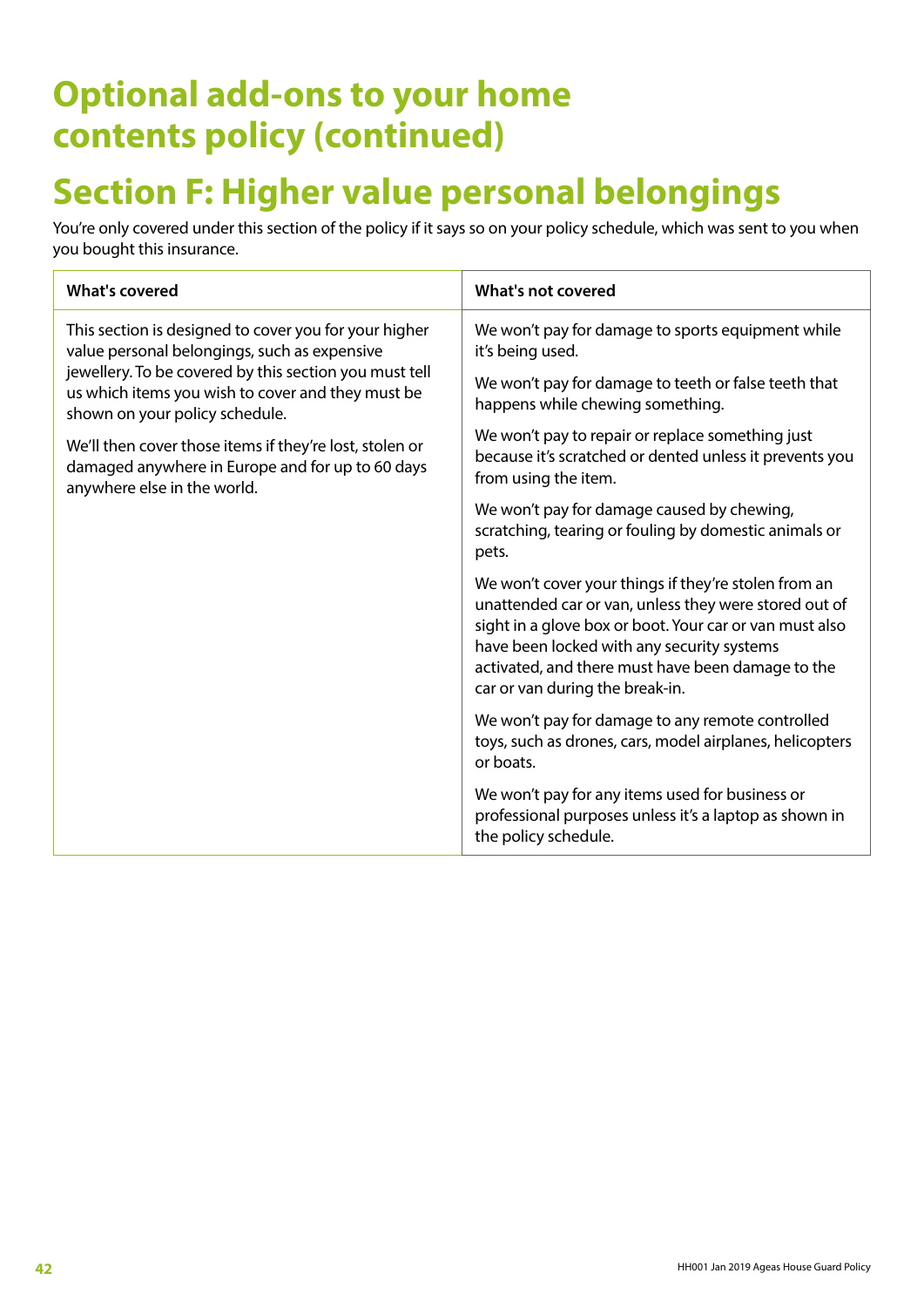## **Section G: Bicycle cover**

You're only covered under this section of the policy if it says so on your policy schedule, which was sent to you when you bought this insurance.

| <b>What's covered</b>                                                                                                                              | <b>What's not covered</b>                                                                                                                                            |
|----------------------------------------------------------------------------------------------------------------------------------------------------|----------------------------------------------------------------------------------------------------------------------------------------------------------------------|
| This section covers you if your bicycles are lost, stolen<br>or damaged at any time in Europe, or for up to 60 days<br>anywhere else in the world. | We won't cover you if your bicycle is stolen if you've<br>left it unattended away from the home. However,<br>we'll cover you if you've kept it in a locked building, |
| To be covered by this section you must tell us about<br>the bicycles you wish to cover and they must be                                            | or if you've locked it to a post, cycle rack or other<br>immovable object.                                                                                           |
| shown on your policy schedule.                                                                                                                     | We won't pay for any damage to any form of<br>motorised bicycle.                                                                                                     |
|                                                                                                                                                    | We won't pay for any damage if your bicycle is used for<br>any form of racing or pacemaking.                                                                         |
|                                                                                                                                                    | We won't pay for any damage to your bicycle<br>accessories or removable parts unless they're<br>damaged at the same time as the bicycle.                             |
|                                                                                                                                                    | We won't pay to repair or replace your bicycle just<br>because it's scratched or dented unless it prevents you<br>from using it.                                     |
|                                                                                                                                                    | We won't pay for any cuts, bursts or punctures to the<br>tyres.                                                                                                      |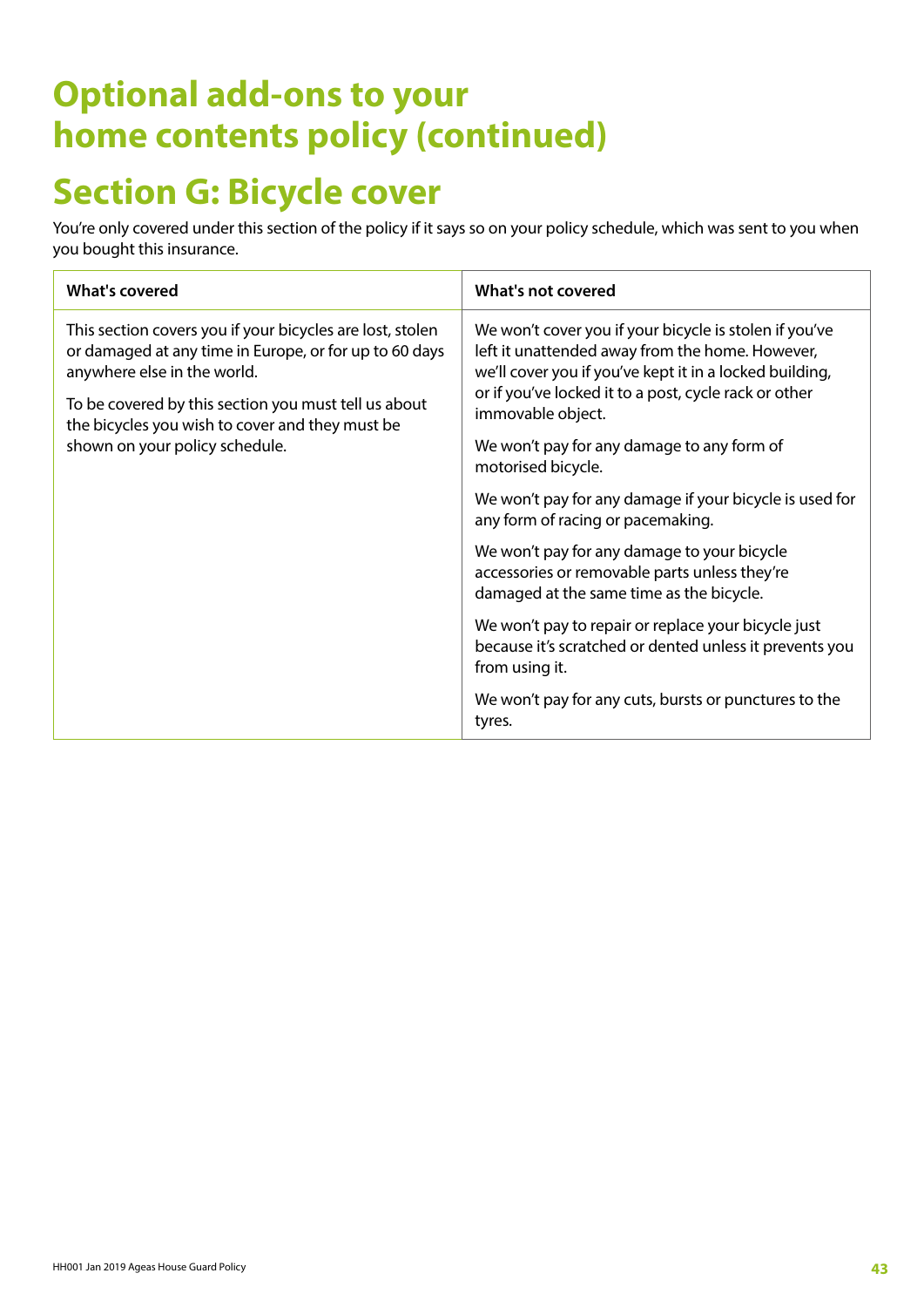## **Optional add-ons to your buildings and contents policy**

## **Section H: Legal expenses cover**

You're only covered under this Section of the policy if it says so on your 'policy schedule', which was sent to you when you bought this insurance.

Our legal expenses cover is provided by DAS, the UK's leading legal expenses insurer. So when we use the words 'we', 'us' or 'our' in this section, we're talking about DAS Legal Expenses Insurance Limited and not Ageas.

The policy covers you as well as any member of your family who lives with you, including students who live away from home, but anyone who makes a claim must have the permission of the person named on the policy. Just to be clear, when we say 'you' or 'your' in this section of the policy, we mean anyone who is making a claim.

#### **Your legal expenses cover in a nutshell**

This section of the policy is designed to cover your costs if an organisation or person takes legal action against you, or if you need to take legal action against an organisation or person.

It is also designed to provide support if you are the victim of identity theft, or if you have to undergo a full examination by the taxman of all areas of your self assessment tax return.

Like all insurance policies, there are limitations to this cover, which we've laid out in detail over the next few pages.

The main reason that we won't pay a claim is that we don't think there's a reasonable chance of you winning your case. By reasonable chance, we mean that the likelihood of you winning is at least 51%. Essentially, we must think you are more likely to win your case than you are to lose it. This does not apply to legal defence claims.

We won't pay any more than £50,000 worth of costs for any claim or series of claims that were part of the same incident.



#### More support online

You can find plenty of useful legal advice and guidance for dealing with legal issues on DAS's website, **www.dashouseholdlaw.co.uk**. You can also buy legal documents from the site, ranging from simple consumer complaint letters to wills.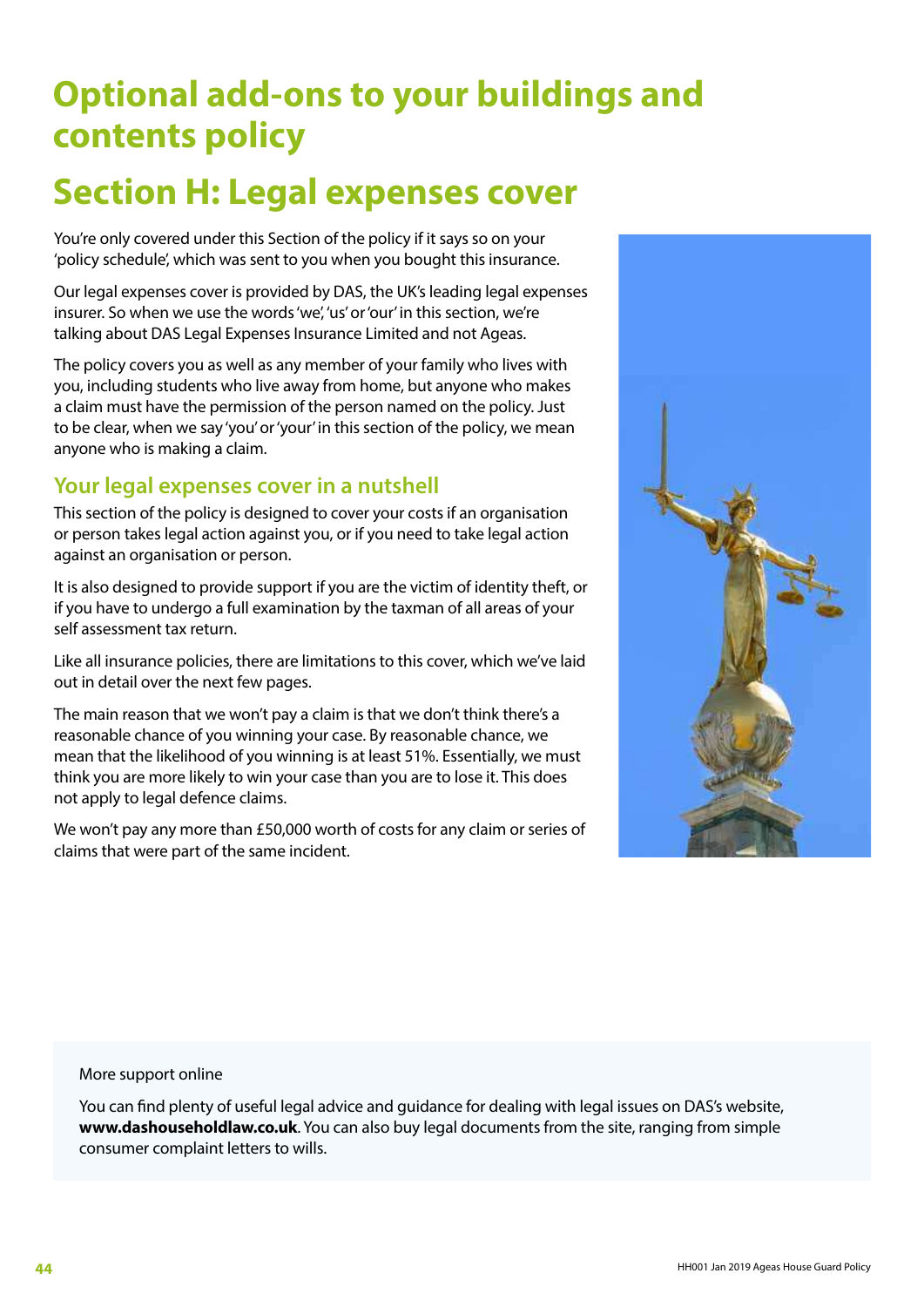#### **How to make a claim on your legal expenses policy**

#### **1 Call us for advice on 0345 120 8415**

We can help if you have a personal tax problem in the UK, a legal problem under the laws of any European Union country, the Isle of Man, Channel Islands, Switzerland and Norway, or require counselling.

Your first step should be to call our helpline. It's open 24 hours a day for legal questions, although for problems outside of England and Wales, we'll arrange for someone to call you back in working hours. When calling the helpline, please have your policy number to hand.

Our tax helpline is open 9am to 5pm, Monday to Friday, excluding public and bank holidays. We'll do our best to help resolve your situation without needing to make a claim. To help us improve our service standards, we may record all inbound and outbound calls, except those to the counselling service. We cannot accept responsibility if the helpline services are unavailable for reasons we cannot control.

If you are a resident in the UK or Channel Islands, and you think your identity has been stolen, please call our identity theft helpline on 0344 848 7071. It's open from 8am to 8pm, 7 days a week.

#### **2 Register your claim**

If we can't resolve your problem with some telephone advice, and it looks as though you'll need us to appoint a lawyer or other expert for you, then you'll need to register a claim with us. We'll give you a reference number and will pass your information onto our claims handling team, who will decide whether your claim can be covered.

Please don't ask for help from a lawyer, accountant or anyone else unless we've agreed to it. If you engage someone without our permission, we won't pay the costs involved, even if we accept your claim.

#### **3 How we'll handle your claim**

If you're in dispute with an organisation or individual, we will only accept a claim if we believe that there is a reasonable chance of you winning your case. By reasonable chance, we mean that the likelihood of you winning is at least 51%. Essentially, we must think you are more likely to win your case than you are to lose it.

If criminal charges are brought against you, then we will accept your claim regardless of the chances of your success.

If we accept your claim and decide that you need a lawyer or other expert to represent you, we will appoint one for you. This may be from one of our specially selected partners, or one of our own DAS lawyers. They will try to settle your claim without having to go to court.

We may decide to settle your claim, rather than taking legal action, or continuing any legal action that we've begun. In these circumstances you must allow us to take over any claim in your name. And you must allow us to pursue any claim for compensation against any other person if we think we have a reasonable chance of success. If we decide to do this, you must give us all the information and help we need to do so.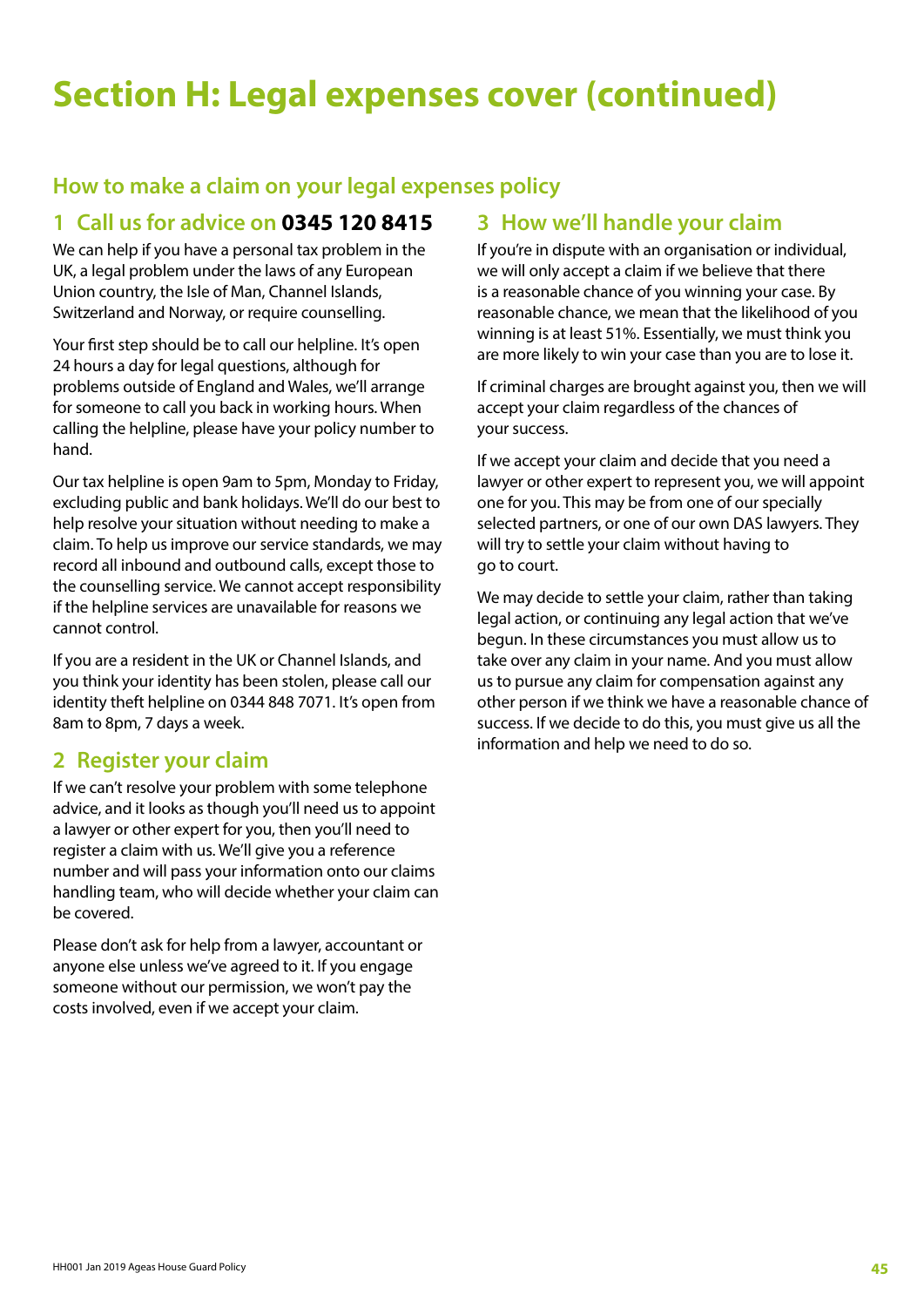### **Choosing your own lawyer**

If the lawyer appointed to deal with your claim can't negotiate a settlement and it is necessary to go to court, or if there's any conflict of interest, then you can choose a different law firm to represent you. The amount we will pay a law firm (where acting as the appointed representative) is currently £100 per hour. This amount may vary from time to time.

You and your lawyer must work with us at all times and must keep us up to date with the progress of the claim, including any offers of settlement. You mustn't negotiate or agree to a settlement offer without our written consent. And you must co-operate fully with us so you don't reduce the chances of winning your case.

If you or your lawyer don't accept a reasonable settlement offer from the organisation or individual who you're in dispute with, we may refuse to cover any further costs.

And if you settle or withdraw a claim without our agreement, we may cancel this policy and tell you to repay us any money we've spent so far.

If your lawyer refuses to continue representing you for a good reason, or if you dismiss your lawyer without a good reason, the cover under this insurance policy will end immediately, unless we have agreed to appoint a new lawyer.

#### **Second opinion**

If we reject your claim because we believe it doesn't have a reasonable chance of success, you can seek a second opinion from another legal expert. The expert must be approved by us and we must agree to the cost in writing before they are appointed.

If your expert decides that your case does have a reasonable chance of success, then we will pay for the costs of getting this decision. We will then reverse our initial decision and pay your claim.

#### **Time limits for your claim**

You'll only be covered under this section of your insurance policy if a legal claim is made by you, or against you, during the time which your policy is in force.

If the incident that led to the claim happened before this policy was taken out, then you'll still be covered as long as you weren't aware of any potential legal action before you bought the insurance.

In other words, it's not the timing of the incident or accident that matters, but it's whether you had this insurance policy in place at the time the legal claim is made. If a legal claim is made against you shortly before your policy expires, we'll still accept claims that are submitted within 30 days after your cover ends.

#### **The countries in which you'll be covered**

If your claim relates to a contract dispute or a personal injury claim, then you'll be covered for incidents that happened in any country within the European Union, the Isle of Man, the Channel Islands, Albania, Andorra, Bosnia Herzegovina, Gibraltar, Iceland, Liechtenstein, Macedonia, Monaco, Montenegro, Norway, San Marino, Serbia, Switzerland and Turkey.

If your claim relates to anything else, you will only be covered if the incident that led to the claim took place in the UK, Northern Ireland, Channel Islands or Isle of Man.

We'll only support legal action that takes place in a court, or other body agreed by us, within the countries noted above.

#### **How much we'll pay**

We won't pay any more than £50,000 worth of costs for any claim or series of claims that were part of the same incident.

If you choose your own law firm, we will offer them the chance to act on the same terms as if we'd appointed one of the firms on our panel of partners. If they refuse to act on these terms, we won't pay them any more than we'd have paid a firm that we had selected. The standard amount that we will pay one of our partners is £100 an hour, and this may vary from time to time.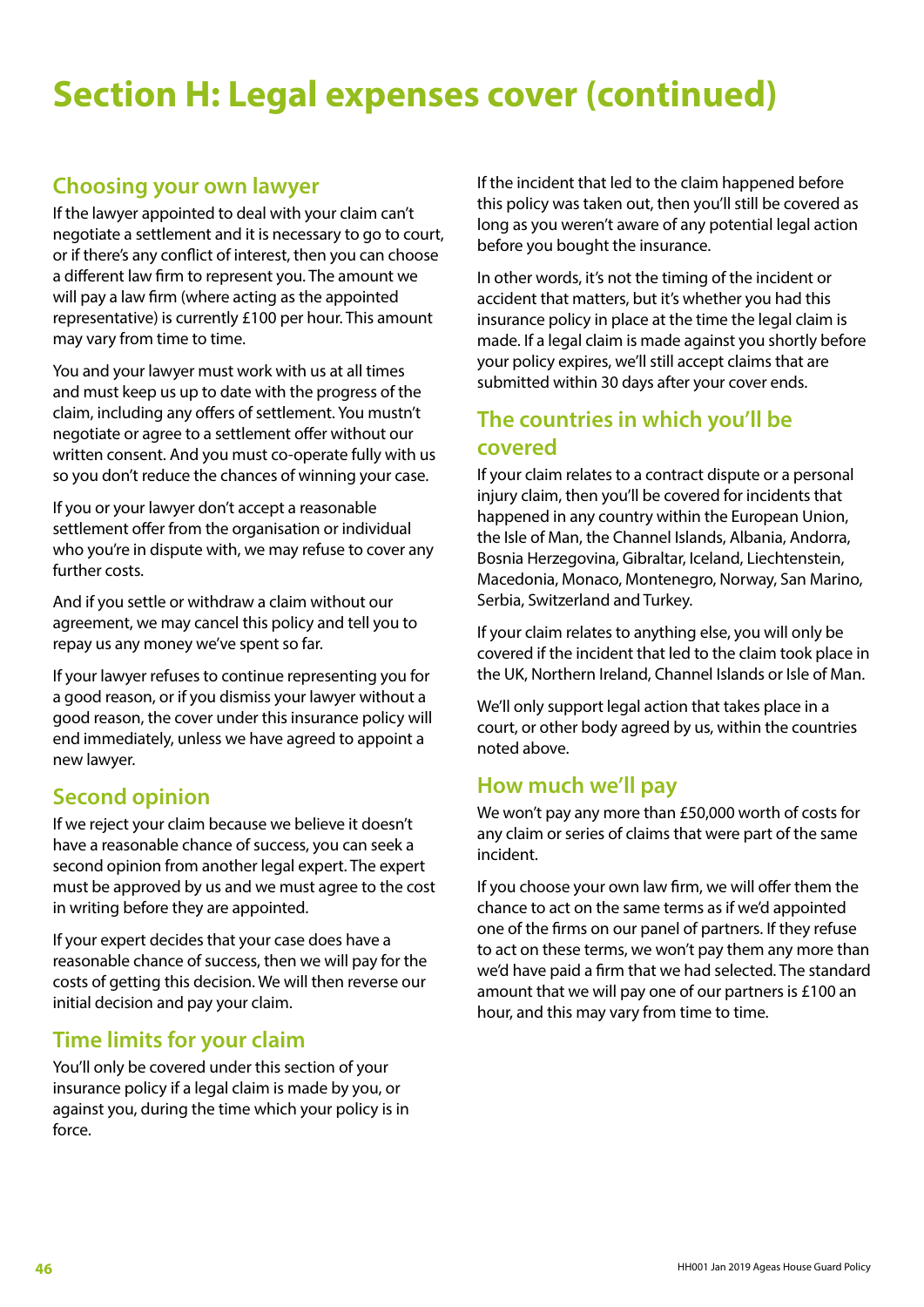#### **What your policy does and doesn't cover**

We will pay for a lawyer, accountant or other expert to represent you for any of the types of claim laid out below. If you're in dispute with an organisation or individual, we will only accept a claim if we believe that there is a reasonable chance of you winning your case. By reasonable chance, we mean that the likelihood of you winning is at least 51%. Essentially, we must think you are more likely to win your case than you are to lose it.

If criminal charges are bought against you, then we will accept your claim regardless of the chances of your success.

We'll also cover you if you lose a court case against an organisation or individual and you're ordered to pay your opponent's costs, or we agree to pay them.

If you lose a case and wish to appeal, or win a case and have to defend an appeal, we will cover the costs if we think there's a reasonable chance of you winning.

And if you win a case but are not paid damages or compensation awarded by the court, we will pay the costs of recovering this money, but again, only if we think there's a reasonable chance of being successful.

#### **1 Employment disputes**

| What's covered                                                                                                                                                 | What's not covered                                                                                                                                        |
|----------------------------------------------------------------------------------------------------------------------------------------------------------------|-----------------------------------------------------------------------------------------------------------------------------------------------------------|
| We'll pay for the costs of a dispute relating to a<br>company or organisation that you work for, or used to<br>work for, such as a claim for unfair dismissal. | We won't pay for a lawyer or other expert to represent<br>you at an employer's disciplinary hearing, or during<br>any other internal grievance procedure. |
|                                                                                                                                                                | And we won't pay for support to help you negotiate<br>a settlement whilst you're still employed by an<br>organisation.                                    |
|                                                                                                                                                                | Finally, we won't pay a claim that only relates to you<br>being injured while working for an organisation.                                                |

#### **2 Contract disputes**

| What's covered                                                                                                                                  | What's not covered                                                                                                                                                                                                                                                                 |
|-------------------------------------------------------------------------------------------------------------------------------------------------|------------------------------------------------------------------------------------------------------------------------------------------------------------------------------------------------------------------------------------------------------------------------------------|
| If you buy, sell or hire something, or pay for using<br>a service, we'll pay for the costs of disputing the<br>agreement that you entered into. | We won't pay claims relating to construction work,<br>or building design where the contract value exceeds<br>£5,000 (including VAT).                                                                                                                                               |
| The amount in dispute must be more than £100<br>(including VAT).                                                                                | We won't pay claims relating to disputes with any<br>financial services provider.                                                                                                                                                                                                  |
|                                                                                                                                                 | We won't pay claims relating to a dispute over the<br>sale, purchase, or renting of land or buildings. We also<br>won't pay for disputes relating to the terms of a lease.<br>However, we will cover a dispute with a professional<br>adviser in connection with property matters. |
|                                                                                                                                                 | Finally, we won't pay claims relating to any car or other<br>motor vehicle that you own, or which has been hired<br>or leased to you.                                                                                                                                              |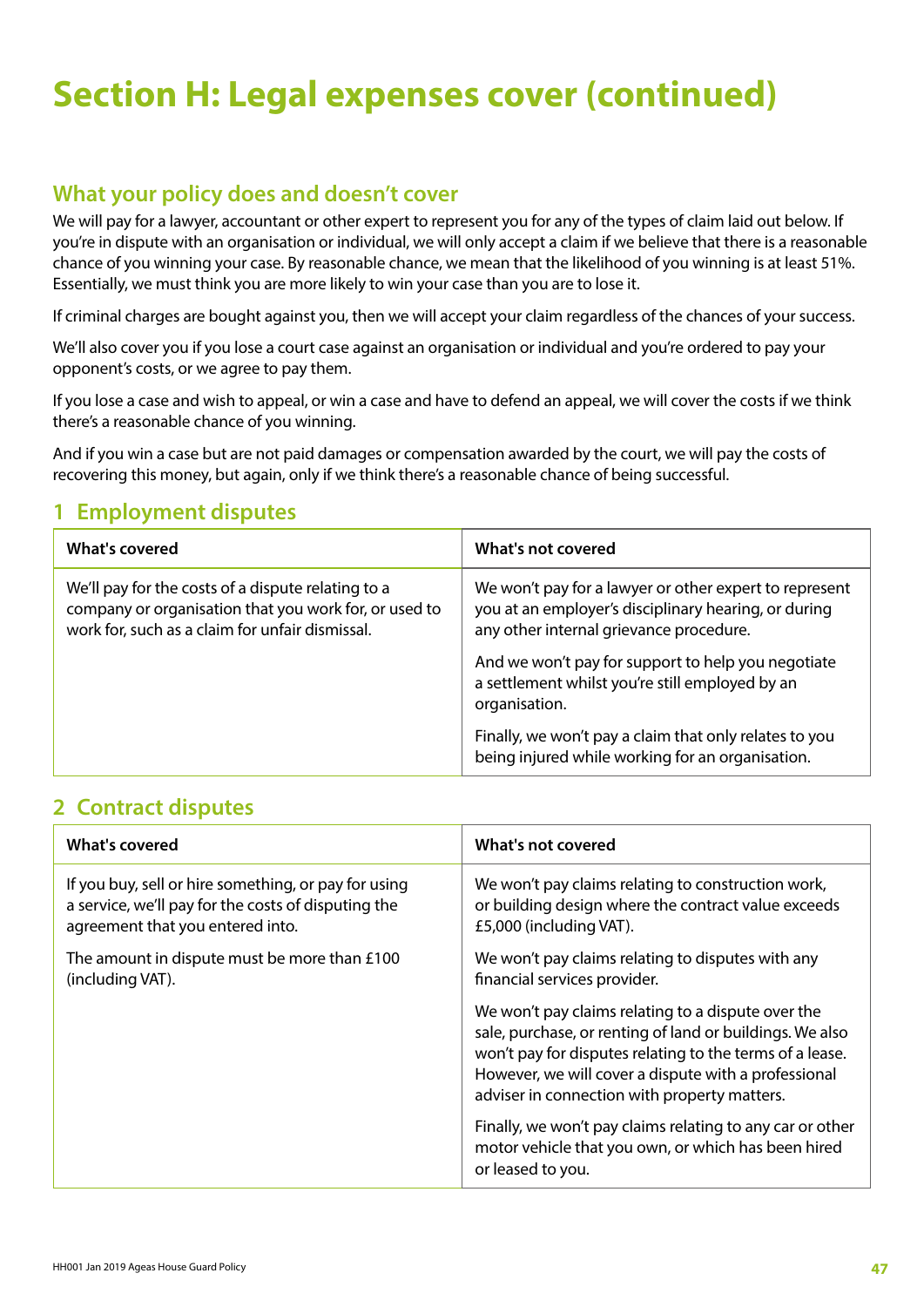### **3 Property protection**

| <b>What's covered</b>                                                                                                                                 | What's not covered                                                                                                                                                                                                                                                       |
|-------------------------------------------------------------------------------------------------------------------------------------------------------|--------------------------------------------------------------------------------------------------------------------------------------------------------------------------------------------------------------------------------------------------------------------------|
| We'll cover the costs of certain disputes relating to<br>your main home or personal possessions.<br>Specifically, we'll cover disputes that relate to | We won't pay claims under this part of the policy<br>which relate to a contract dispute, but you may be<br>covered under part 2.                                                                                                                                         |
| trespassing or legal nuisance (any illegal interference<br>with your land).                                                                           | We won't pay claims that relate to any building or land<br>which is not your main home.                                                                                                                                                                                  |
| We'll also cover any dispute which results from your<br>property being physically damaged.                                                            | We won't pay claims that arise from someone legally<br>taking your property from you, or in relation to any<br>restrictions or controls placed on your property by any<br>government or public authority.                                                                |
|                                                                                                                                                       | We won't pay any claim relating to work done by, or on<br>behalf of, any government or public authority unless<br>the claim is for accidental physical damage.                                                                                                           |
|                                                                                                                                                       | We won't pay claims that arise from subsidence caused<br>by mining around your property. Subsidence is the<br>downward movement of the ground underneath your<br>property.                                                                                               |
|                                                                                                                                                       | We won't pay claims that relate to someone trying to<br>take possession of a building or piece of land from<br>you, or relating to you trying to take possession of a<br>building or piece of land.                                                                      |
|                                                                                                                                                       | Finally, we won't pay for the costs of defending you<br>if someone takes legal action against you in relation<br>to an event where your property was physically<br>damaged, but we'll cover the costs of defending a<br>counter-claim to legal action that you've taken. |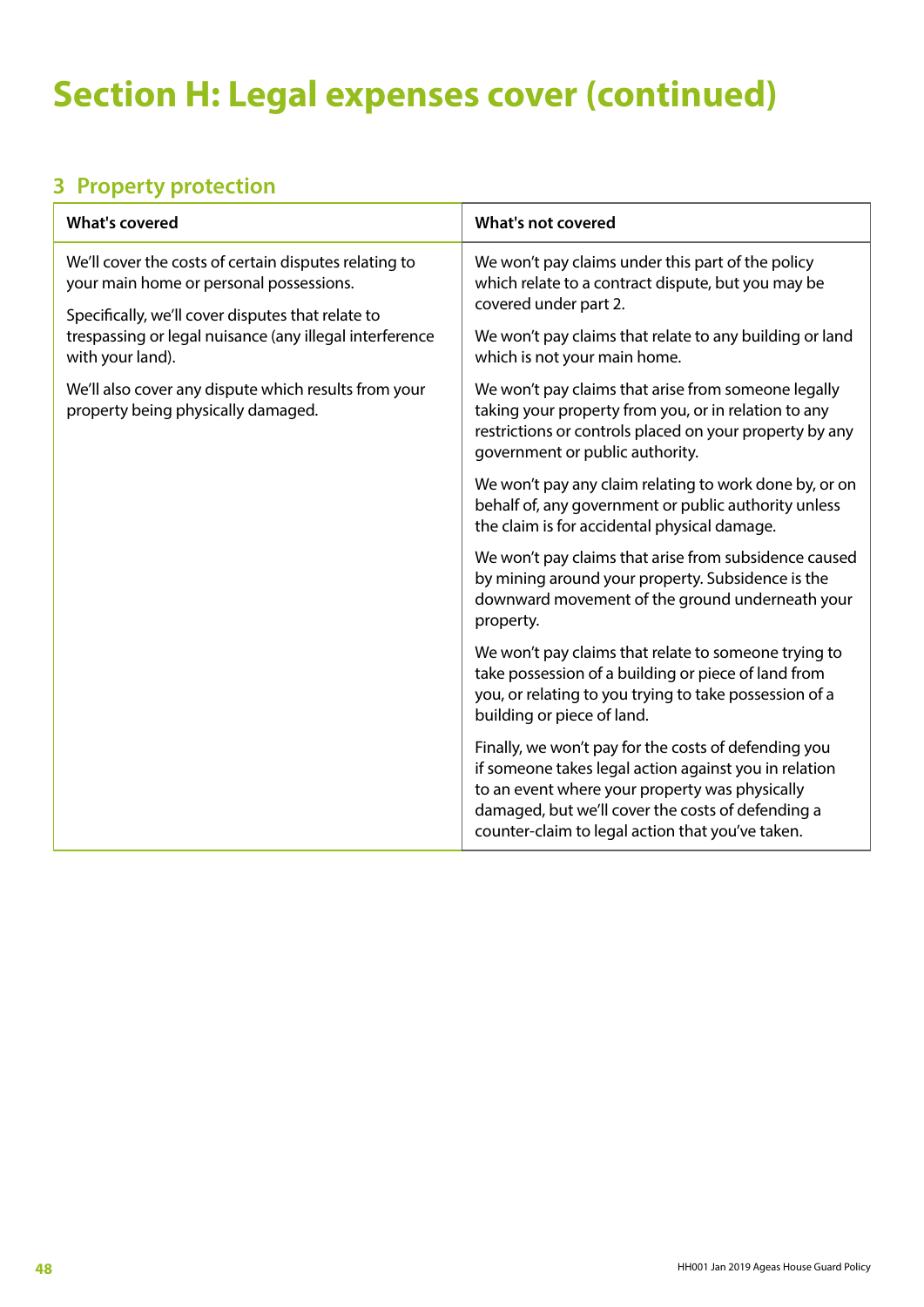### **4 Personal injury**

| What's covered                                                                                                                                      | What's not covered                                                                                                                                                                 |
|-----------------------------------------------------------------------------------------------------------------------------------------------------|------------------------------------------------------------------------------------------------------------------------------------------------------------------------------------|
| If you die or are injured in a sudden accident, we'll<br>cover the costs of a claim against the person or<br>organisation that caused the accident. | We won't pay claims relating to an illness or injury that<br>happens gradually.                                                                                                    |
|                                                                                                                                                     | We won't pay claims relating to psychological injury or<br>mental illness unless the condition follows a sudden<br>accident in which you were physically injured.                  |
|                                                                                                                                                     | We won't cover claims where someone takes legal<br>action against you in relation to a personal injury<br>claim, unless it's a counter-claim to legal action that<br>you've taken. |
|                                                                                                                                                     | Finally, we won't pay claims relating to clinical<br>negligence by a doctor or other medical worker.                                                                               |

### **5 Medical Disputes**

| What's covered                                                                                                                                                                                                      | What's not covered                                                                                                                                                                                                                    |
|---------------------------------------------------------------------------------------------------------------------------------------------------------------------------------------------------------------------|---------------------------------------------------------------------------------------------------------------------------------------------------------------------------------------------------------------------------------------|
| If you are injured or die as a result of poor medical<br>care arising from clinical negligence - we'll cover the<br>costs of taking legal action against the doctor or other<br>medical worker who was responsible. | We won't pay claims if you decide to take legal action<br>because a medical condition wasn't diagnosed<br>correctly.<br>We won't pay claims relating to psychological injury<br>or mental illness unless you were physically injured. |

### **6 Tax protection**

| What's covered                                                                                                                                                           | What's not covered                                                                                                             |
|--------------------------------------------------------------------------------------------------------------------------------------------------------------------------|--------------------------------------------------------------------------------------------------------------------------------|
| We'll pay for your legal costs if you're subject to a full<br>examination by HM Revenue & Customs (HMRC) that<br>considers all areas of your self-assessment tax return. | We won't pay claims under this part of your policy if<br>you're self-employed, a sole trader, or in a business<br>partnership. |
|                                                                                                                                                                          | We won't cover claims if you're investigated by<br>HMRC's Specialist Investigations Office, or HMRC's<br>Prosecution Office.   |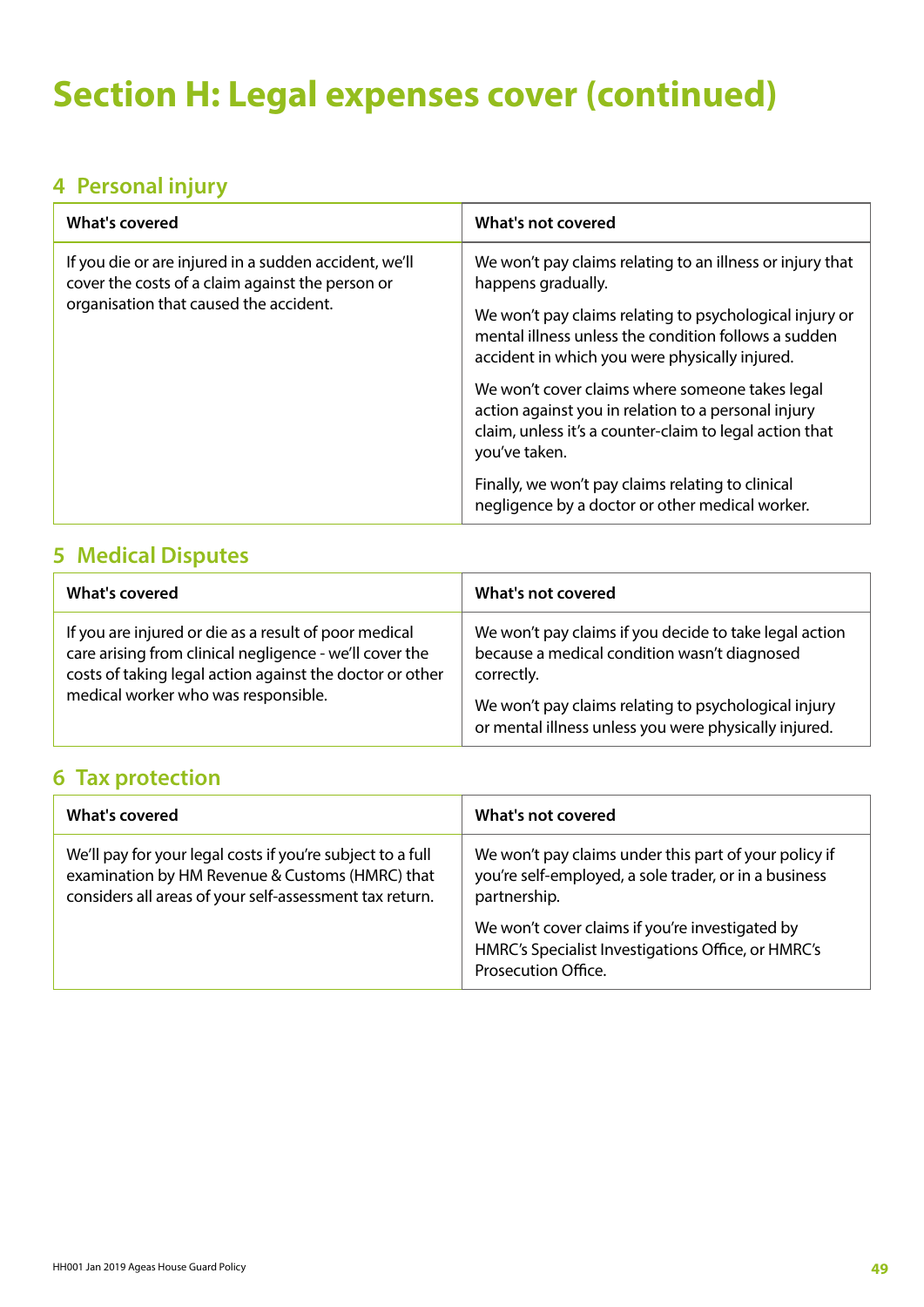### **7 Legal defence**

| What's covered                                                                                                                                                                                                                                                                                                                                                                                             | What's not covered                                                                                                                                                                                                |
|------------------------------------------------------------------------------------------------------------------------------------------------------------------------------------------------------------------------------------------------------------------------------------------------------------------------------------------------------------------------------------------------------------|-------------------------------------------------------------------------------------------------------------------------------------------------------------------------------------------------------------------|
| If you are an employee of an organisation, and your<br>work leads to criminal legal action being taken against<br>you, we will cover the costs of defending you in the<br>event of you being prosecuted in a court of criminal<br>jurisdiction.<br>We will also cover your defence costs if legal action is<br>taken against you under discrimination legislation or<br>under data protection legislation. | We won't pay any claim that relates to you driving a<br>motor vehicle.<br>We won't pay any claim resulting from hacking<br>(unauthorised access) or other type of cyber attack<br>affecting stored personal data. |

### **8 Identity theft protection**

| What's covered                                                                                                                                                                                                                                                                                                                                                                                                         | <b>What's not covered</b>                                                |
|------------------------------------------------------------------------------------------------------------------------------------------------------------------------------------------------------------------------------------------------------------------------------------------------------------------------------------------------------------------------------------------------------------------------|--------------------------------------------------------------------------|
| If your identity is stolen, we'll cover the legal costs of<br>ensuring that your identity is reinstated.                                                                                                                                                                                                                                                                                                               | We won't pay for any losses that arise from your<br>business activities. |
| When we talk about identity theft, we mean that<br>someone has assumed your identity without your<br>permission and has used it illegally.                                                                                                                                                                                                                                                                             |                                                                          |
| If legal action is taken against you as a result of an<br>identity theft, or it puts you in dispute with debt<br>collectors, we'll negotiate on your behalf.                                                                                                                                                                                                                                                           |                                                                          |
| And if you make an application for a loan, which is<br>rejected because of an identity theft, we'll cover any<br>lost application fees or fees for reapplying.                                                                                                                                                                                                                                                         |                                                                          |
| We'll pay any expenses associated with your identity<br>being stolen, as long as you report the identity theft<br>to the police and notify any banks and building<br>societies that you've accounts with as soon as possible.<br>You must also let us know if you've been a victim of<br>identity theft before, and you must take all reasonable<br>action to prevent someone else continuing to use your<br>identity. |                                                                          |

### **9 Missing work**

| What's covered                                                                                                                                                                              | What's not covered |
|---------------------------------------------------------------------------------------------------------------------------------------------------------------------------------------------|--------------------|
| We'll cover your costs if you can't go to work because<br>you need to attend court or a tribunal at the request<br>of your representative, or because you're called up for<br>jury service. |                    |
| The maximum we'll pay is your net salary or wages for<br>the time you're absent from work less any amount that<br>the court gives you.                                                      |                    |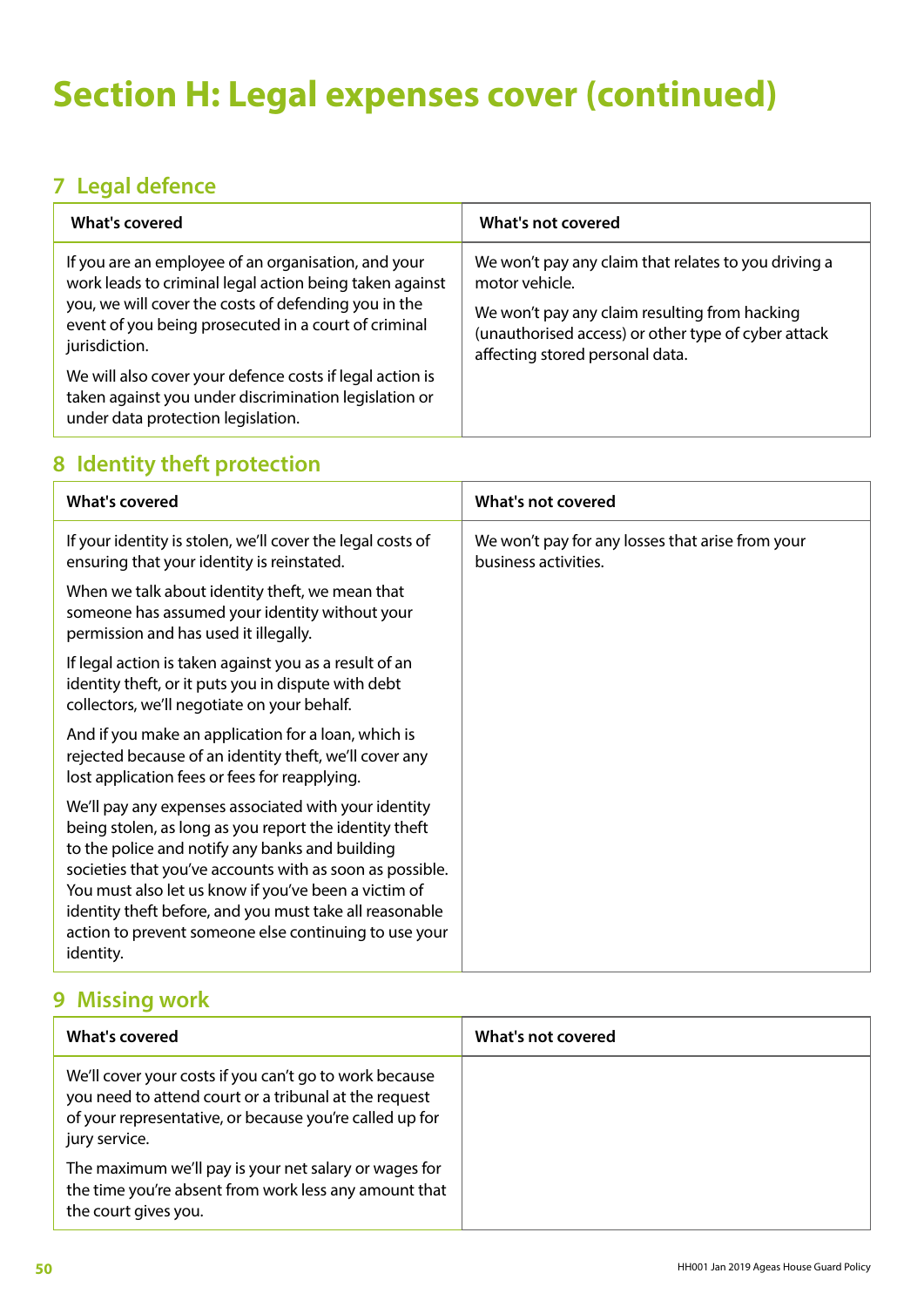#### **Things we won't pay out for**

As well as the list of things that this insurance policy won't pay out for detailed on page 12, we also won't pay claims made under this section in the following circumstances:

- **1** We won't pay for any fines, penalties, compensation or damages that a court or other authority orders you to pay.
- **2** We won't pay for any legal action or any costs or expenses which we haven't agreed to in advance.
- **3** We won't pay any claim relating to written or spoken comments that damage your reputation.
- **4** This policy won't cover you for a dispute with DAS or Ageas.
- **5** We won't pay for any costs and expenses relating to a judicial review, a coroner's inquest or a fatal accident inquiry.
- **6** We won't pay any claim where you're not represented by a law firm, barrister or tax expert.
- **7** We won't pay any claim relating to abuse or sexual misconduct, including ofences relating to obscene material.
- **8** Apart from us, only you have the right to make a claim under this cover. This means that a piece of legislation called the Contracts (Rights of Third Parties) Act 1999 does not apply to your cover in relation to any third-party rights or interest.

#### **Data Protection**

To comply with data protection regulations we are committed to processing your personal information fairly and transparently. This section is designed to provide a brief understanding of how we collect and use this information.

We may collect personal details, including your name, address, date of birth, email address and, on occasion, dependent on the type of cover you have, sensitive information such as medical records. This is for the purpose of managing your products and services, and this may include underwriting, claims handling and providing legal advice. We will only obtain your personal information either directly from you, the appointed representative or from the authorised partner who sold you the policy.

#### **Who we are**

DAS is part of DAS Legal Expenses Insurance Company Limited which is part of DAS UK Holdings Limited (DAS UK Group). The uses of your personal data by us and members of the DAS UK Group are covered by our individual company registrations with the Information Commissioner's Office. DAS has a Data Protection Officer who can be contacted through dataprotection@das.co.uk.

#### **How we will use your information**

We may need to send your information to other parties, such as lawyers or other experts, the court, insurance intermediaries, insurance companies, appointed service providers, specialist agencies so they may contact you to ask for your feedback, or members of the DAS UK Group. If your policy includes legal advice we may have to send the information outside of the European Economic Area (EEA) in order to give legal advice on non-European Union law. Dependent on the type of cover you have, your information may also be sent outside the EEA if you require a hire car so the service provider can administer this aspect of your claim.

We will take all steps reasonably necessary to ensure that your data is treated securely and in accordance with this Privacy Notice. Any transfer outside of the EEA will be encrypted using SSL technology.

We will not disclose your personal data to any other person or organisation unless we are required to by our legal and regulatory obligations. For example, we may use and share your data with other organisations and public bodies, including the police and anti-fraud organisations, for the prevention and detection of crime, including fraud and financial sanctions. If false or inaccurate information is provided and fraud is identified, details will be passed to fraud prevention agencies to prevent fraud and money laundering. Further details explaining how the information held by fraud prevention agencies may be used can be obtained by writing to, or telephoning DAS. A copy is also accessible and can be downloaded via our website.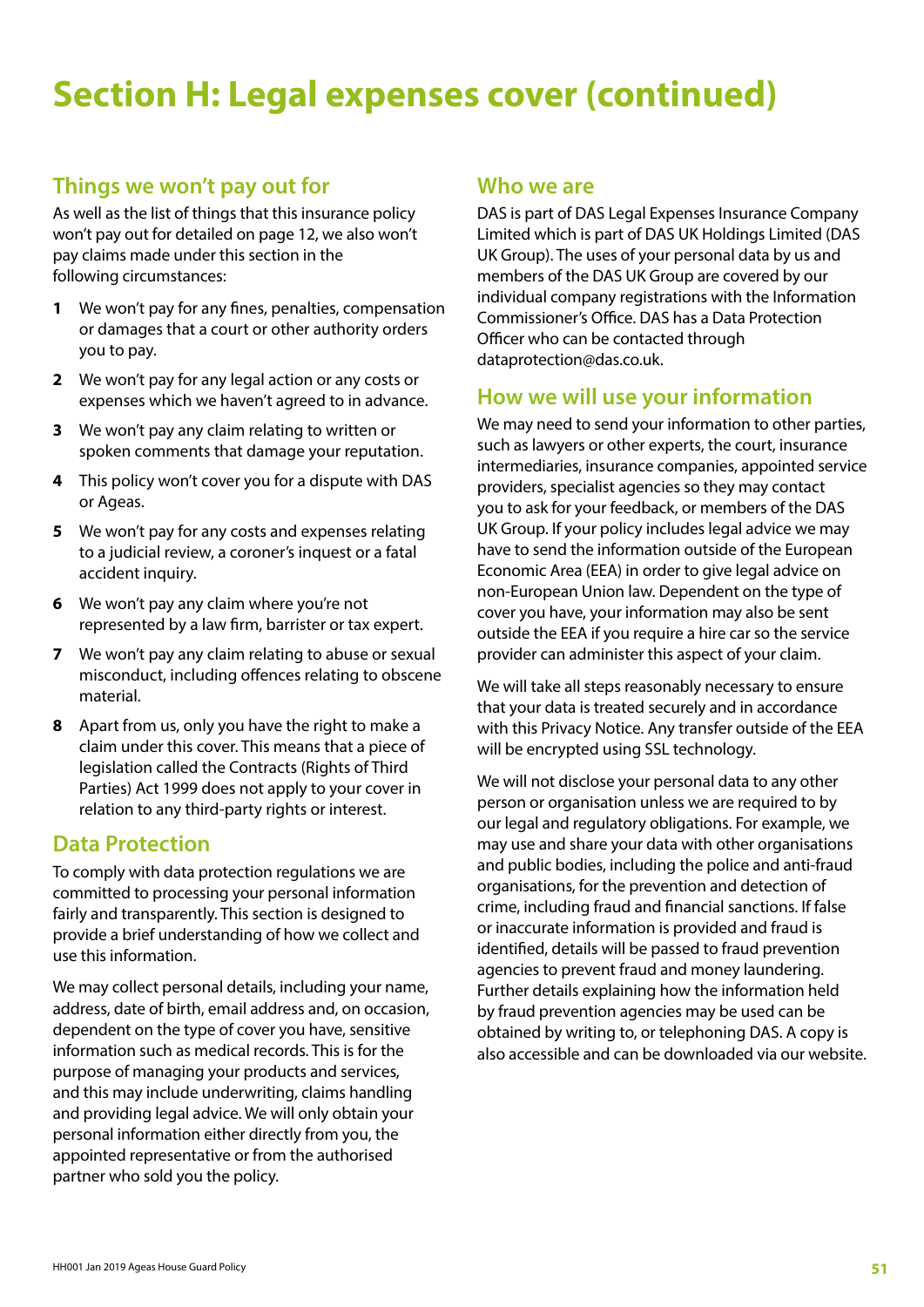#### **What is our legal basis for processing your information?**

It is necessary for us to use your personal information to perform our obligations in accordance with any contract that we may have with you. It is also in our legitimate interest to use your personal information for the provision of services in relation to any contract that we may have with you.

#### **How long will your information be held for?**

We will retain your personal data for seven years. We will only retain and use your personal data thereafter as necessary to comply with our legal obligations, resolve disputes, and enforce our agreements. If you wish or request that we no longer use your personal data, please contact us at dataprotection@das.co.uk.

#### **What are your rights?**

You have the following rights in relation to the handling of your personal data:

- You have the right to access personal data held about you.
- You have the right to have inaccuracies corrected for personal data held about you.
- You have the right to have personal data held about you erased.
- You have the right to object to direct marketing being conducted based upon personal data held about you.
- You have the right to restrict the processing for personal data held about you, including automated decision-making.
- You have the right to data portability for personal data held about you.

Any requests, questions or objections should be made in writing to the Data Protection Officer:

Data Protection Officer DAS Legal Expenses Insurance Company Limited DAS House Quay Side Temple Back Bristol BS1 6NH

Or via email: **dataprotection@das.co.uk** 

#### **How to make a complaint?**

If you are unhappy with the way in which your personal data has been processed you may in the first instance contact the Data Protection Officer using the contact details above.

If you remain dissatisfied then you have the right to apply directly to the Information Commissioner's Office for a decision. The Information Commissioner can be contacted at:

Information Commissioner's Office Wyclife House Water Lane Wilmslow Cheshire SK9 5AF

#### Website: **www.ico.org.uk**

Our head office and registered address is:

DAS Legal Expenses Insurance Company Limited DAS House Quay Side Temple Back Bristol BS1 6NH

Registered in England and Wales. Company Number 103274. Website: **www.das.co.uk**

DAS Legal Expenses Insurance Company Limited is authorised by the Prudential Regulation Authority and regulated by the Financial Conduct Authority (FRN202106) and the Prudential Regulation Authority.

Our legal advice is provided by DAS Law Limited Head and Registered Office:

DAS Law Limited North Quay Temple Back Bristol BS1 6FL

Registered in England and Wales. Company Number 5417859. Website: **www.daslaw.co.uk**

DAS Law Limited is authorised and regulated by the Solicitors Regulation Authority (registered number 423113).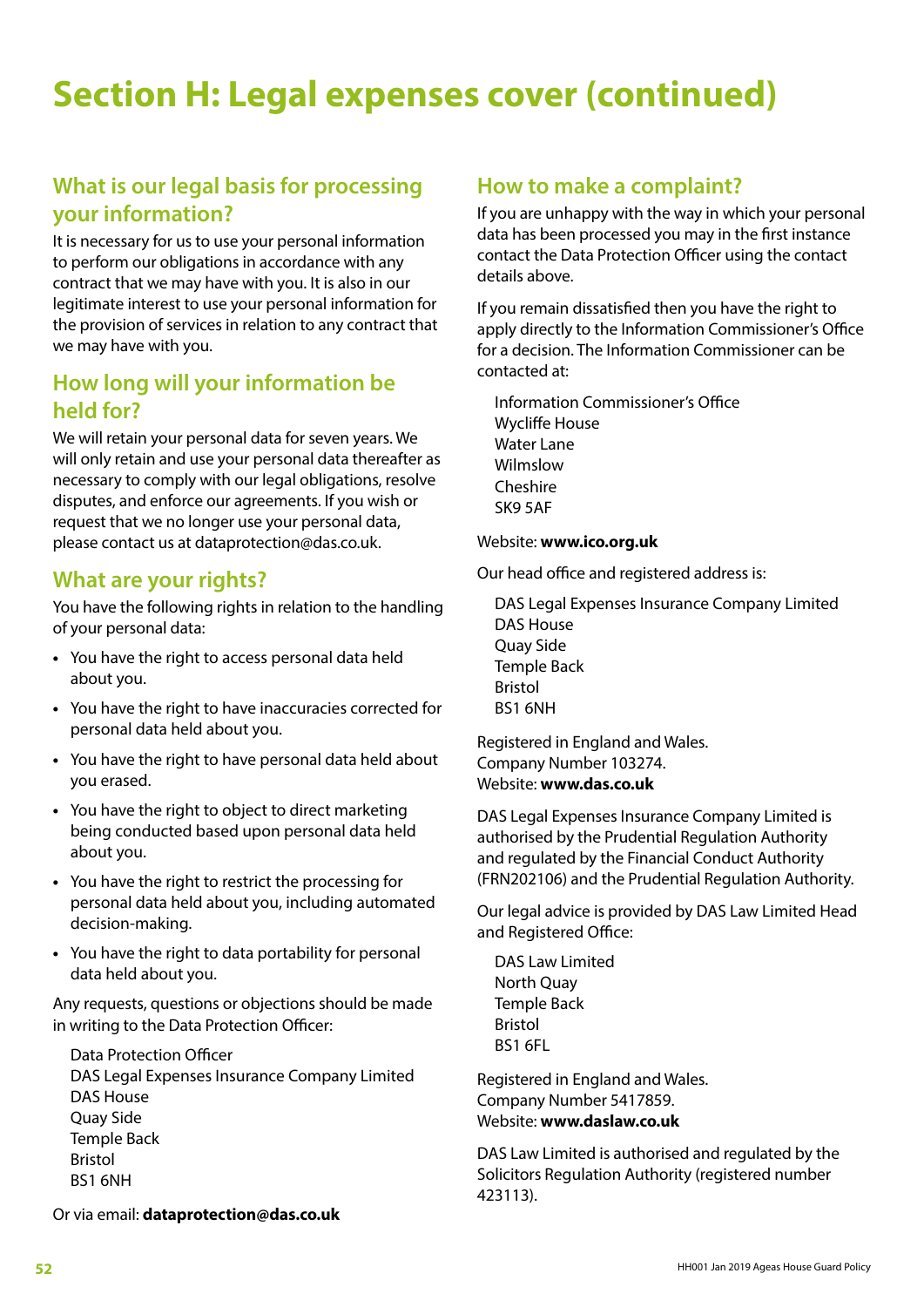### **How to make changes to your policy**

It's important you keep us up to date with any changes that may afect your insurance policy. If any of the information that you gave us or your adviser when you took out your policy has changed, you need to get in touch. If you don't, it could mean that your policy is no longer valid.

The kind of things that we need to hear about are:

- A change of address.
- Any significant alterations to your home, such as extensions, that may change the cost of rebuilding the property.
- Any significant increase in the value of your belongings. For example, if you buy a brand new TV.
- Someone other than a member of your family comes to live with you.
- Your home is going to be unoccupied for more than 60 days in a row.
- You or someone who lives in your home receives a county court judgment or criminal conviction (except for motoring offences where a prison sentence has not been served).
- You or someone who lives with you declares bankruptcy.
- You use the home for any business or trade purposes.

Please remember that if you don't tell us about changes, it may affect any claim you make.

If you do tell us something has changed, it could result in an increase or reduction in your premium as well as your excess. If your premium falls as a result of the changes, we'll refund you the diference, as long as it's more than £10.

Similarly, if your premium goes up as a result of the changes, we'll only charge you if the increase is more than £10.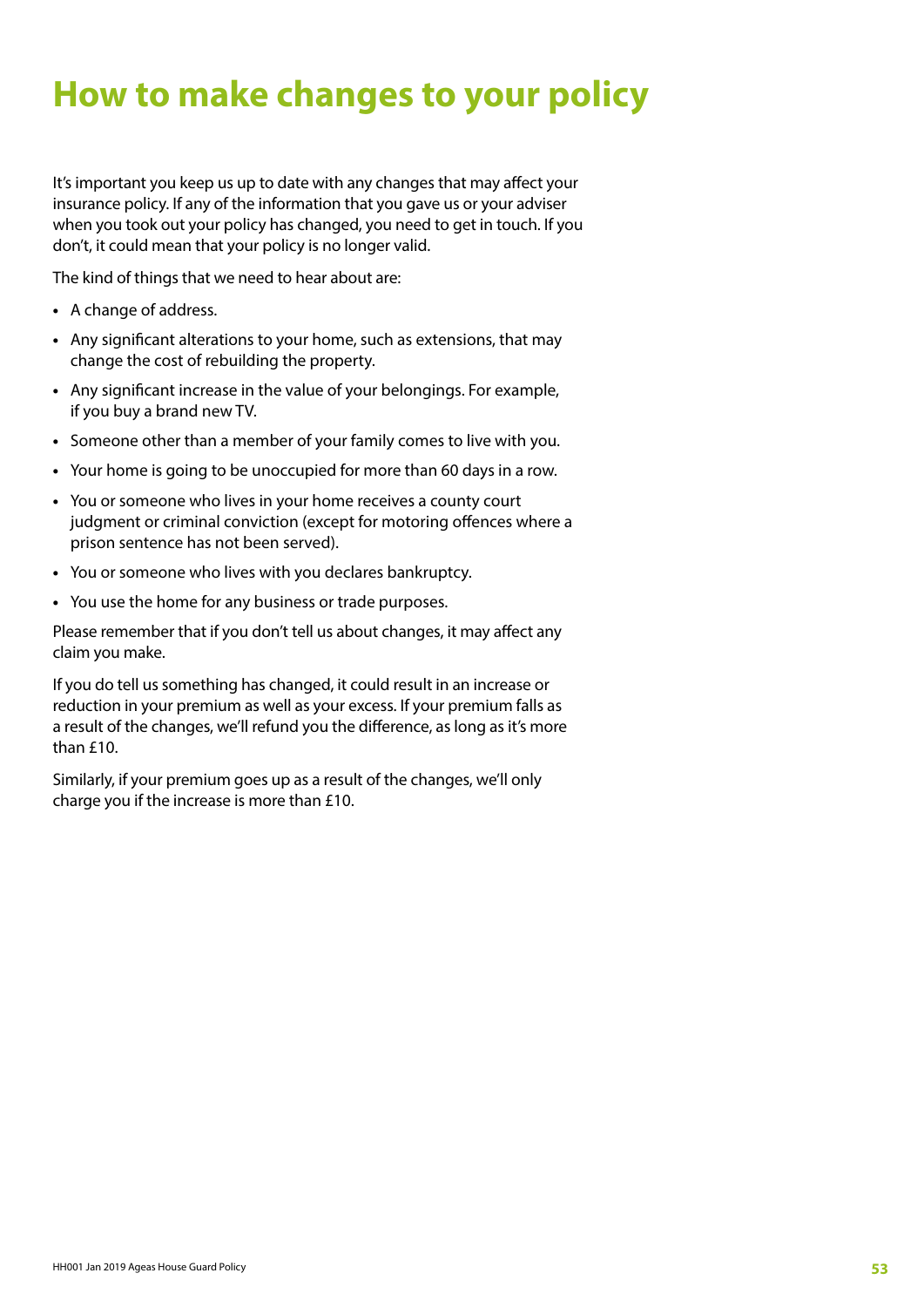## **How to cancel your policy**

You're free to cancel your policy at any time. To do so, you need to get in contact with the adviser who sold you the policy. Your adviser may charge you for this, on top of our £7.50 administration charge (plus insurance premium tax where applicable).

How much money you get back will depend on how long you've had the policy for, and whether or not you've made a claim, or may need to make a claim.

#### **Cancelling within the first 14 days**

If you cancel your policy within 14 days of the purchase date, or the date at which you receive your documents, if this is later, we'll refund your full premium, minus our £7.50 administration charge (plus insurance premium tax where applicable). If you've made a claim no refund will be paid.

#### **Cancelling after the first 14 days**

After the initial 14 days, as long as you've not made a claim or something has happened which could lead to a claim, we'll refund you for the time left on the policy, minus our £7.50 administration charge (plus insurance premium tax where applicable).

We'll work out the cost of your insurance per day, and then refund you for the days that you haven't yet used.

If you've had a claim during the cover period, or something has happened which might lead you to make a claim, then you won't receive any refund. And if you pay for your insurance on a monthly basis, we'll ask you to pay the remainder of the year's premiums.

It's important to be aware that your policy won't be cancelled if you simply stop your direct debit.

### **Our right to cancel your policy**

Ageas or your adviser have the right to cancel this policy at any time by giving you 14 days' notice in writing. We'll tell you the reason why.

Reasons why we may decide to cancel your policy include, but won't be limited to:

- Changes to the information that you provided us when you purchased the policy, which are shown on your proposal form, statement of insurance or policy schedule, that mean we are no longer willing to cover you.
- We suspect fraud on this or another related insurance policy.
- There's been a misrepresentation which means we no longer wish to insure you.
- We're unable to take a payment from your account.
- You, or someone representing you, is abusive to our staff or anyone acting on our behalf.
- You won't give us information that we ask for.

If we discover that you've deliberately withheld information from us, or have given us wrong information because you didn't take care when communicating with us or your adviser, we may void your policy.

This means that we'll treat your policy as though it had never existed. We may also refuse to pay any claim and we may keep any premiums you've paid.

We reserve the right not to invite you to renew your policy.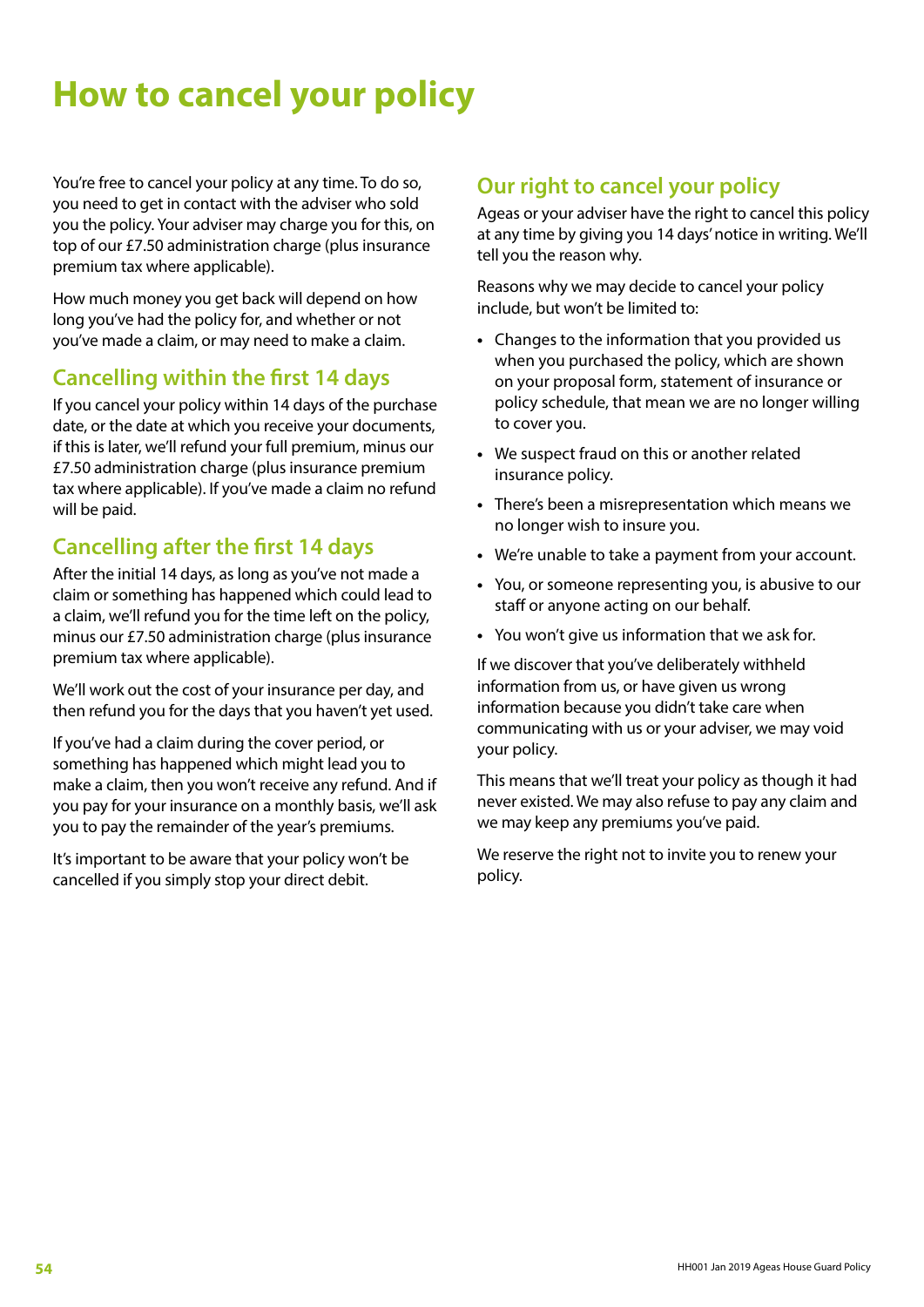### **How to make a complaint**

Should there ever be an occasion where you need to complain, we'll do our best to address this as quickly and fairly as possible.

We'll try to resolve your complaint as quickly as we can. If we can't, then we'll:

- Write to you to acknowledge your complaint.
- Let you know when you can expect a full response.
- Let you know who is dealing with the matter.

In most instances, we'll be able to address your complaint within the first few days of this being notified to us. On occasion, further investigation may be necessary, but we'll provide you with a full written response to your complaint within eight weeks of notification.

If your complaint is about the way your policy was sold to you, please contact your insurance adviser to report your complaint.

If you've a complaint regarding your claim, please telephone us on the number shown in your claims documentation.

Alternatively, for claims or any other type of complaint, you can also write to us at the address shown below or email us through our website at **www.ageas.co.uk/make-a-complaint** (please include your policy number and claim number if appropriate).

#### Our address:

Customer Services Adviser Ageas House Hampshire Corporate Park Templars Way Eastleigh Hampshire SO53 3YA

#### **What to do if you're not happy with our response**

In the unlikely event that we haven't responded to your complaint within eight weeks or you're not happy with our final response you've the right to take your complaint onto the Financial Ombudsman Service but you must do so within six months of the date of our response.

The Ombudsman is an impartial complaints service, which is free for customers to use and taking your complaint to the Ombudsman doesn't afect your right to take your dispute to the courts.

You can find out more about how to complain to the Ombudsman online at: **www.inancial-ombudsman.org.uk**.

Alternatively, you can write to the Ombudsman at:

Financial Ombudsman Service Exchange Tower London E14 9SR

By phone: **0800 023 4567**

#### By email: **complaint.info@inancial-ombudsman.org.uk**

Please note that if you don't refer your complaint within the six months, the Financial Ombudsman Service won't have our permission to consider your complaint and therefore will only be able to do so in very limited circumstances, for example, if it believes that the delay was as a result of exceptional circumstances.

If you choose to take a dispute to the courts, this contract is governed by English law, and you and we agree to submit to the non-exclusive jurisdiction of the courts of England and Wales (unless you live in Jersey in which case the law of Jersey will apply and the Jersey courts will have exclusive jurisdiction).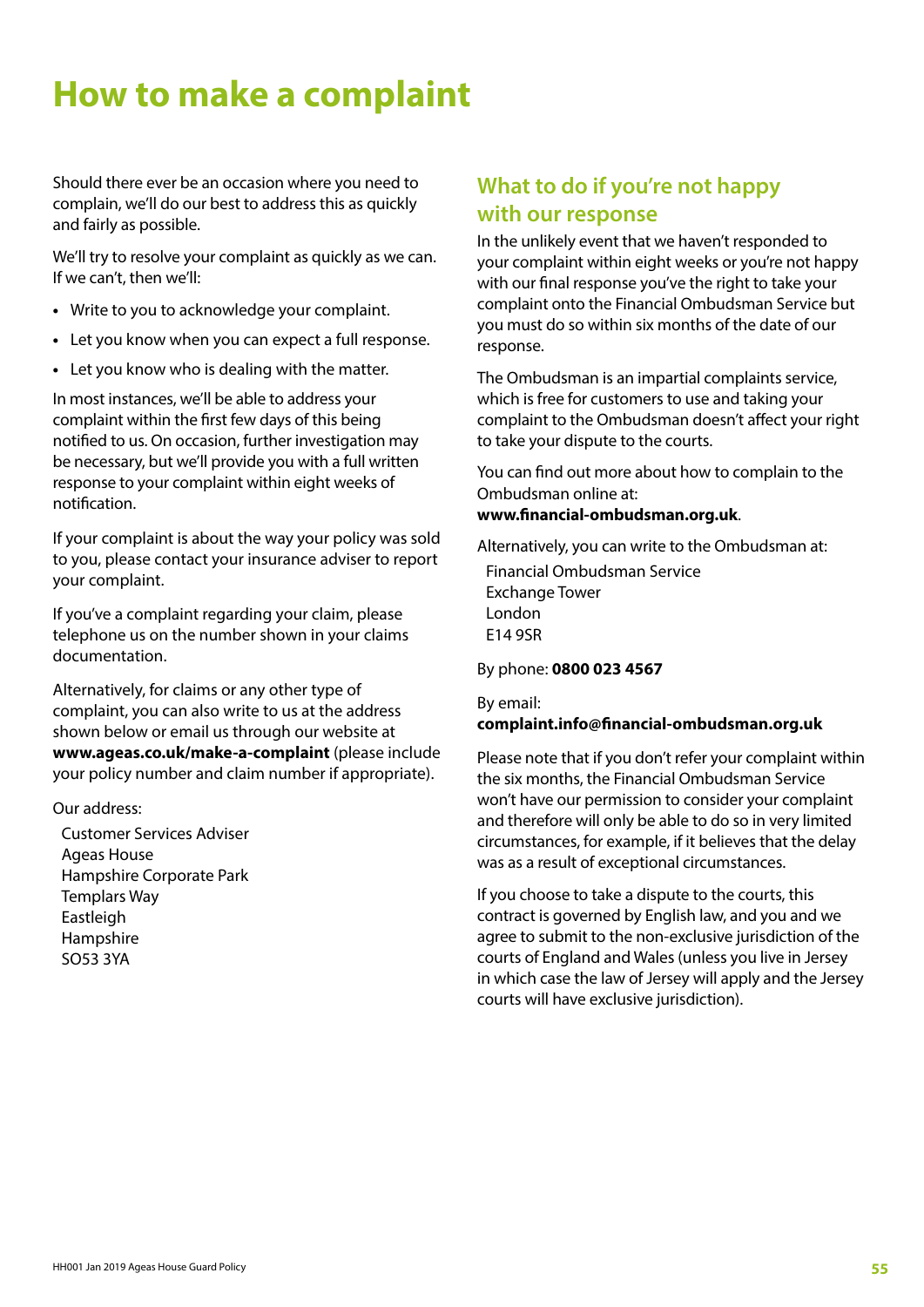## **How to make a complaint (continued)**

#### **Complaints about your legal expenses cover policy**

We always aim to give you a high quality service. If you think we have let you down.

You can contact us by:

- phoning **0344 893 9013**
- emailing **customerrelations@das.co.uk**
- writing to the Customer Relations Department, DAS Legal Expenses Insurance Company Limited, DAS House, Quay Side, Temple Back, Bristol, BS1 6NH completing our online complaint form at **www.das.co.uk/about-das/complaints**

Further details of our internal complaint-handling procedures are available on request.

If you are not happy with the complaint outcome or if we've been unable to respond to your complaint within eight weeks, you can ask the Financial Ombudsman Service for a free and independent review of your complaint.

You can contact them by:

- phoning **0800 023 4567** (free from mobile phones and landlines) or **0300 123 9123**
- emailing **complaint.info@inancial-ombudsman.org.uk**
- writing to: The Financial Ombudsman Service, Exchange Tower, London, E14 9SR

Further information is available on their website www.financial-ombudsman.org.uk. Using this service does not affect your right to take legal action.

The Financial Ombudsman's role is to assess our handling of a claim in light of the policy terms. It is not to assess the quality of legal advice. If you are unhappy with the service provided by an appointed representative the relevant complaint-handling procedure is available on request.

#### **Financial Services Compensation Scheme**

We are covered by the Financial Services Compensation Scheme (FSCS).

In the very unlikely event that Ageas was to go bust, your insurance policy would still remain valid in the event that you needed to make a claim. For more details about the scheme visit **www.fscs.org.uk** or telephone **0800 678 1100** or **020 7741 4100**.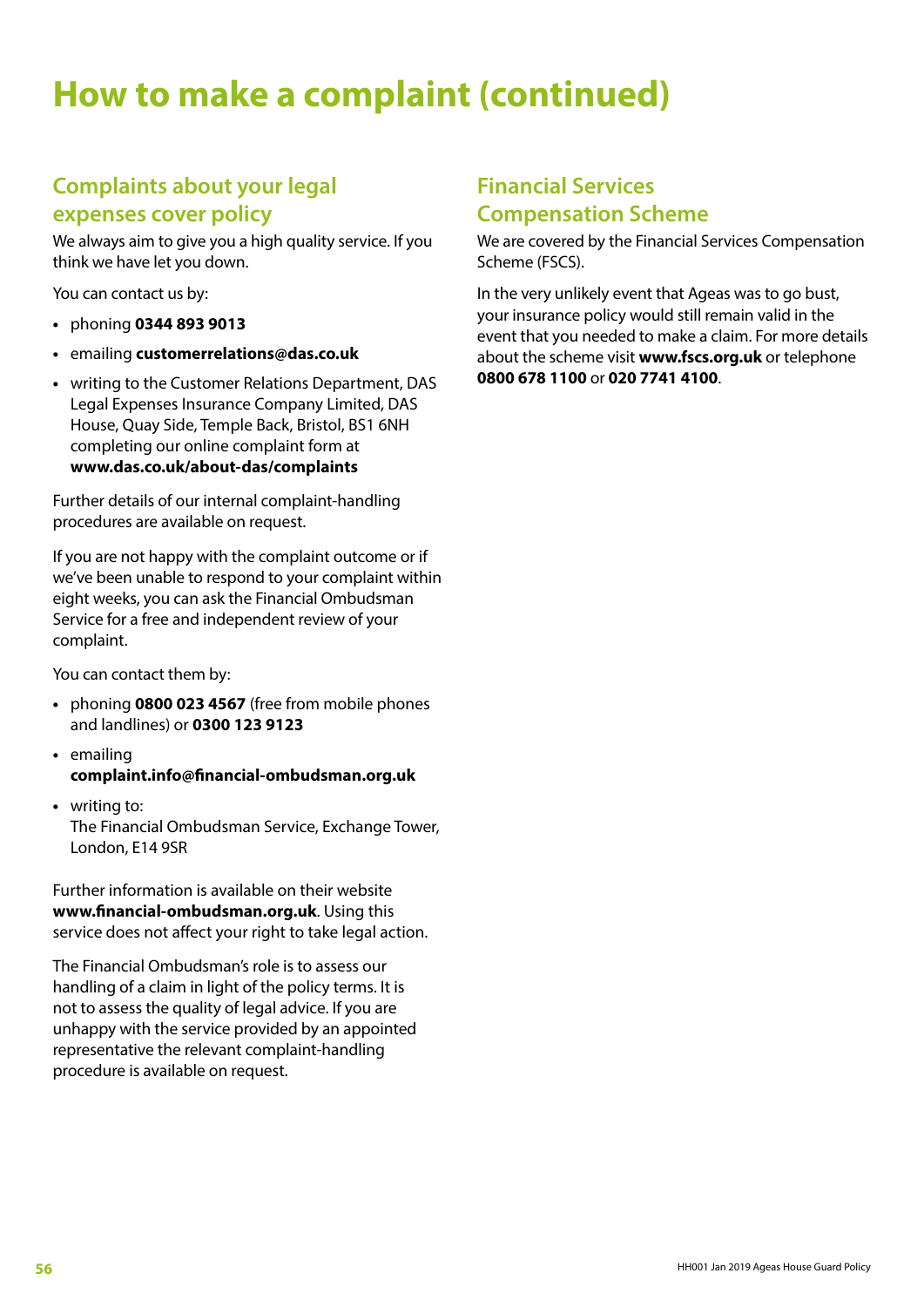## **How we look after your personal information**

The details provided here are a summary of how we collect, use, share, transfer and store your information. If you'd like to read our full Privacy Policy please visit our website **www.ageas.co.uk/privacy-policy** or contact our Data Protection Officer at: Ageas House, Hampshire Corporate Park, Templars Way, Eastleigh, Hampshire SO53 3YA, or by emailing **thedpo@ageas.co.uk**.

Your insurance adviser will have their own uses for your personal data and this will be covered in their terms and conditions document, commonly known as a terms of business agreement. Please ask your insurance adviser if you'd like more information about how they use your personal information.

#### **Collecting your information**

When you take out a policy with Ageas, we ask you to share lots of information, such as your name, address, contact details, date of birth, credit history, criminal ofences, claims information and IP address (which is a unique number identifying your computer). We may also ask you to share special categories of personal information such as information about your health.

We also collect information from a number of diferent places, for example: publically available sources such as social media and networking sites; third party databases available to the insurance industry; firms, loss adjustors and/or suppliers appointed in the process of handling a claim.

#### **Using your information**

The main reason we collect your personal information and/or special categories of personal information is because we need it to provide you with an appropriate insurance quotation, policy and price. We may also need it to manage your policy, such as when we deal with a claim or send your documents to you. When you apply for insurance, our decision to provide you with a quotation may involve an automated process. If you object to this being done, we won't be able to provide you with an insurance quotation.

We'll also use your information where we feel there is a good reason for doing so, for example: to prevent and detect fraud and financial crime (which may include processes which profile you); collecting information about previous insurance policies you may have bought; carrying out research and analysis; and recording and monitoring calls with you.

If you've given us this information about someone else, you must have their permission to do so.

#### **Sharing your information**

We share your information with a number of diferent organisations. This may include, but is not limited to: other insurers; regulatory bodies; carefully selected third parties providing a service to us or on our behalf; fraud prevention and credit reference agencies and other companies, for example, when we're trialling their products and services which we think may improve our service to you.

Unless required to by law, we'd never share your personal information without the appropriate care and protection in place.

#### **Keeping your information**

We'll only keep your information for as long as is necessary in providing our products and services to you and/or to fulfil our legal and regulatory obligations. Please refer to our full Privacy Policy for more information.

#### **Use and storage of your information overseas**

Your personal information may be transferred to, stored and processed outside the European Economic Area (EEA). Where we do this we'll take all reasonable steps to ensure your personal information is adequately protected to the same level as if it has remained in the European Economic Area.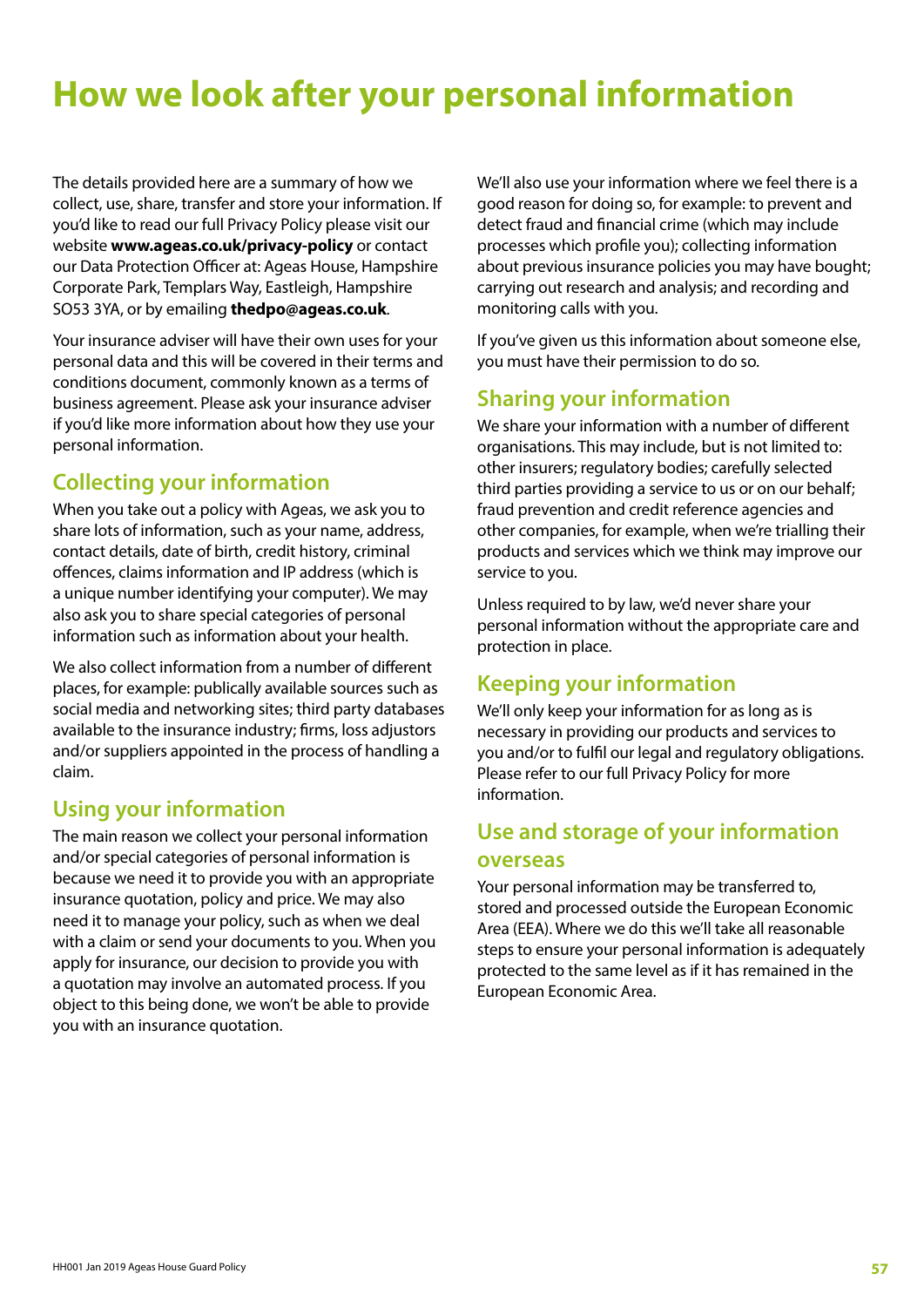## **How we look after your personal information (continued)**

#### **Your rights**

You have a number of rights in relation to the information we hold about you. These include the right to: have a copy of your personal information we hold; object to the use of your personal information; withdraw any permission you've previously provided; and complain to the Information Commissioner's Office at any time if you're not satisfied with our use of your information. A full list of your rights can be found in the full Privacy Policy, already stated earlier in this notice.

There may be times when we won't be able to delete your information. This might be because we need to fulfil our legal and regulatory obligations or if there is a minimum period of time for which we have to keep your information. If we're unable to fulfil a request, we'll always let you know our reasons.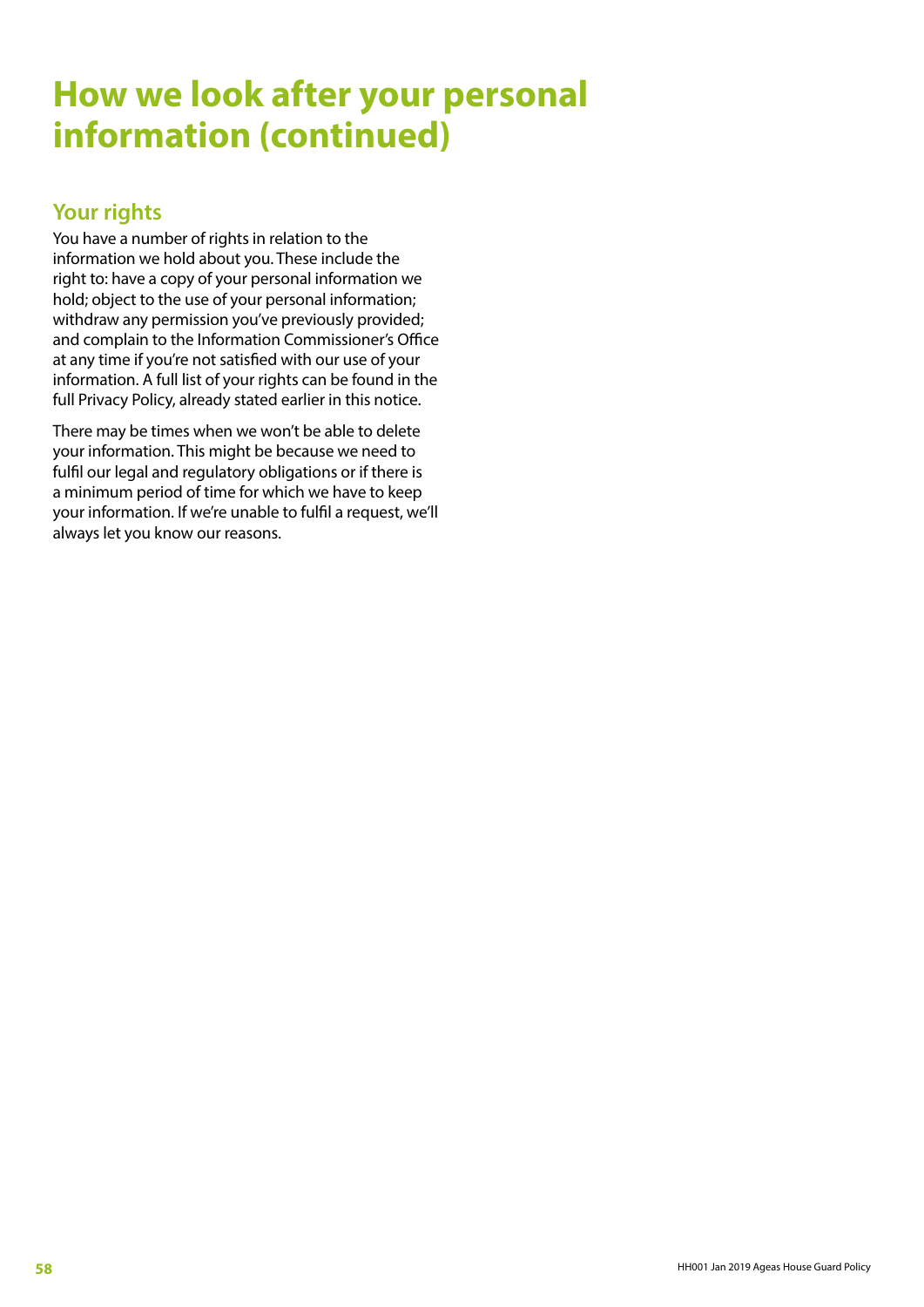